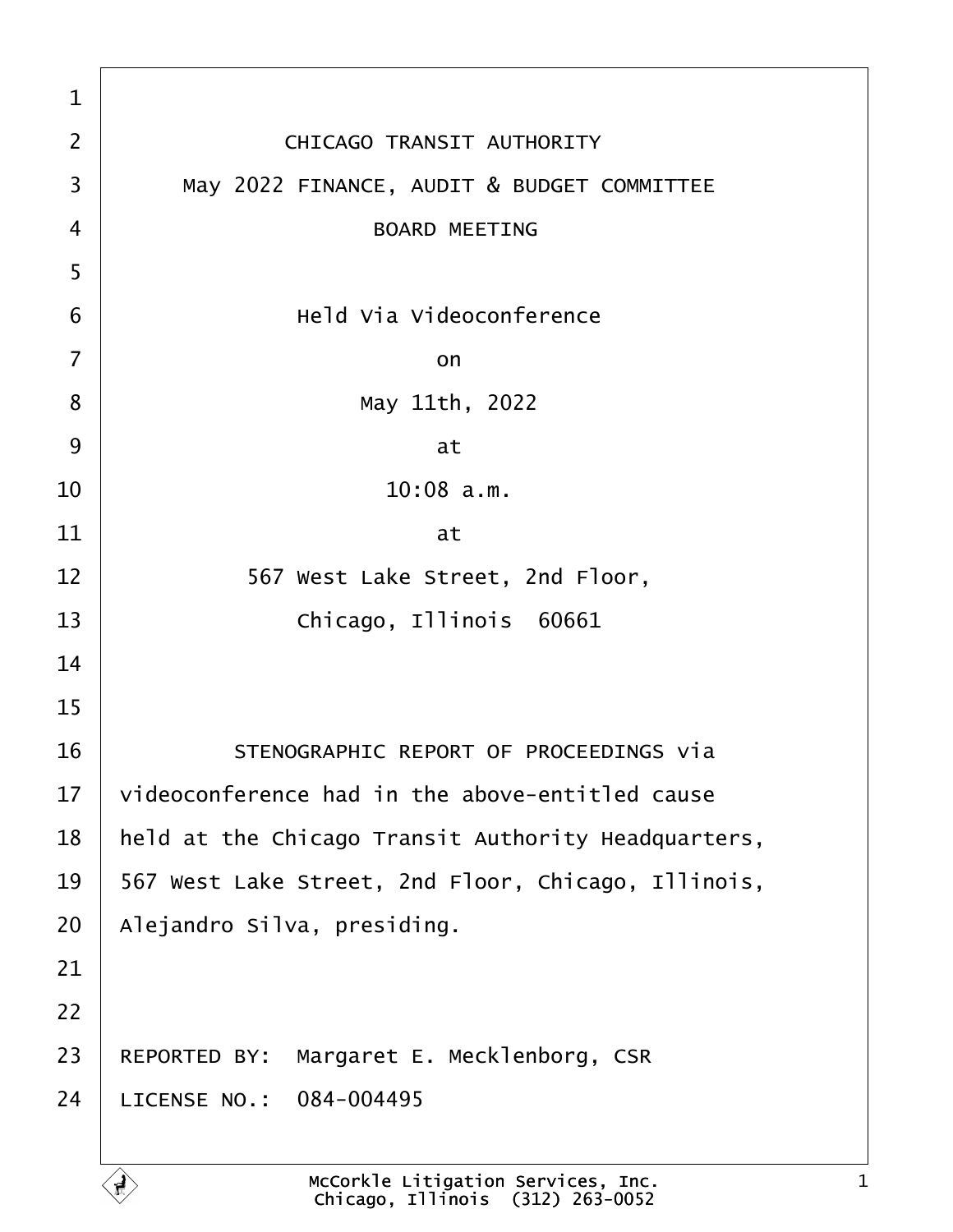| $\mathbf 1$    | <b>BOARD MEMBERS:</b>                                            |
|----------------|------------------------------------------------------------------|
| $\overline{2}$ | MR. GREGORY LONGHINI, Secretary;                                 |
| 3              | MR. ALEJANDRO SILVA, Chairman;                                   |
| $\overline{4}$ | MR. LESTER L. BARCLAY, Director;                                 |
| 5              | DR. L. BERNARD JAKES, Director;                                  |
| 6              | REV. JOHNNY L. MILLER, Director;                                 |
| $\overline{7}$ | MS. ROSA ORTIZ, Director;                                        |
| 8              | MR. DORVAL R. CARTER, JR., President.                            |
| 9              | ABSENT:                                                          |
| 10             | MR. KEVIN IRVINE, Director.                                      |
| 11             | <b>PRESENTERS:</b>                                               |
| 12             | MR. JEREMY FINE, Chief Financial Officer;                        |
| 13             | MR. WILLIAM MOONEY,<br>Chief Infrastructure Officer;             |
| 14<br>15       | MR. MICHAEL CONNELLY, Chief Planning Officer.                    |
| 16             | ALSO PRESENT:                                                    |
| 17             | MS. VERONICA ALANIS,<br>Chief of Strategy, Data and Technology;  |
| 18             | MR. DONALD BONDS, Chief Transit Officer;                         |
| 19             | MR. MARC BUHMANN, Videographer;                                  |
| 20             | MR. CHRISTOPHER BUSHELL,                                         |
| 21             | Senior Vice President, Infrastructure;                           |
| 22             | MS. MICHELE CURRAN, Vice President,<br>Budget & Capital Finance; |
| 23             | MS. VEDA DUFFIE, Electronic Communications;                      |
| 24             |                                                                  |
|                |                                                                  |

 $\mathbf{A}$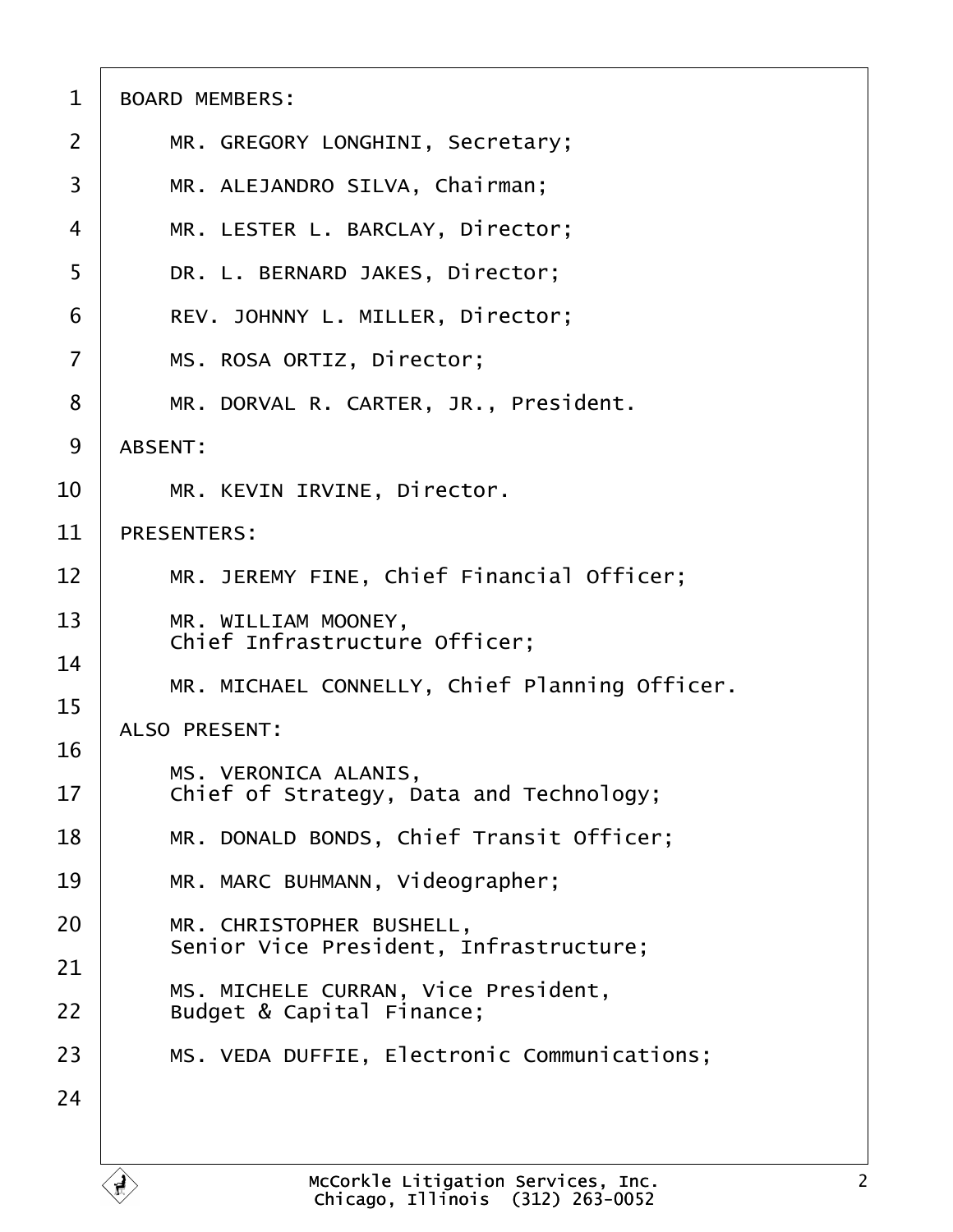| Chief Strategy, Data and Technology Officer;  |
|-----------------------------------------------|
| MS. ELSA GUTIERREZ, Vice President, Planning; |
|                                               |
|                                               |
|                                               |
|                                               |
|                                               |
|                                               |
|                                               |
|                                               |
|                                               |
|                                               |
|                                               |
|                                               |
|                                               |
|                                               |
|                                               |
|                                               |
|                                               |
|                                               |
|                                               |
|                                               |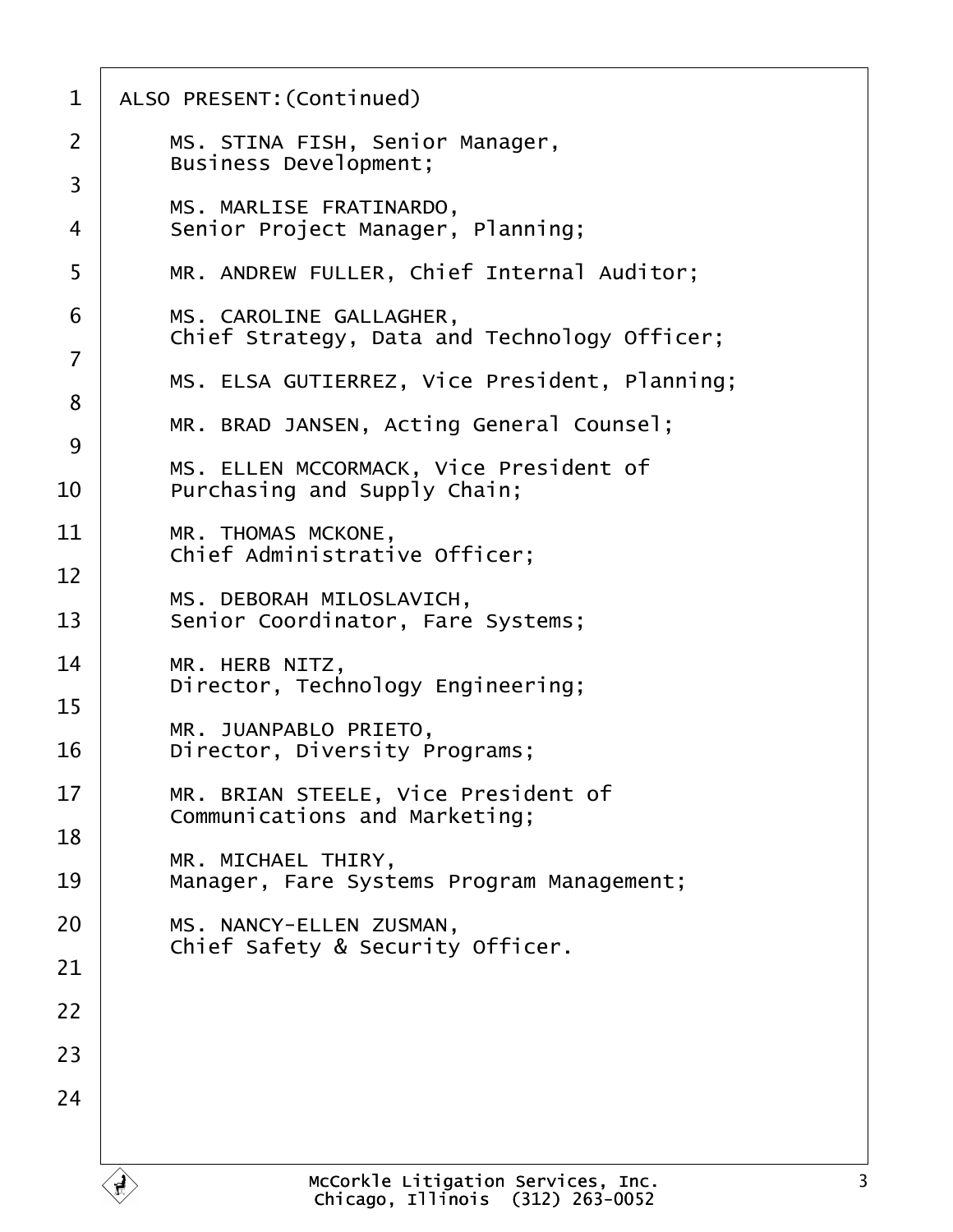<span id="page-3-0"></span>

| $\mathbf{1}$   | (whereupon, the following                         |
|----------------|---------------------------------------------------|
| $\overline{2}$ | proceedings commenced at                          |
| 3              | 10:08 a.m. via Zoom.)                             |
| $\overline{4}$ | SECRETARY LONGHINI: We can now move on to the     |
| 5              | Finance, Audit and Budget Committee meeting.      |
| 6              | Chairman Silva?                                   |
| $\overline{7}$ | CHAIRMAN SILVA: Good morning. I would like to     |
| 8              | call to order the May 11, 2022 meeting of the     |
| 9              | Committee on Finance, Audit and Budget. Will the  |
| 10             | secretary call the roll?                          |
| 11             | SECRETARY LONGHINI: Yes. Director Ortiz?          |
| 12             | DIRECTOR ORTIZ: Here.                             |
| 13             | SECRETARY LONGHINI: Director Barclay?             |
| 14             | DIRECTOR BARCLAY: Here.                           |
| 15             | SECRETARY LONGHINI: Director Miller?              |
| 16             | DIRECTOR MILLER: Here.                            |
| 17             | SECRETARY LONGHINI: Chairman Silva?               |
| 18             | CHAIRMAN SILVA: Here.                             |
| 19             | SECRETARY LONGHINI: Directors Irvine and Jakes    |
| 20             | will not be with us today. We have a quorum of    |
| 21             | four -- with all four -- with four members of the |
| 22             | committee present, sir.                           |
| 23             | CHAIRMAN SILVA: Our first order of business is    |
| 24             | the approval of the committee minutes for         |
|                |                                                   |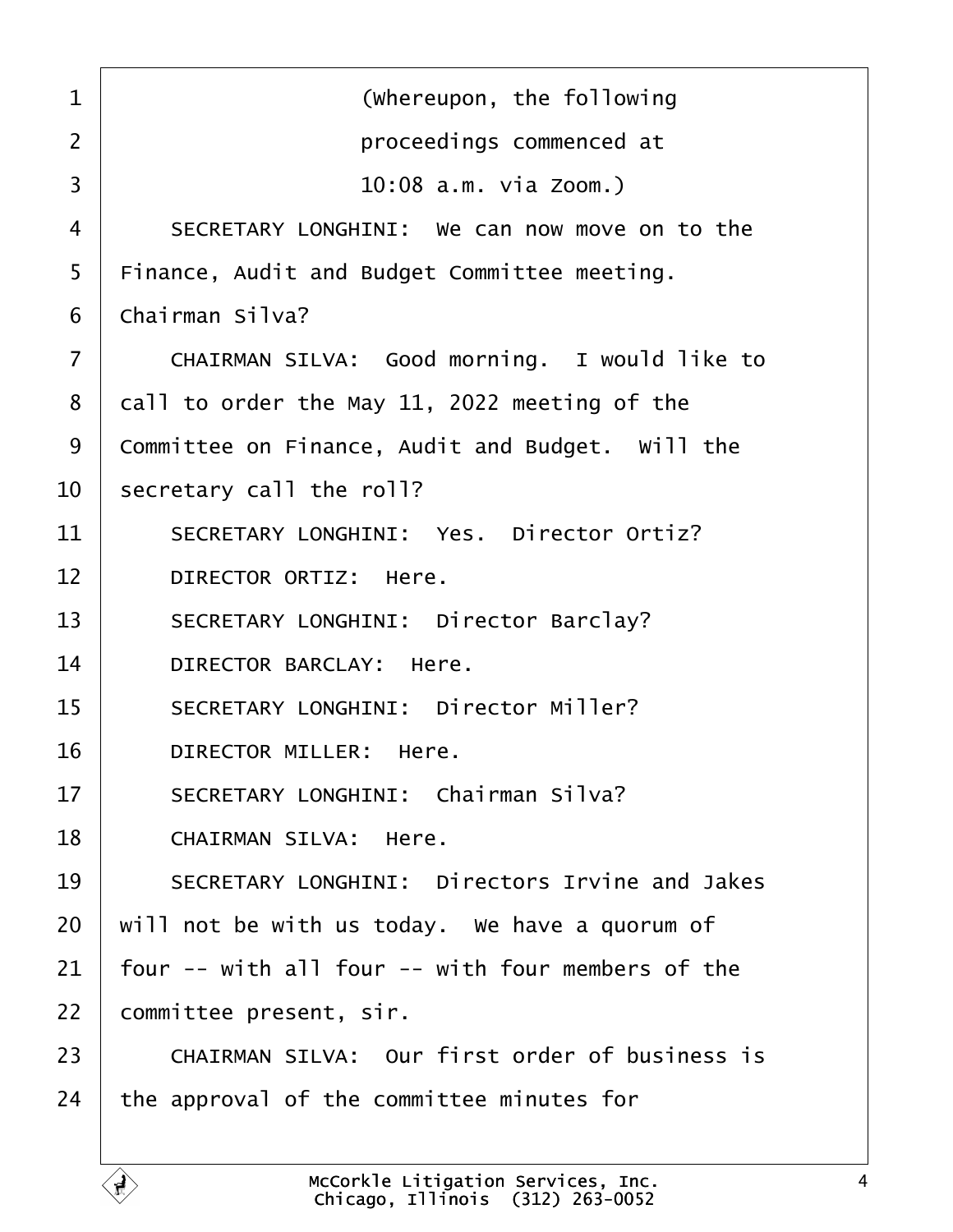<span id="page-4-0"></span>

| $\mathbf{1}$   | April 20, '22. May I have a motion to approve?     |
|----------------|----------------------------------------------------|
| $\overline{2}$ | DIRECTOR MILLER: So moved.                         |
| 3              | DIRECTOR ORTIZ: Second.                            |
| 4              | SECRETARY LONGHINI: Moved and seconded.            |
| 5              | Director Miller? Director Miller on the motion?    |
| 6              | DIRECTOR MILLER: Yes.                              |
| $\overline{7}$ | SECRETARY LONGHINI: Yes. Director Barclay?         |
| 8              | DIRECTOR BARCLAY: Yes.                             |
| 9              | SECRETARY LONGHINI: Director Ortiz?                |
| 10             | DIRECTOR ORTIZ: Yes.                               |
| 11             | SECRETARY LONGHINI: Chairman Silva?                |
| 12             | CHAIRMAN SILVA: Yes.                               |
| 13             | SECRETARY LONGHINI: The motion to approve the      |
| 14             | minutes is approved with four yes votes. Proceed   |
| 15             | with number three.                                 |
| 16             | CHAIRMAN SILVA: Our next order of business is      |
| 17             | the finance report, Jeremy Fine. Good morning,     |
| 18             | Jeremy.                                            |
| 19             | MR. FINE: Good morning. I'm Jeremy Fine, your      |
| 20             | Chief Financial Officer and I'll be going over     |
| 21             | results for the month of March as well as          |
| 22             | year-to-date numbers. On the next page we see      |
| 23             | March revenues. They're following a similar form   |
| 24             | of what we've seen over the first couple of months |
|                |                                                    |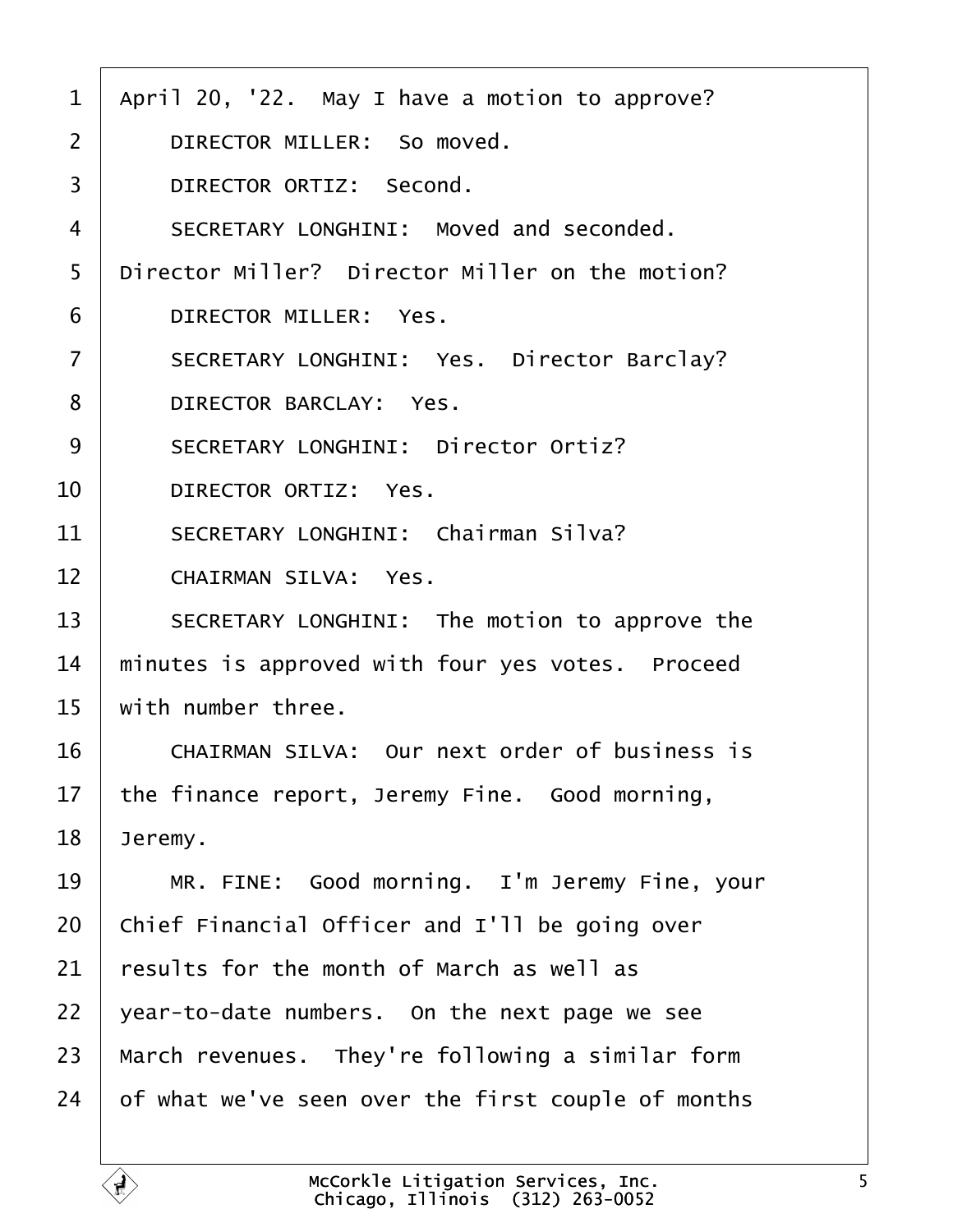<span id="page-5-0"></span> of the year. We received farebox totals slightly 2 positive to budget. Passes slightly down on budget 3 based on spreads but overall we're essentially | flat. Slightly down to what we had expected in the budget. More importantly though is  $-$  is  $-$  is the  $\vert$  variance to this time last year. So variance to  $\mid$  March of 2021 we're almost 8 million dollars to the positive. Reduced fare subsidy coming in as 9 expected. Albeit at lower amounts due to prior  $\vert$  haircuts from the state. Non-farebox totals continue to come in slightly positive to budget by about \$400,000. A little over a million dollars to | March of last year. So overall for the month of | March we end up essentially flat. Slightly positive by \$100,000 for the month of March but 16 | almost 9 million dollars of positive variance until | March of 2021.

18· · · · · · On the next page you see year-to-date 19 | numbers. Again following a similar form. You see | fare and pass totals down but essentially flat but down by about \$700,000. But over 18 million dollars positive to this time last year. Reduction | fare subsidy coming in as expected. Non-farebox totals coming in essentially flat. Slightly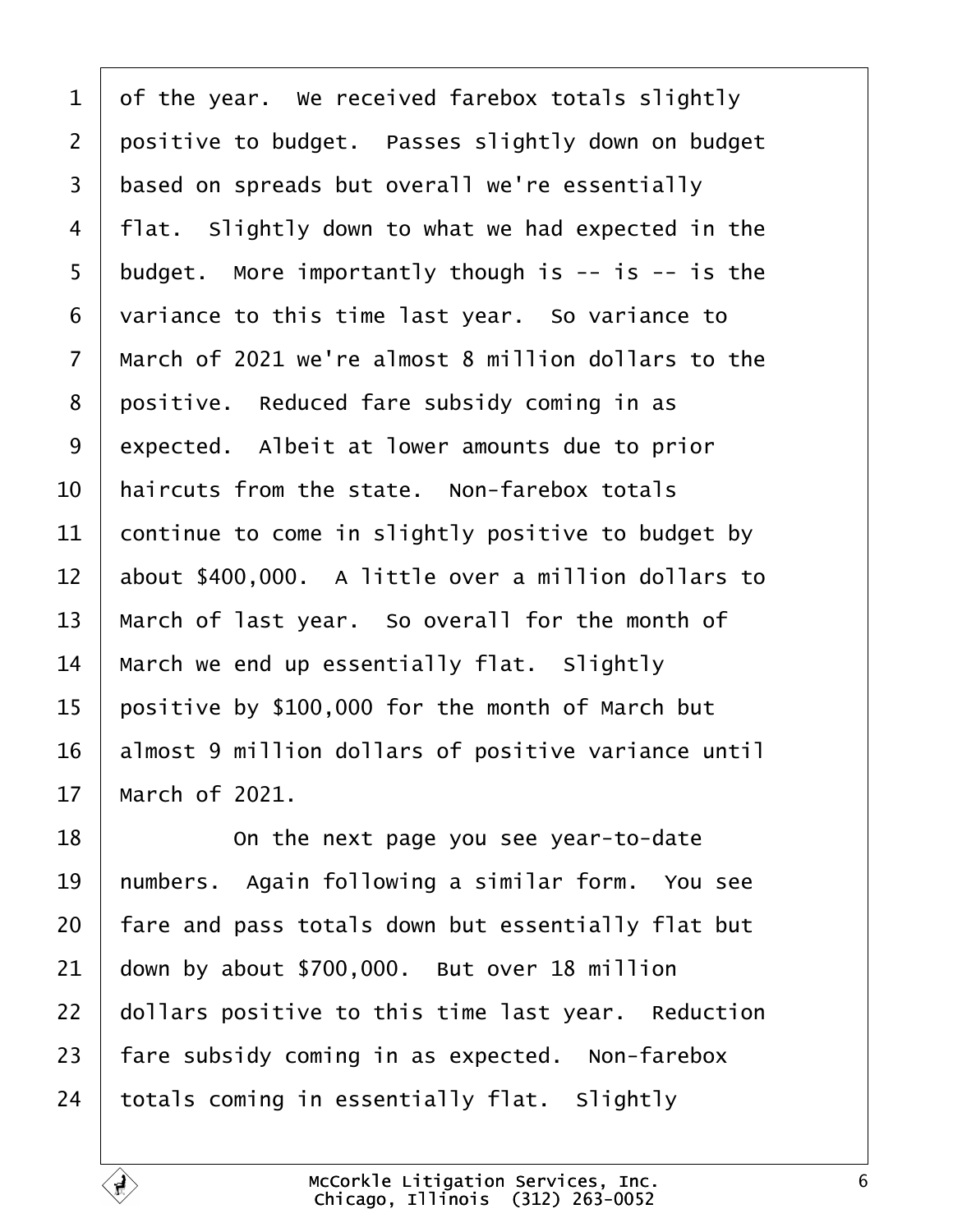<span id="page-6-0"></span> positive to the budget. But over a million and a | half positive to this time last year. So overall  $\vert$  revenues year-to-date through the first quarter are 4 essentially flat. Slightly down by about \$600,000 5 but almost 20 million dollars of positive variance to the first quarter of last year. On the next  $\vert$  page we see our expense numbers for March. We see 8 positive variance by about 9 and a half million for 9 | labor. Down about \$650,000 for material based on  $\vert$  timing. Fuel is essentially flat but slightly down  $\vert$  due to the impact of spot portion of that buy and 12 | then power we're positive by about  $$900,000$ . | Injuries and damages essentially flat. Security services positive by almost \$450,000. And other expenses continues to be a strong performer of about 6 and a half, 6.6 million dollars of | favorable variance for the month of March. So we end up the month of March favorable in our expenses  $\vert$  by 16.8 million dollars. Net of revenue we're | 16.9 million dollars to the positive for the month of March. On the next page we see year-to-date | numbers for expenses positive across the board.  $\vert$  You see total operating expenses of 13.2 million dollars favorable to budget on expenses alone. Net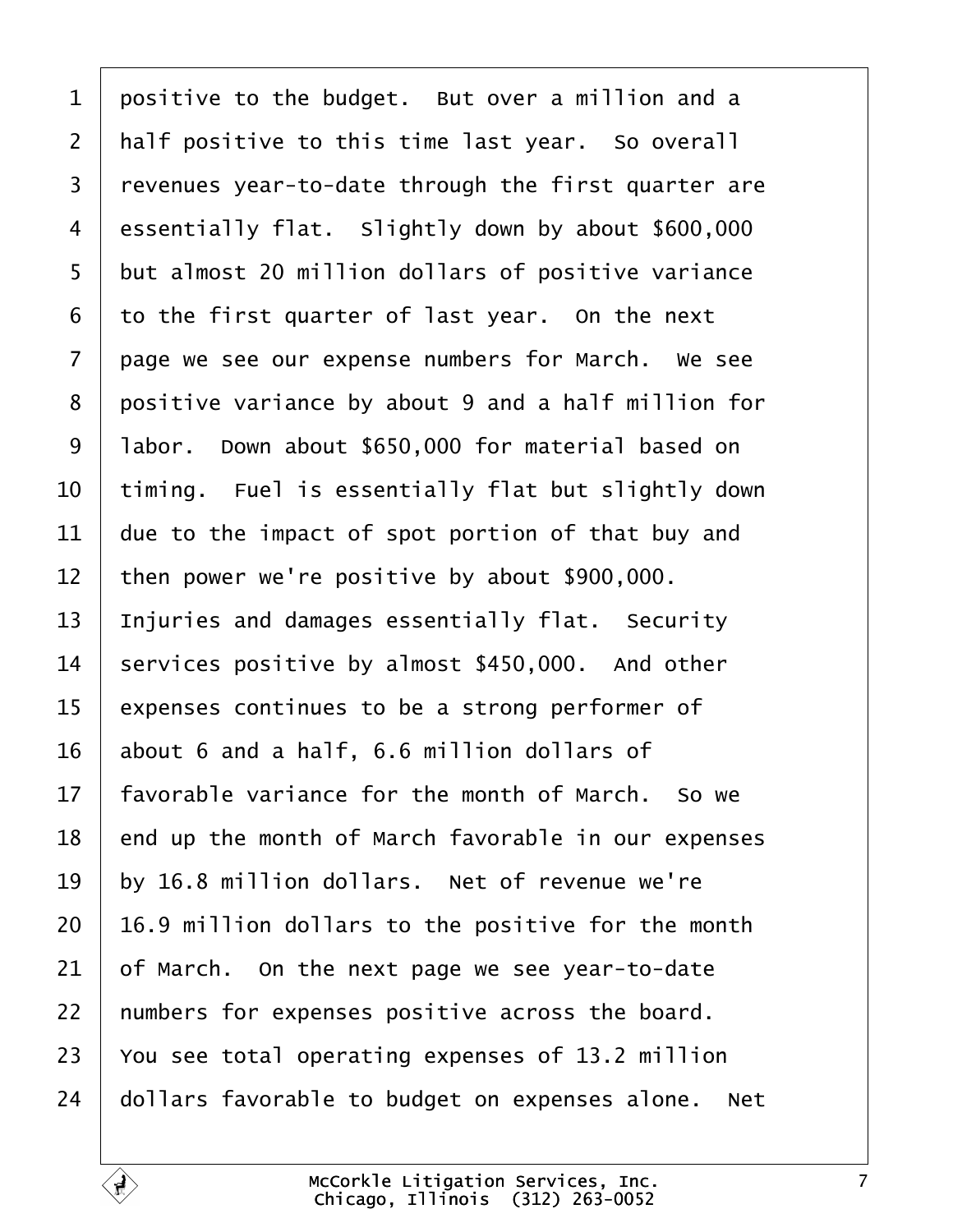<span id="page-7-0"></span> of revenues were about 32.6 million dollars to the positive. So again for the first quarter of the 3 year very favorable results with regard to our system generated revenues and expenses. With | regard to our public funding, we see this on the | next couple of pages. For the monthly collections, this is this first page, we see positive variance 8 | for sales tax by about 3.4 million dollars for the 9 | collections attributed to January of '22. PTF for  $\vert$  April of '22 we're about 3 and a half million dollars to the positive. The RETT for March of '22 about a million six. And then PTF and RETT and ICE | funding coming in almost a million dollars to the  $\vert$  positive for their respective months. So we have  $\mid$  for the monthly collections positive favorable variance of 9.4 million dollars for public funding. on the next page you see the year-to-date numbers. | And again dropping to the bottom line here for the  $\vert$  collections so far for the year we see about | 26 million dollars of positive variance for public funding.

**I On the next page you see federal relief**  funding draws. We have listed out the four pots of | federal relief funding that we've received: CARES,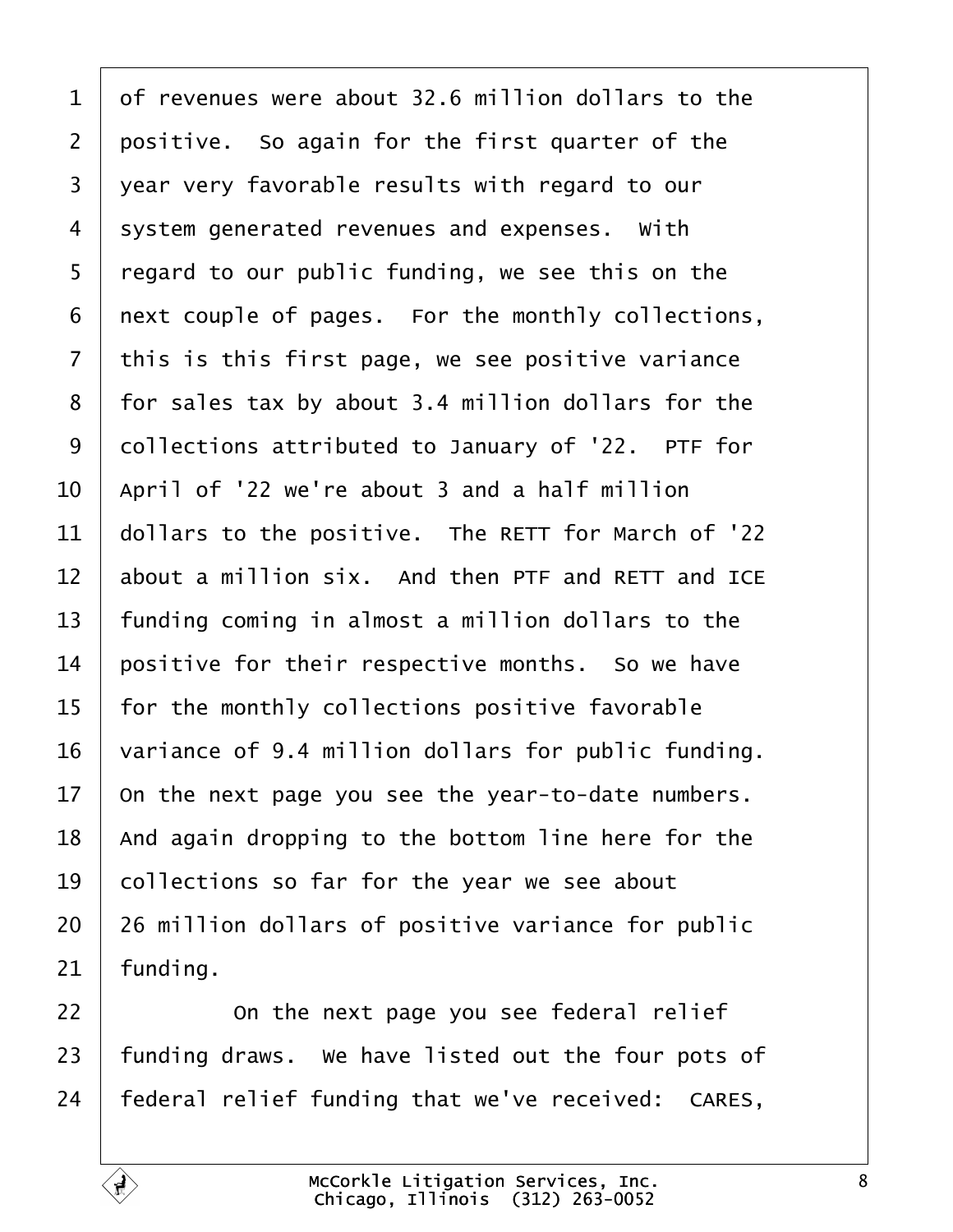<span id="page-8-0"></span>1 | CRRSAA, ARP, and ARP discretionary. The ARP 2 discretionary should be noted as been announced but 3 | not yet executed so we've not yet started drawing 4 down on that. CARES as we've talked about in prior 5 | months has been fully drawn down, you know, so far. so now we've turned our attention to drawing down 7 against CRRSAA and ARP funding and we'll start 8 drawing down against ARP discretionary once that arant is executed. But in the meantime what we're  $\vert$  doing is we're drawing down in a pro rata fashion on a monthly basis against the active grants. So in this case we're drawing down about \$3,000,000.  $\vert$  A little bit more than 3.3 of CRRSAA and about 9.2 of ARP. We will continue to do so in the coming  $\parallel$  months and years as we need to make draws. We'll | keep all three grants active on a monthly basis.  $\parallel$  That would be CRRSAA, ARP and ARP discretionary so that we have activity on all three grants on a  $\vert$  going forward basis. Again that helps to signify  $\vert$  how  $-$  how critical and how necessary each of those grants are to the federal government as we continue to move forward. On the next page we talked about our commodities: Fuel, power and natural gas. | Fuel we're locked in, you know, for 2023 of about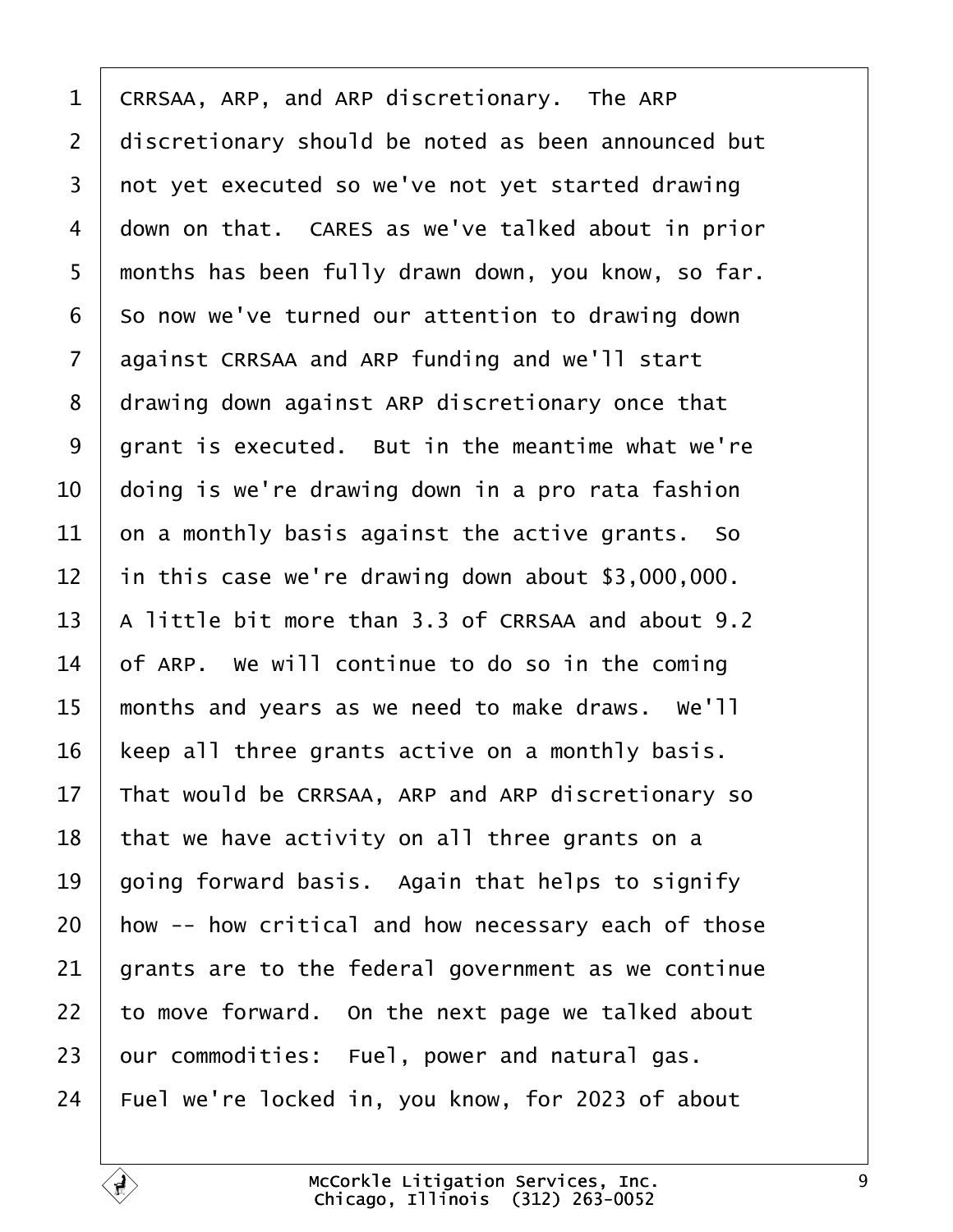<span id="page-9-0"></span> $1 \mid 50$  percent. We were actually able over the last 2 couple of days to make some additional purchases 3 | which we'll talk about next month for '23 and '4 but for the report here we have about half of what 5 | we need for '23 already locked in at about | 10 percent for '24 and '5. So again we'll continue 7 to make selective opportunities to buy more of 8 those future, you know, volume needs as prices 9 | relax occasionally but, you know, obviously it's a  $\vert$  very volatile market but we have been very successful in our -- in our plan to kind of incrementally buy along the way when prices do  $\vert$  relax, you know, temporarily. But, you know, again  $\vert$  we're keeping an eye on that daily. Power and | natural gas we're locked in where we need to be for  $\vert$  the foreseeable future but we'll continue to look  $\vert$  for selective opportunities there as well. That completes the FAB report for the month of March. | I'm glad to answer any questions.  $\vert$  CHAIRMAN SILVA: Are we -- are we achieving,

21 | okay, what we are expecting, okay, for  $-$ - from the public collection, okay, that we have here in the Illinois area?

| MR. FINE: Yes. So the public funding in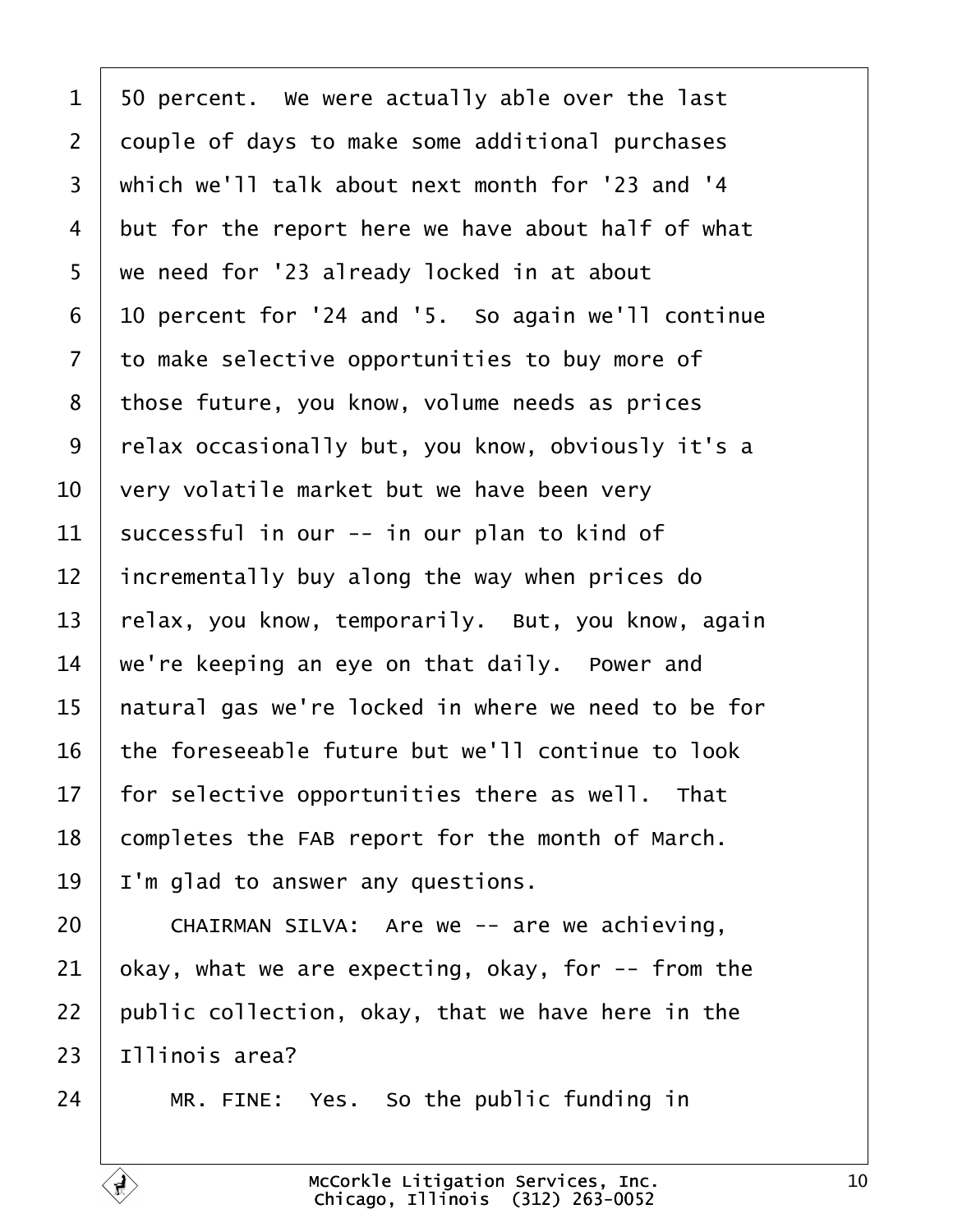<span id="page-10-0"></span> general has been very good, exceeding budgeted expectations through the first quarter of the year. Both in terms of our sales tax, our public funding, 4 | from PTF and RETT. So again it's been -- it's been 5 a strong first quarter. Obviously there's a lot of things going on in the larger, you know, economy.  $\vert$  We continue to keep an eye on that but for the 8 | first quarter of 2022 it's been a very positive 9 vear in terms of public funding.

  $\blacksquare$  CHAIRMAN SILVA: And -- and we -- we are 11 expecting, okay, the pair of relief funding, okay, to continue, okay, for this year?

13 | MR. FINE: So the federal relief funding, you know, comes in those four grants as I previously | mentioned. We expect to draw down those funds as part of, you know, what we discussed in the '22 budget and what we'll talk about here in a moment with regard to the amendment of the '22 budget. 19 | But we expect to use those funds, you know, for any | gaps that would be for '22, '23 and '24. And we'll talk about that more in a moment on the amendment. | But again those -- those funds are available for 23 current year shortfalls as well as any future year shortfalls as long as those remain, you know,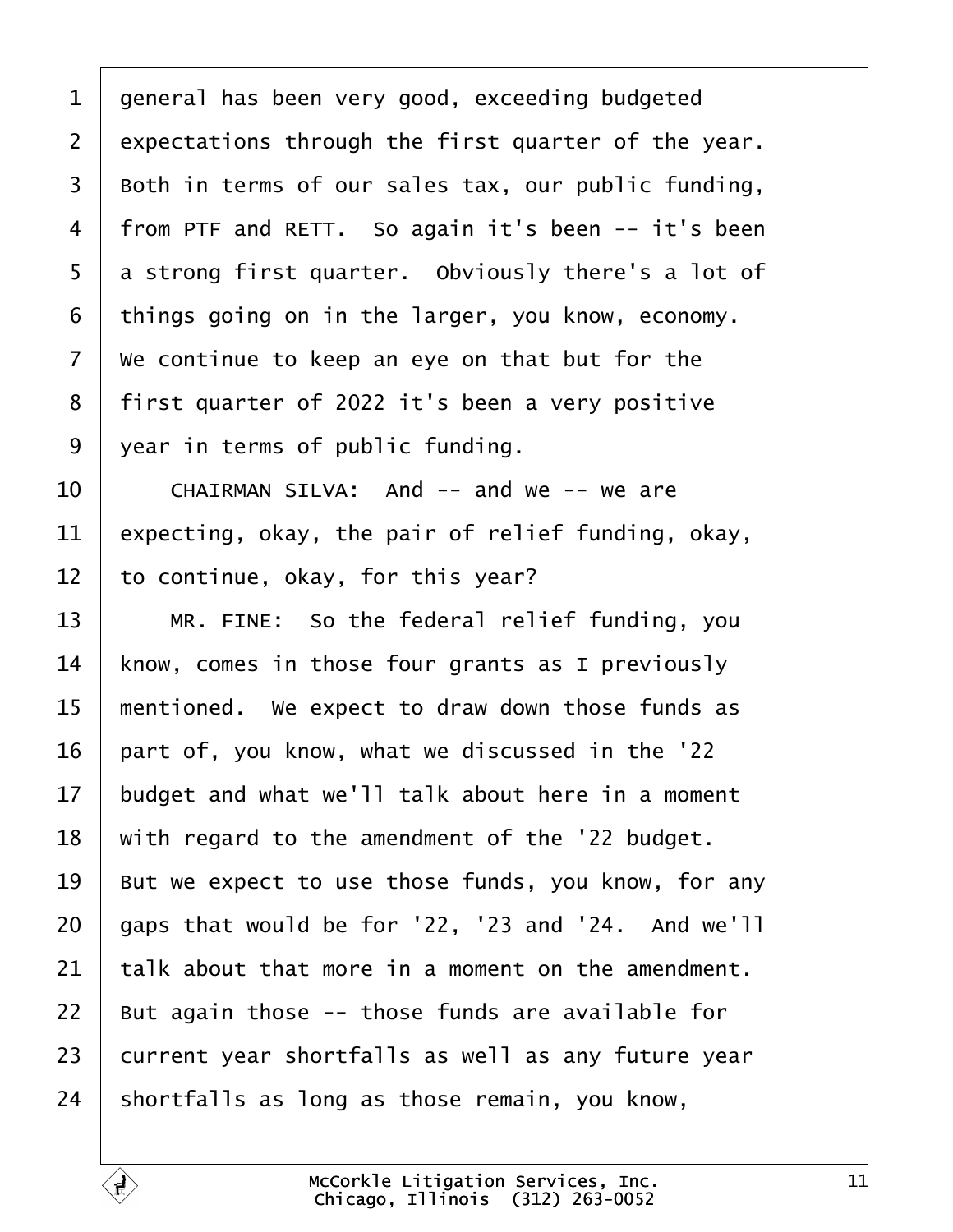<span id="page-11-0"></span> available and in existence that we haven't drawn down. So those will be, you know, available as we  $3 \mid$  move forward as well.

4 | CHAIRMAN SILVA: Can you talk a little bit,  $\vert$  okay, about how our position in gas futures?

6 | MR. FINE: Sure. So, you know, we have been 7 very successful in locking in, you know, lower | pricing through, you know, the help of our fuel 9 advisors at Ameresco. We've been able to lock in  $\vert$  essentially at \$2 a gallon for 2022, about 2.70 a | gallon for 2023, 2.63 for '24 and about 2 and a | quarter for '25. So, you know, again we look for selective opportunities to buy. Obviously prices have gone up considerably. You probably see that  $\vert$  at the pump but, you know, there's a couple of things to our advantage. One is is that the blend  $\vert$  of diesel that we're buying is a bit cheaper than  $\mid$  what you see with regard to unleaded gas at the | pump. You know, and particularly if you were buying premium. But if you  $-$  if you also buy out in the future like we are for '23, '4 and '5, those | years are continuing to come in at a slight discount to spot pricing. So, you know, we continue to look for selective opportunities, you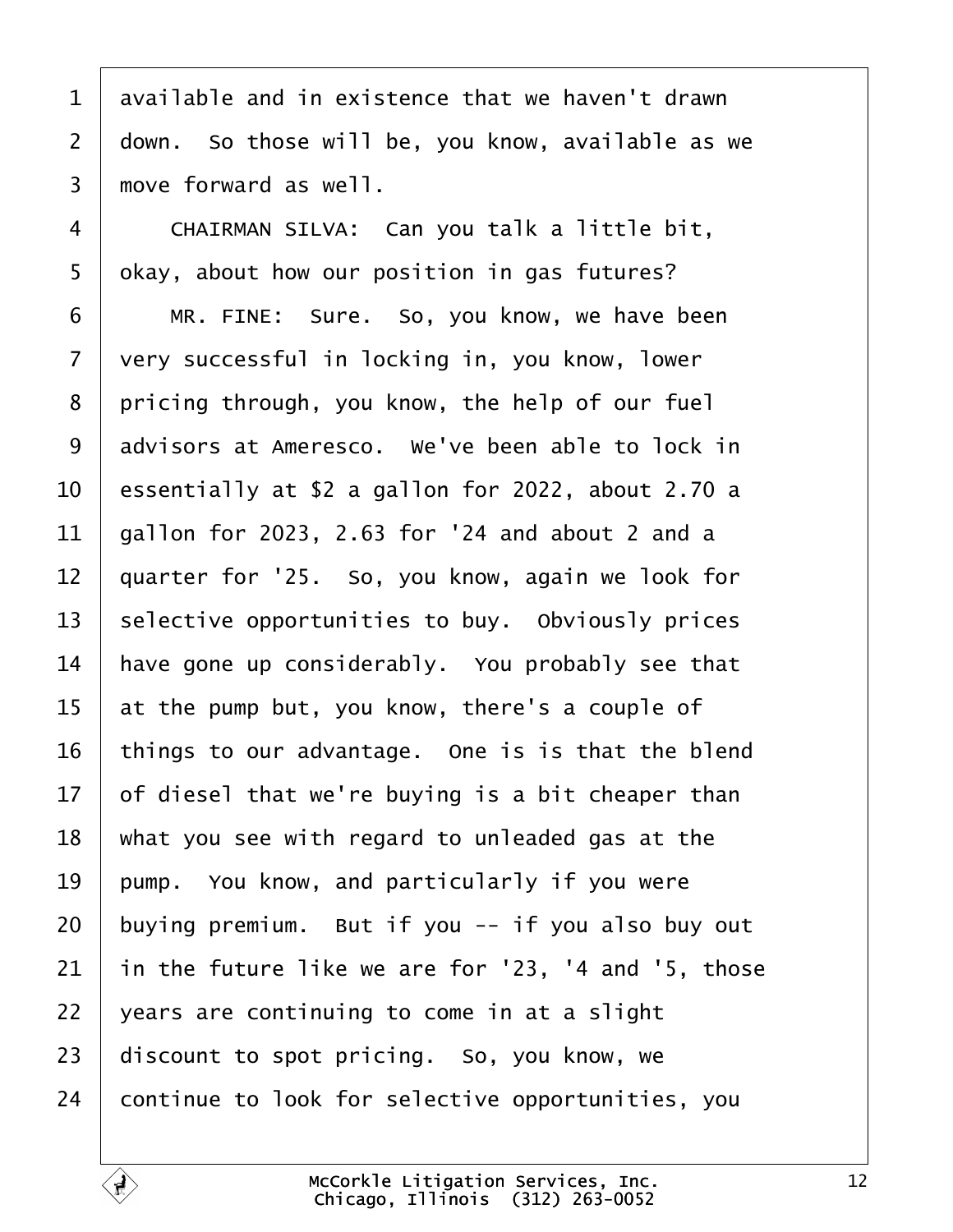<span id="page-12-0"></span> know, to buy additional volume for those outer | years. We've been fairly successful in that 3 endeavor heretofore but, you know, again it's a 4 very violative market, a very rocky market. So 5 | we're just looking for selective windows when | prices fall to make additional purchases for those outers years. The good news is is that we do have 8 some continued time on our side for '24 and '5. 9 | '23 we would like to get locked in, you know, before the  $-$  before the budget cycle, you know, ends but again we still have some time there as | well. So we're using that to our advantage to again make selective opportunities when prices avail themselves.

15 CHAIRMAN SILVA: Thank you.

16 | PRESIDENT CARTER: Director Silva, one -- one  $\parallel$  more point I want to clarify for what Jeremy said and it's important to keep in mind that the reason  $\vert$  we're engaging in this strategy is -- is twofold.  $\vert$  One is what Jeremy has mentioned which is we are able to lock in prices at a discounted rate much | lower than what you would get on  $-$  on the market if you were going to your gas station and  $-$  and buying gas. But the other point which is also just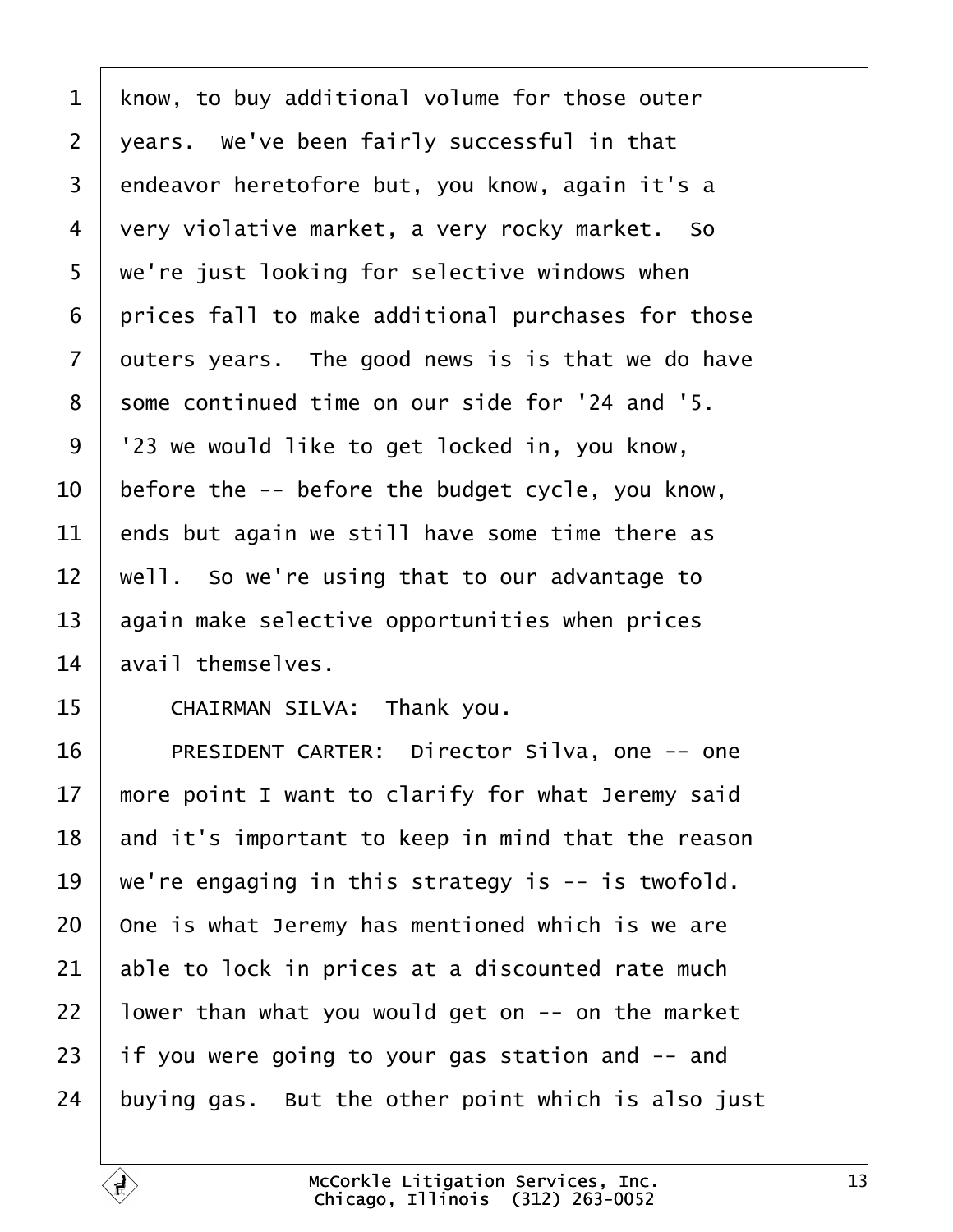<span id="page-13-0"></span> as important to us is budget stability. So the  $2 \mid$  more that we lock this in, the more we can budget  $\vert$  to a particular price in our -- in our annual 4 budgets and clearly fuel is a significant portion of our budget expense. So even if  $-$  even if we are paying more than say, you know, next year than  $\vert$  we're paying this year, we still get the benefit of | knowing that our prices for that  $-$ - for that fuel are not going to go skyrocketing up and down all  $\vert$  year long which would just play havoc with our 11 | overall budget. So  $-$  so I just want to point out  $\vert$  the -- these very purpose why we do this which is  $\vert$  not necessarily tied to the cost savings but tied to budgeting, you know, stabilizing. 15 CHAIRMAN SILVA: We are not openly, okay, 16 | playing the market, okay? 17 | PRESIDENT CARTER: No. We're working --18 | MR. FINE: No. 19 PRESIDENT CARTER: Yeah. We're not speculating if that's  $-$  if that's what you're referring to. 21 This  $-$  this is a very industry accepted practice.  $\vert$  A lot of other practices do the same thing where it  $\vert$  basically -- they would (inaudible) industry that  $\parallel$  has the -- the need to purchase a significant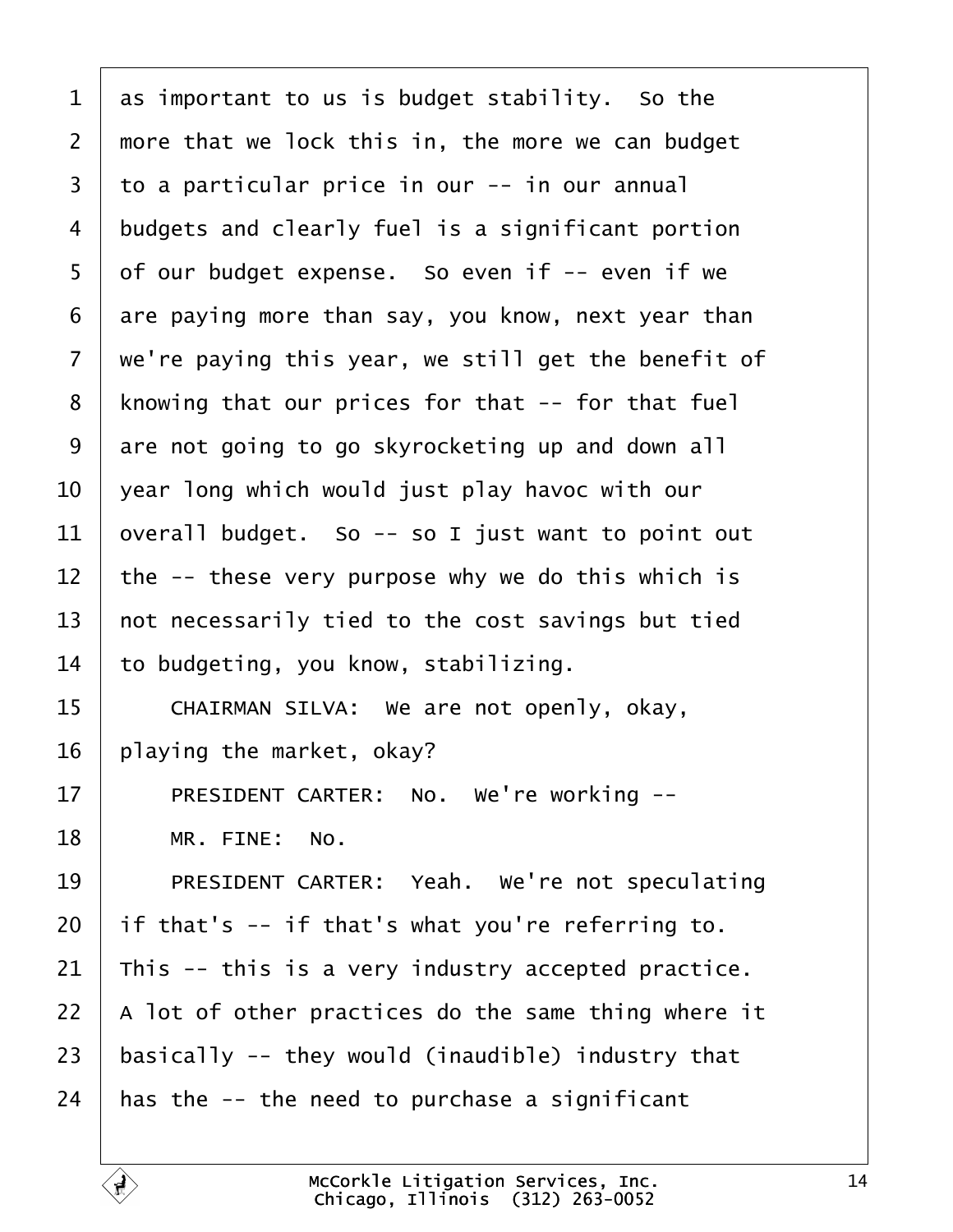<span id="page-14-0"></span> amount of fuel. It would be the airlines. something like that. All engage in this process. so we're not -- you know, we're not out here trying 4 to make money off doing  $-$  off of this or anything | like that. We're really just trying to take advantage of volume discounts with advanced purchases that allow us to stabilize our budget 8 | going forward. 9 CHAIRMAN SILVA: Thank you. 10 SECRETARY LONGHINI: Fxcuse me. Before we proceed -- proceed, I've just been informed that  $\vert$  Director Jakes on the committee is joining the | proceedings virtually. 14 DIRECTOR JAKES: Thank you. 15 | SECRETARY LONGHINI: Director Barclay, any --16 | DIRECTOR BARCLAY: Yes. Just -- just one comment, Jeremy. I'm encouraged by the steady | improvement of fare revenues. We've seen the increase there from last year. And then with the | hopes that this summer it's going to improve even greater now that the festival season will open up. | So we're anxiously awaiting those results as well. MR. FINE: Thank you. We are too but it's encouraging so far.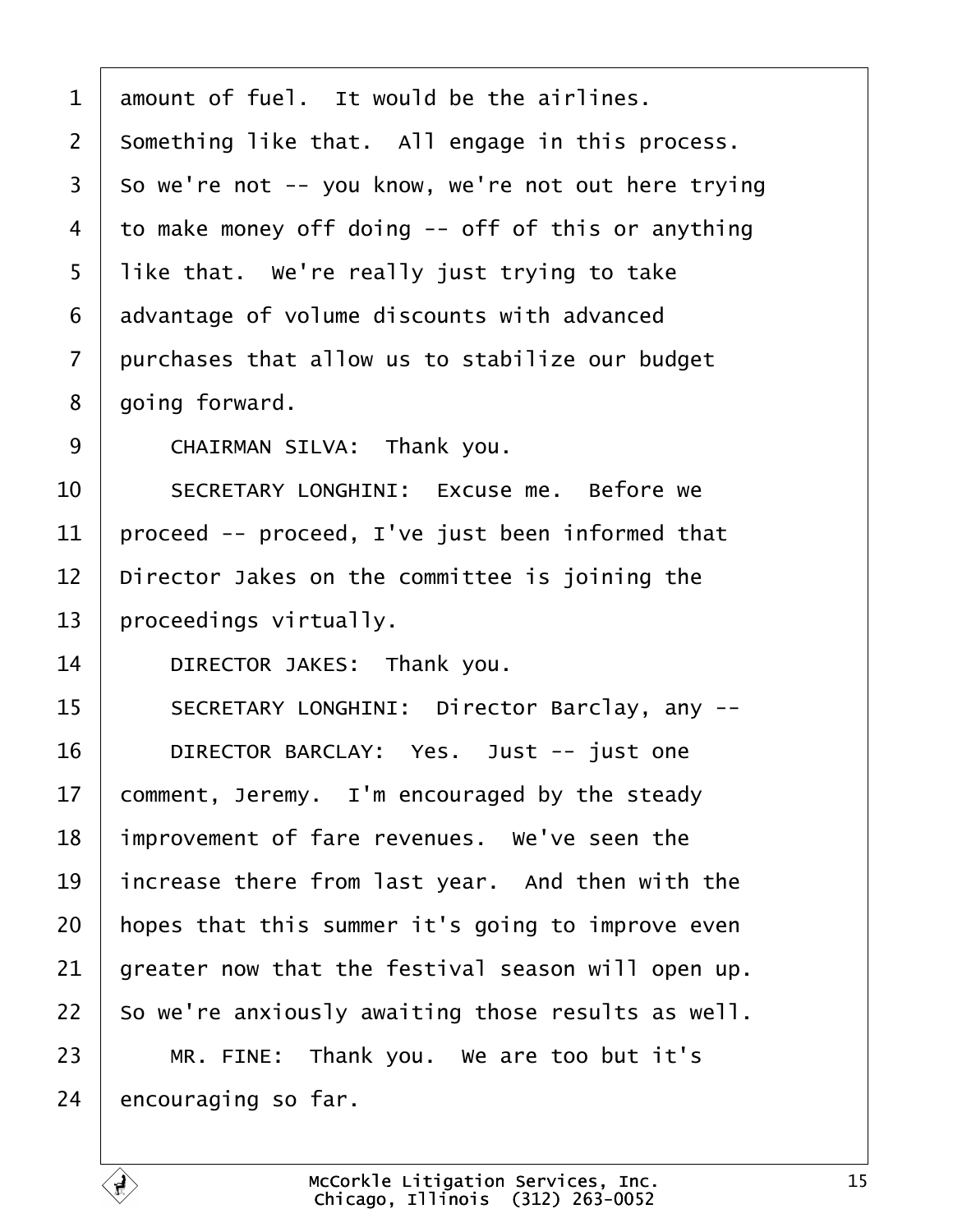<span id="page-15-0"></span>1 | SECRETARY LONGHINI: Director Miller? 2 DIRECTOR MILLER: No. I have no additional  $3 \mid$  questions. Thank you. 4 SECRETARY LONGHINI: Director Ortiz? 5 DIRECTOR ORTIZ: No additional questions.  $6$  | Thank you. 7 | SECRETARY LONGHINI: Is director -- is Director  $8$  Jakes available to  $-$  no? 9 DIRECTOR JAKES: I have no questions, Greg. 10 SECRETARY LONGHINI: Okay. Thank you, Director 11  $\vert$  Jakes. We're finished with all the issues on that 12 item number three, Chairman Silva. You may move to  $13$  number four now.  $14$   $\blacksquare$  CHATRMAN STIVA: The next order of business is  $15$  to review an ordinance adopting an amended budget  $16$  | for calendar year 2022 and amended financial plan  $17$  | for calendar years 2023 and 2024. Jeremy? 18 | MR. FINE: Thank you. Again I'm Jeremy Fine, 19 vour Chief Financial Officer. And I'm here today 20  $\vert$  to present an ordinance amending the 2022 operating  $21$  budget and the 2023 and '24 financial plans as  $22$  | required by the RTA to reflect increased public  $23$  | funding marks and to incorporate the American  $24$  rescue plan known as ARP funds allocated by RTA in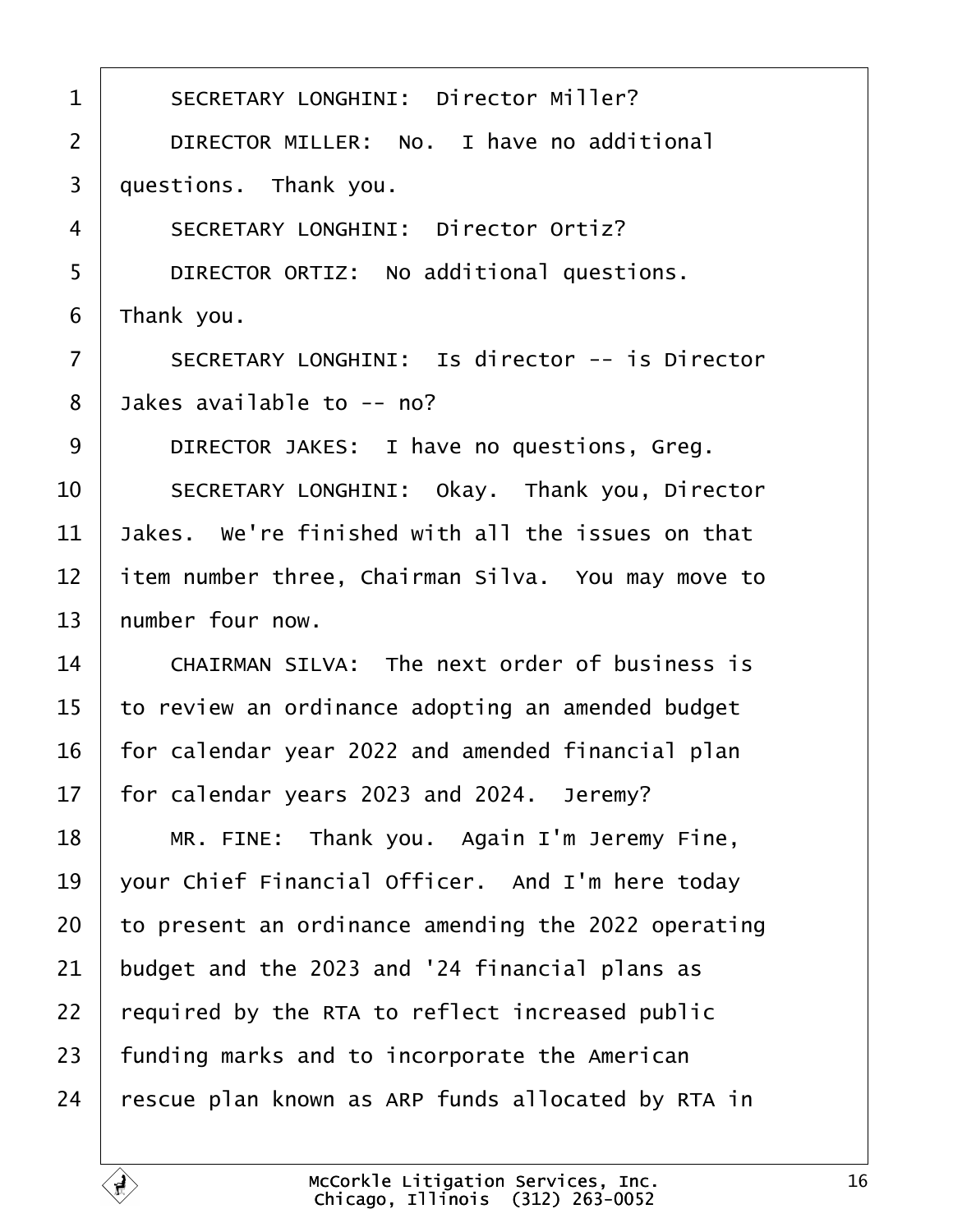<span id="page-16-0"></span> November as well as the discretionary ARP funds awarded to CTA in March. The amended 2022 budget 3 also includes actual information and system 4 generated revenue results for January through March but is otherwise unchanged. In addition, the RTA has reduced the recovery  $-$  the required recovery ratio from 45.75 percent. I'm sorry. 8 | 54.75 percent to 42 percent for tracking purposes but we continue to have a waiver from the state | legislature through 2023. RTA approved revised  $\parallel$  marks at their April 2022 board meeting. The CTA public funding is projected to be 1 billion dollars  $\vert$  which is about 80 million higher than originally budget -- budgeted for in 2022. The revised budget  $\vert$  also incorporates the 912.1 million of ARP funds allocated to CTA and the 118.4 million of ARP discretionary funds awarded. CTA was the only service board in the region eligible to apply for  $\parallel$  the competitive grant based on the expending CARES | funds. The amended budget also shows system  $\vert$  generated revenues relatively flat to the original budget. Down \$600,000. And the operating expenses | 33 million dollars lower than the original budget | primarily due to favorable labor expense in the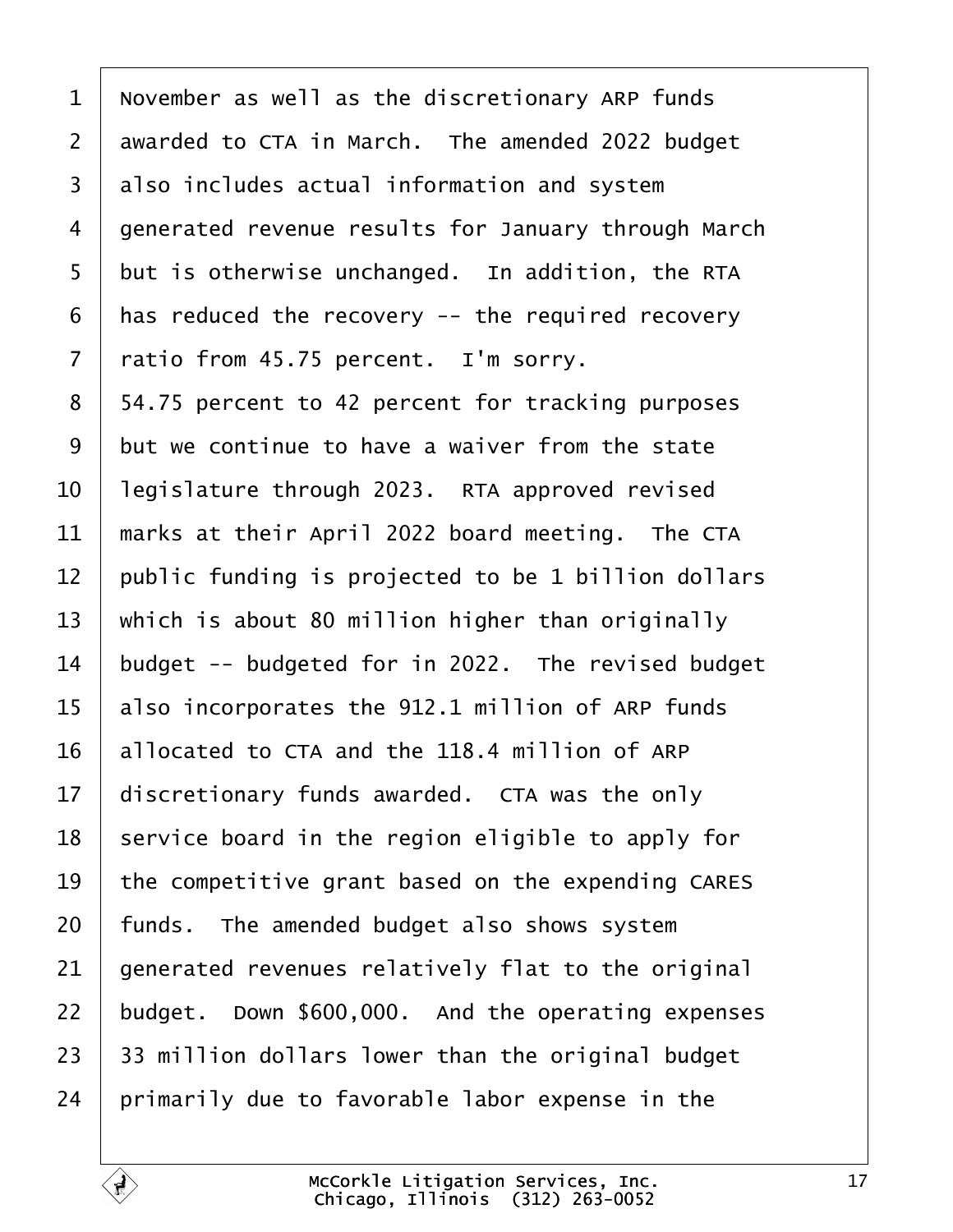<span id="page-17-0"></span>

| $\mathbf{1}$   | first quarter of 2022. As a result of the           |
|----------------|-----------------------------------------------------|
| $\overline{2}$ | increased public funding marks and favorable        |
| 3              | expenses, CTA is able to reduce the expected        |
| $\overline{4}$ | federal relief funds needed for 2022 from           |
| 5              | 456 million to 343 million. We previously           |
| 6              | estimated that the federal relief funds would last  |
| $\overline{7}$ | us through mid 2024 and we are currently estimating |
| 8              | funds to last through early 2025. This              |
| 9              | amendment -- with this amendment the overall 2022   |
| 10             | operating budget is decreased from 1.747 billion to |
| 11             | 1.714 billion. This concludes my presentation and   |
| 12             | I'm glad to answer any questions. Greg, I think     |
| 13             | that you may be on mute.                            |
| 14             | SECRETARY LONGHINI: Director Jakes, any             |
| 15             | questions?                                          |
| 16             | DIRECTOR JAKES: No questions, Greg.                 |
| 17             | SECRETARY LONGHINI: Okay. Chairman Silva, all       |
| 18             | questions are finished on this matter.              |
| 19             | CHAIRMAN SILVA: Thank you. Our next order of        |
| 20             | business $-$                                        |
| 21             | SECRETARY LONGHINI: Chairman Silva, we need to      |
| 22             | put this on the omnibus.                            |
| 23             | CHAIRMAN SILVA: May I have leave to place this      |
| 24             | item on the omnibus for Board approval?             |
|                |                                                     |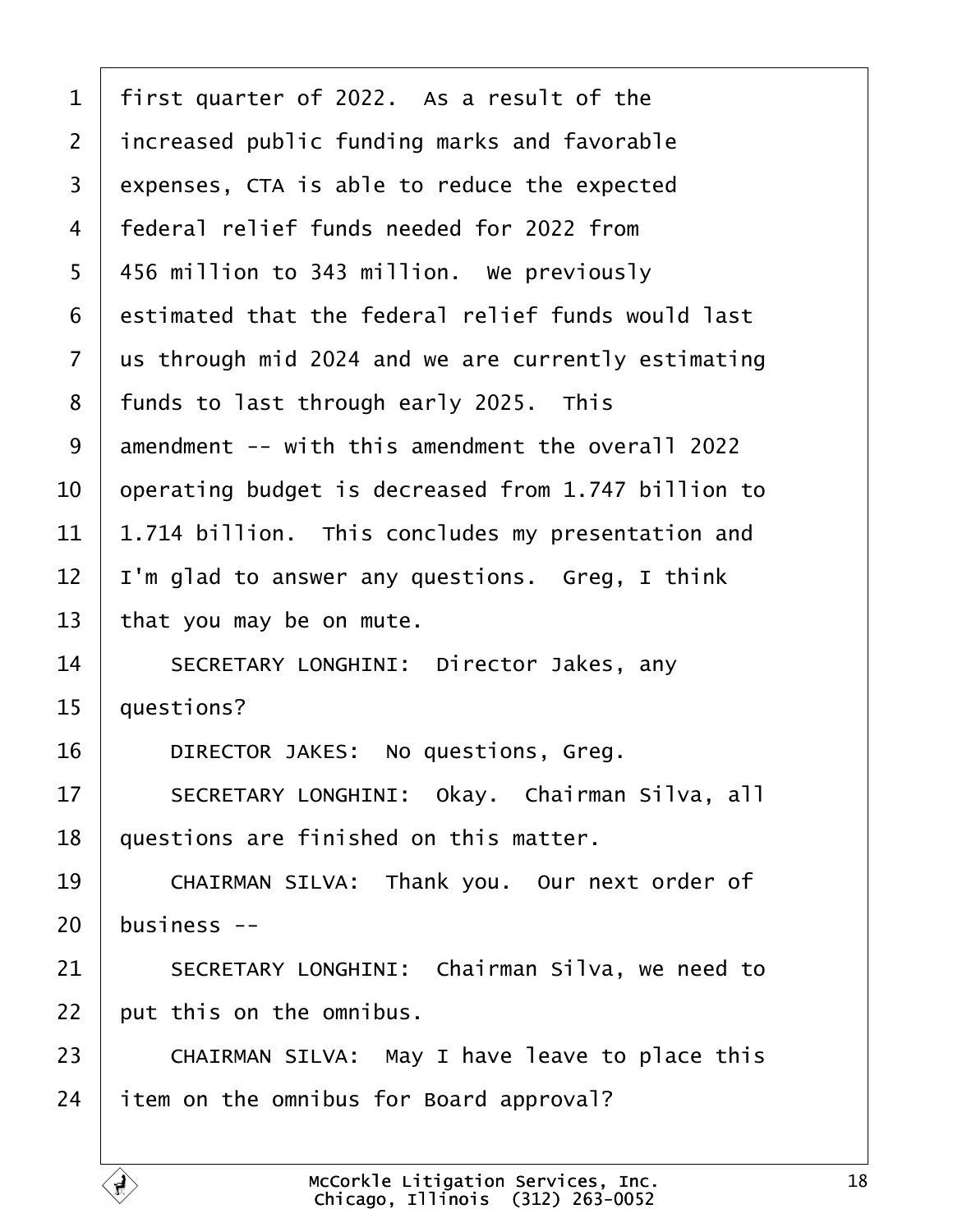<span id="page-18-0"></span>1 DIRECTOR MILLER: So moved. 2 DIRECTOR ORTIZ: Second. 3 | SECRETARY LONGHINI: Moved and seconded? You 4 may proceed to number five, Chairman. 5 CHAIRMAN SILVA: Our next order of business is  $6$  an ordinance authorizing an amendment to a lease of 7 | retail space and license agreements for basement 8 space and adjacent property located at 9 | 4620 North Broadway, Chicago, Illinois, Red Line. 10 MR. FINE: Thank you. Good morning. I'm  $11$  Jeremy Fine, your Chief Financial Officer. And  $12$   $\parallel$  today I present for your consideration an ordinance  $13$  authorizing the amendment to the lease and license  $14$  agreement with Chicago Cooperative, tradename 15  $\vert$  Chicago Market, at the Gerber building adjacent to 16  $\parallel$  the Wilson Station. The lease with Chicago Market  $17$  | for a grocery co-op and accompanying license 18 agreement for the basement and adjacent under 'L'  $19$  | parking area were originally executed in May of  $20$  | 2018. The proposed amendment to the lease and  $21$  accompanying license -- license agreements will 22 | provide Chicago Market more time and flexibility to  $23$  build out and operate successfully in the space.  $24$  This amendment includes a new rent commencement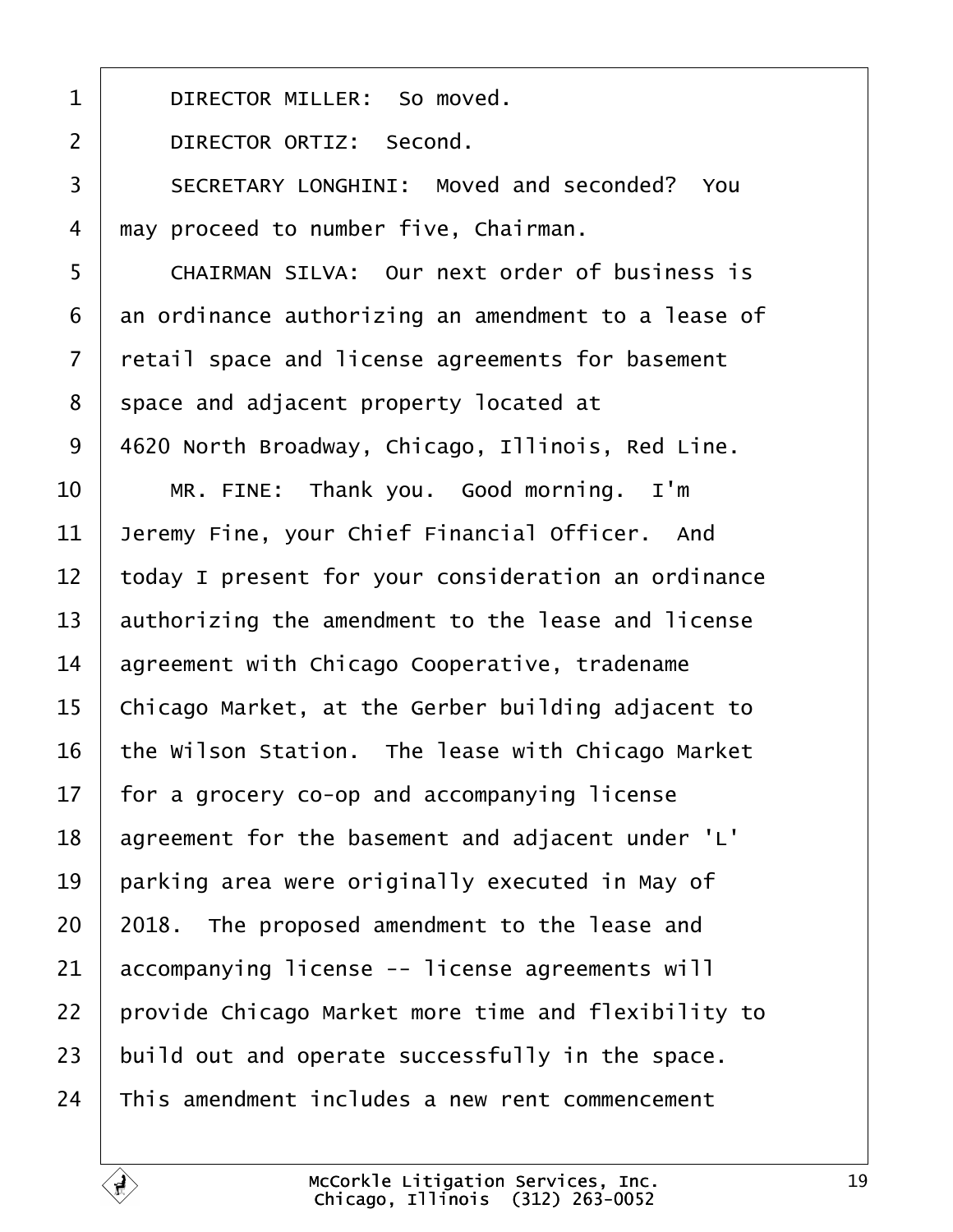<span id="page-19-0"></span> $1$  date of June 1, 2024. A rent abatement estimated 2 to be approximately  $$208,000$  in exchange for 3 | Chicago Market taking over necessary remediation  $4$   $\mid$  work to the basement, the expanded use of the 5 basement space at a rent of a dollar per square  $6$  | foot and an extension to the seven months at the  $7$   $\vert$  end of the lease base term to offset the rent  $8$  abatement. The amendment also introduces 9 | milestones toward the design and build out of the  $10$   $\vert$  Chicago Market that it must meet which will help  $11$  ensure they stay on schedule going forward.  $12$  starting annual rent for the building will remain 13  $\vert$  unchanged at \$238,302 and the total value to the  $14$   $\mid$  CTA for the ten-year base term remains 2.73 million  $15$  | dollars. This concludes my presentation and I'm  $16$  | glad to answer any questions. 17 | SECRETARY LONGHINI: Director Barclay? 18 | DIRECTOR BARCLAY: No questions. 19 SECRETARY LONGHINI: Director Miller? 20 **DIRECTOR MILLER:** No questions. 21 SECRETARY LONGHINI: Director Ortiz? 22 **DIRECTOR ORTIZ:** No questions. 23 SECRETARY LONGHINI: Director Jakes? 24 DIRECTOR JAKES: No questions.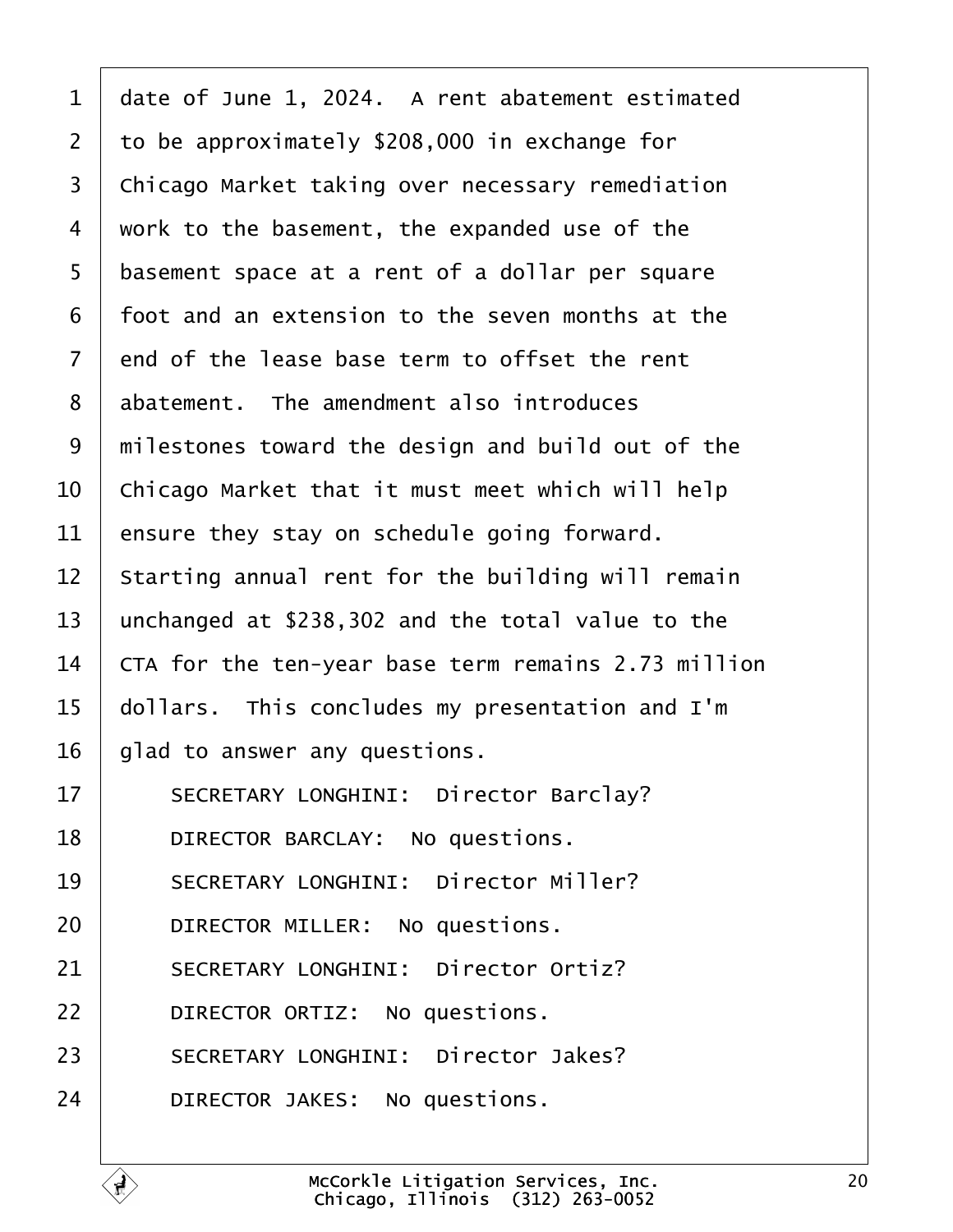<span id="page-20-0"></span>1 SECRETARY LONGHINI: All the questions are  $2$  | finished, Chairman Silva. 3 CHAIRMAN SILVA: May I have leave to place this  $4$  item on the omnibus for Board approval? 5 DIRECTOR MILLER: So moved. 6 DIRECTOR ORTIZ: Second. 7 SECRETARY LONGHINI: Moved and seconded. You  $8$  | may proceed to number six, Chairman. 9 CHAIRMAN SILVA: Our next order of business is  $10$   $\vert$  an ordinance authorizing an additional experimental 11 University Pass, U-pass, Program agreement with the  $12$   $\mid$  University of Illinois at Chicago for certain 13  $\vert$  part-time students for fall 2022 and spring 2023.  $14$  Jeremy? 15 | MR. FINE: Thank you. Again I'm Jeremy Fine, 16 | your Chief Financial Officer. Today for your  $17$  consideration it's similar to the Board approval  $18$  | for the summer of '22 semester last month I present 19  $\vert$  a proposal for an extension of the University of 20 | Illinois at Chicago, known as UIC, part-time U-Pass  $21$  experimental program for the fall of 2022, spring  $22$   $\vert$  of 2023 and summer 2023 academic terms. Per this  $23$  pilot program, the graduate, under graduate  $24$  part-time students taking between eight and eleven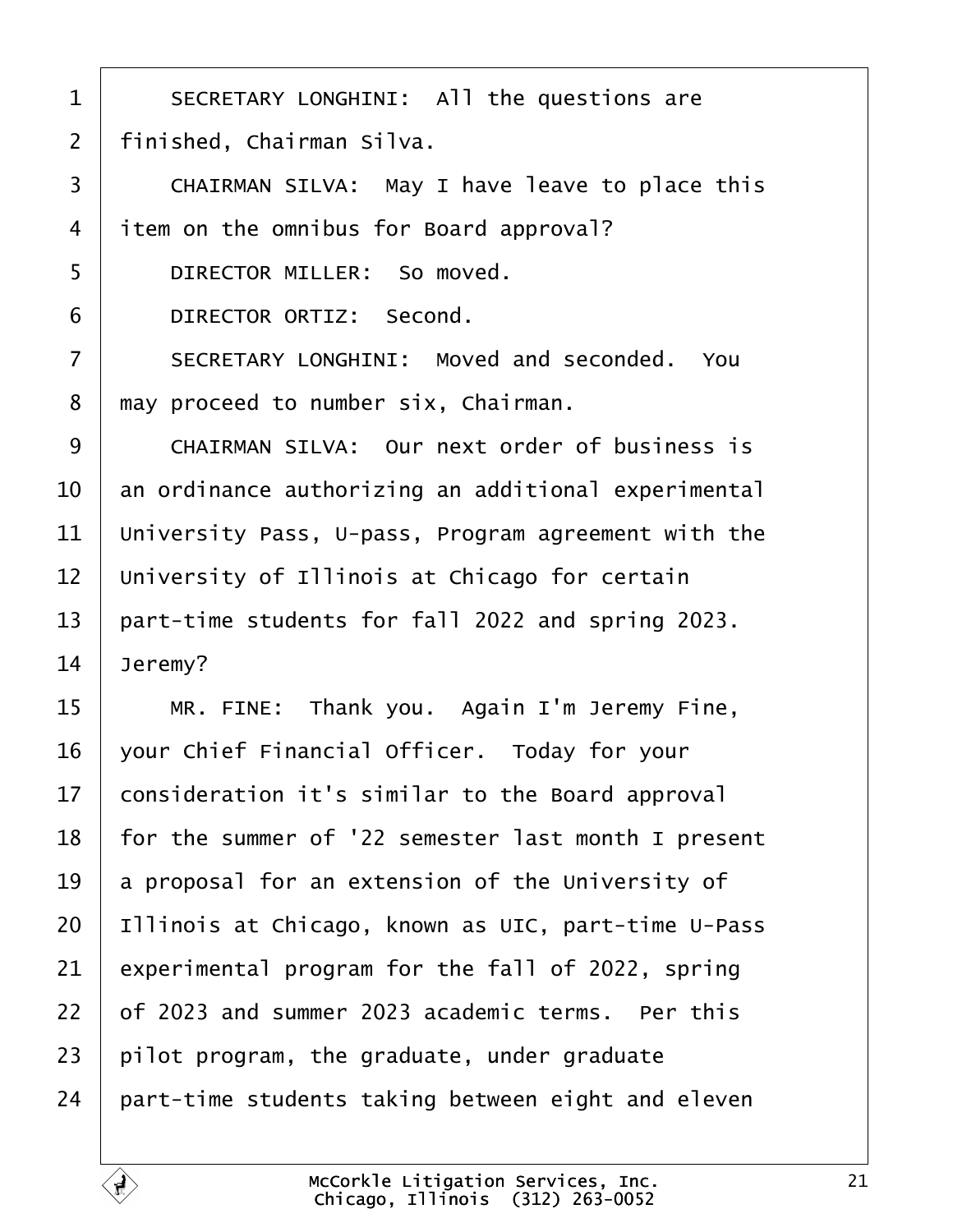<span id="page-21-0"></span> credit hours shall receive a U-Pass. UIC 2 | participated in previous U-Pass pilots during the  $\mid$  2000, 2021, 2022 academic years which were both successful even in the midst of the Covid-19 | pandemic. The pilot program allows the part-time UIC students to be eligible to receive U-Passes if they opt in to the program. UIC will pay CTA the daily per student rate per term of \$1.25 for the 9 general U-Pass agreement and this pass is passed  $\vert$  through to the students. At the conclusion of the experimental program, CTA will review the ridership  $\vert$  of the part-time U-Passes issued and make a comparison to the revenue earned to make a recommendation as to the potential permanency of | this part-time U-Pass program with the new | five-year U-Pass contracts that will be in effect starting August 2023. This concludes my 18 | presentation and I'm glad to answer any questions. 19 | CHAIRMAN SILVA: Are we gaining some U -- | U-passes or are we trying to get, okay, what we used to have before? | MR. FINE: So with regard to the participating schools, we have actually gained several new -- three new U-Pass participants in the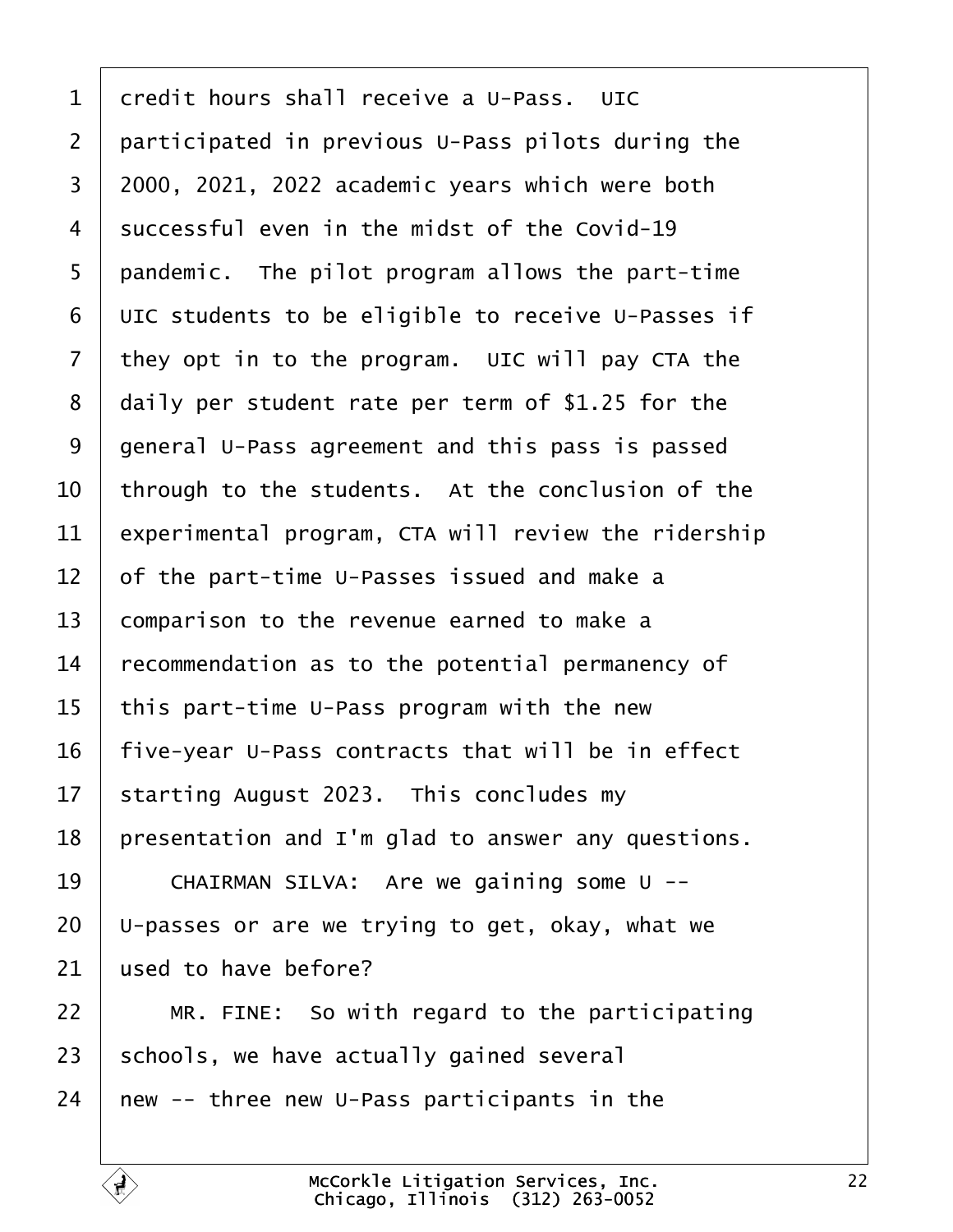<span id="page-22-0"></span>1 | program. So that's  $-$  that's great news in a very  $\vert$  tough time, tough market in general with regard to 3 | higher education and just the impact on, you know, the pandemic there. So we're very excited about | that. You know, the student participation in the program or just ridership in general tracks some of the ebbs and flows in ridership in general on the | CTA. So again we're starting to see  $-$ - you know, as we're starting to see ridership in general  $\vert$  coming back, we're also seeing ridership on the  $\vert$  U-Passes picking up as well. But again this -- the  $\parallel$  modifications that we made last month as well as the modifications that are before you today to continue to provide the flexibility for the opt in aspect of the program has allowed us to maintain the current cohort of about seventy schools as well as add to that stable of schools. So as well just allow for students to start coming back to, you know, classroom settings and  $-$  and additional ridership related to that. So this has been a very successful program for us and we're continuing to see progress on, you know, ridership here and also  $\parallel$  maintaining the -- the stable schools as well as expanding it. So this has been a very good program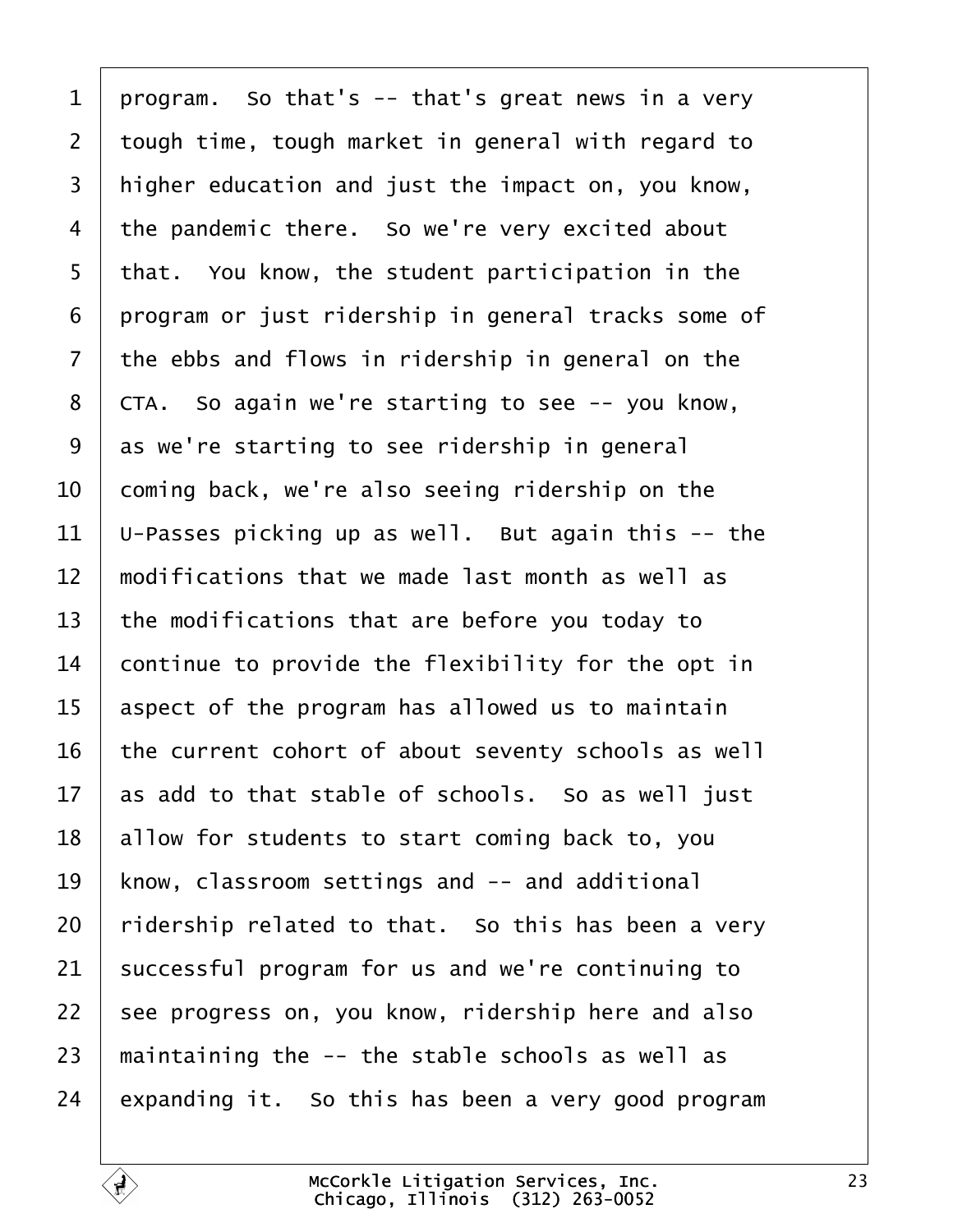<span id="page-23-0"></span>

| $\mathbf 1$    | for us and the schools and the students           |
|----------------|---------------------------------------------------|
| $\overline{2}$ | participating.                                    |
| 3              | CHAIRMAN SILVA: So we should expect, okay, to     |
| 4              | keep going up?                                    |
| 5              | MR. FINE: Yeah. So again we're -- we're           |
| 6              | seeing continued increasing ridership, you know,  |
| $\overline{7}$ | just kind of across the board and this program is |
| 8              | no different than that. We're continuing to see   |
| 9              | improvements on ridership throughout the program. |
| 10             | CHAIRMAN SILVA: Yeah.                             |
| 11             | SECRETARY LONGHINI: Director Barclay?             |
| 12             | DIRECTOR BARCLAY: No questions.                   |
| 13             | SECRETARY LONGHINI: Director Miller?              |
| 14             | DIRECTOR MILLER: No questions.                    |
| 15             | SECRETARY LONGHINI: Director Jakes?               |
| 16             | DIRECTOR JAKES: No questions, Greg.               |
| 17             | SECRETARY LONGHINI: Director Ortiz?               |
| 18             | DIRECTOR ORTIZ: No questions. Thank you.          |
| 19             | SECRETARY LONGHINI: There are no -- I'm sorry.    |
| 20             | There are no further questions on this matter,    |
| 21             | Chairman Silva.                                   |
| 22             | CHAIRMAN SILVA: May I have leave to place this    |
| 23             | item on the omnibus for Board approval?           |
| 24             | DIRECTOR MILLER: So moved.                        |
|                |                                                   |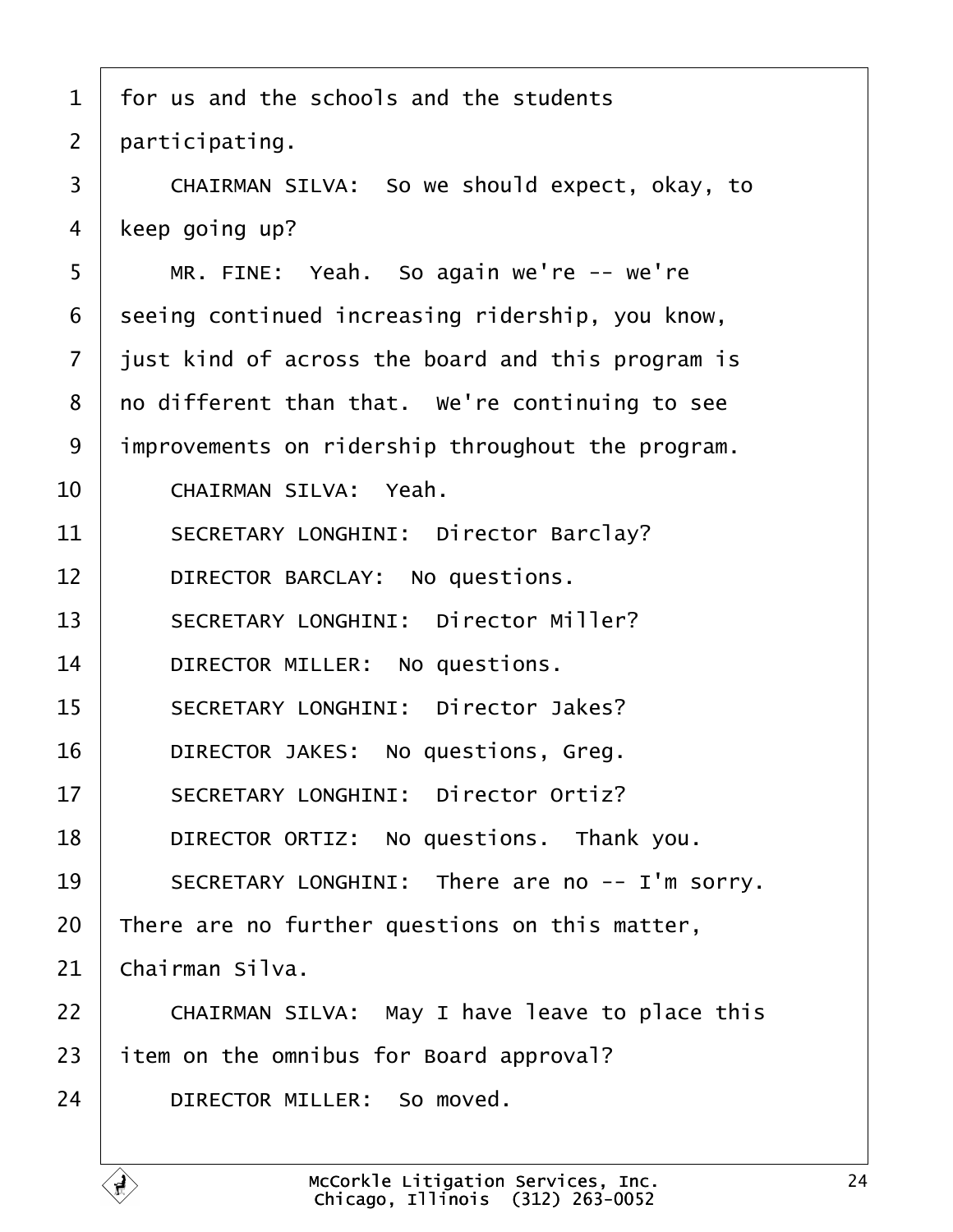<span id="page-24-0"></span>

| $\mathbf 1$    | DIRECTOR ORTIZ: Second.                             |
|----------------|-----------------------------------------------------|
| $\overline{2}$ | SECRETARY LONGHINI: We may now proceed              |
| 3              | to -- moved and seconded. We may proceed to number  |
| 4              | six, Chairman.                                      |
| 5              | CHAIRMAN SILVA: Number seven.                       |
| 6              | SECRETARY LONGHINI: No. Number seven.               |
| $\overline{7}$ | CHAIRMAN SILVA: Our next order of business is       |
| 8              | an ordinance authorizing an additional experimental |
| 9              | U-Pass, U-Pass, program agreement with City         |
| 10             | Colleges of Chicago for certain part-time students  |
| 11             | for fall 2022 and spring 2023 terms. Jeremy?        |
| 12             | MR. FINE: Thank you. Again I'm Jeremy Fine,         |
| 13             | your Chief Financial Officer. And today for your    |
| 14             | consideration and similar to the UIC ordinance      |
| 15             | previously presented, I present a proposal for an   |
| 16             | extension of the City Colleges of Chicago part-time |
| 17             | U-Pass pilot program for the fall of '22, spring of |
| 18             | '23 and summer of '23 academic terms. For this      |
| 19             | experimental program selected part-time City        |
| 20             | College students taking between nine and eleven     |
| 21             | credit hours are eligible to receive a U-Pass. The  |
| 22             | initial City College part-time experimental program |
| 23             | was implemented in the fall of 2018 and extended.   |
| 24             | This pilot program allows eligible part-time City   |
|                |                                                     |

É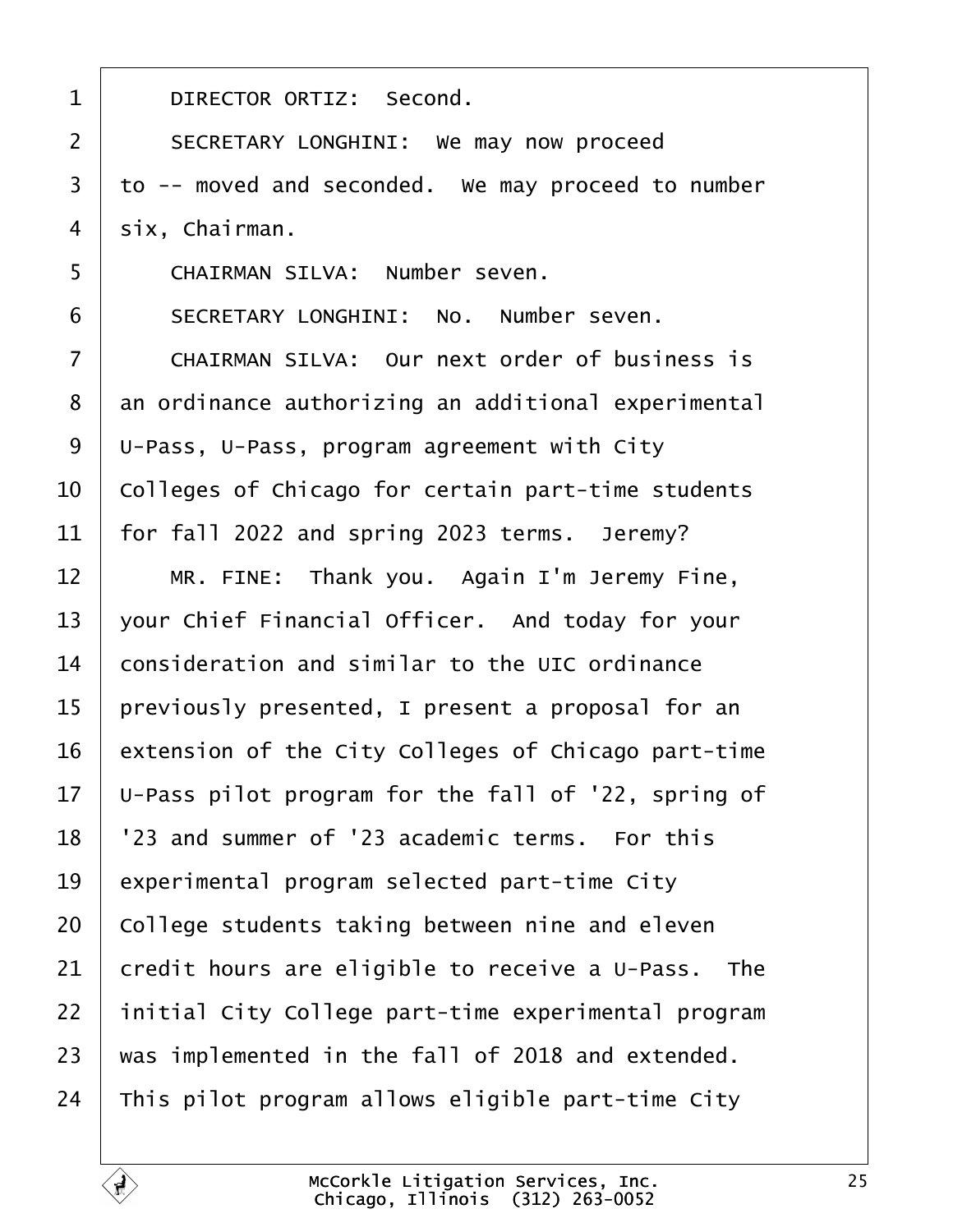<span id="page-25-0"></span> college students to receive U-Passes the same as previous agreement if they opt in. City Colleges  $\mid$  will pay CTA the daily per student rate per term of | \$1.25 per the general U-Pass agreement. And at the 5 | conclusion of this experimental program, CTA will review the ridership of the part-time U-Passes 7 | issued and make a comparison to the revenue earned to make a recommendation as to the potential permanency of the part-time U-Pass model with the  $\vert$  new five-year U-Pass contracts that will go into effect in August of 2023. This concludes my | presentation and I'm glad to answer any questions. 13 CHAIRMAN SILVA: No further questions. 14 SECRETARY LONGHINI: Director -- Director | Barclay? 16 DIRECTOR BARCLAY: No questions. 17 SECRETARY LONGHINI: Director Miller? **DIRECTOR MILLER:** No questions. 19 SECRETARY LONGHINI: Director Ortiz? **DIRECTOR ORTIZ:** Can you clarify something? For the other piece it said that the cost went back to the students and it was regardless of whether  $\vert$  they use it or not. For those that do use it, is  $\vert$  the cost actually lower through this program than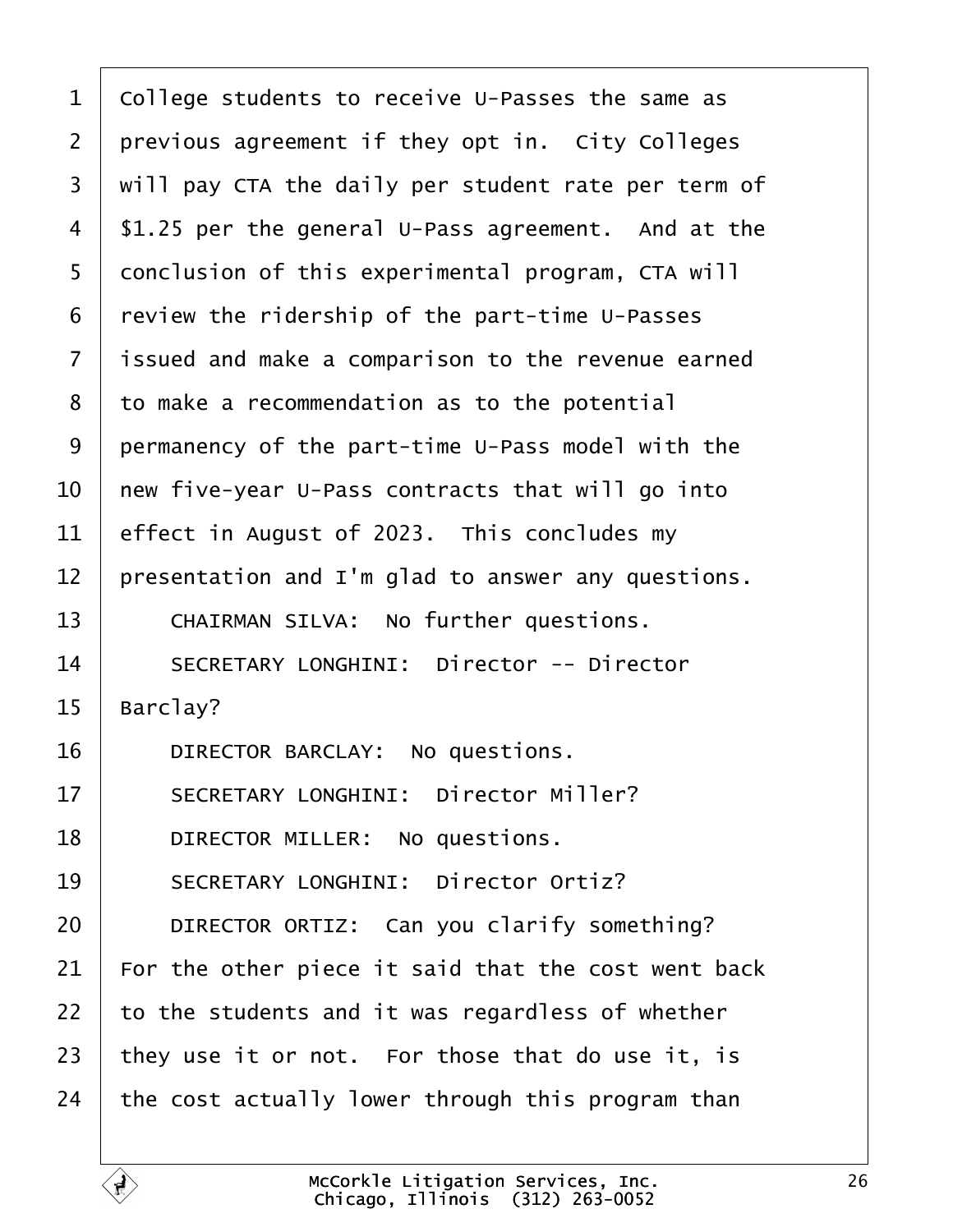<span id="page-26-0"></span>if they were doing it on their own?

 | MR. FINE: Yeah. So, Director, the  $-$ - the  $-$ - both programs are currently opt-in programs as the 4 | larger program at large  $-$  the U-Pass program at 5 | large for full-time is also opt in. To your  $\vert$  question, yes. This is a significant discount. It's about half of what a thirty-day pass -- an unlimited thirty-day pass would cost. So this is, vou know -- you know, a good pricing point for  $\vert$  students to be able to access the system as they would through that thirty-day pass option at a 12 discount but again it -- it -- what it has done in 13 | the past and has been basically modeled for  $-$ - it's become a model for other transit agencies around | the country is that -- that this really incentivizes folks to ride the system, you know, and  $-$  and because school, you know, hours are different they are kind of riding throughout the day. And they become accustom to the system so that when they become employed after their education that they continue to be riders. And again this has been a very successful program that's been replicated around the country because of -- because of the success that we've seen here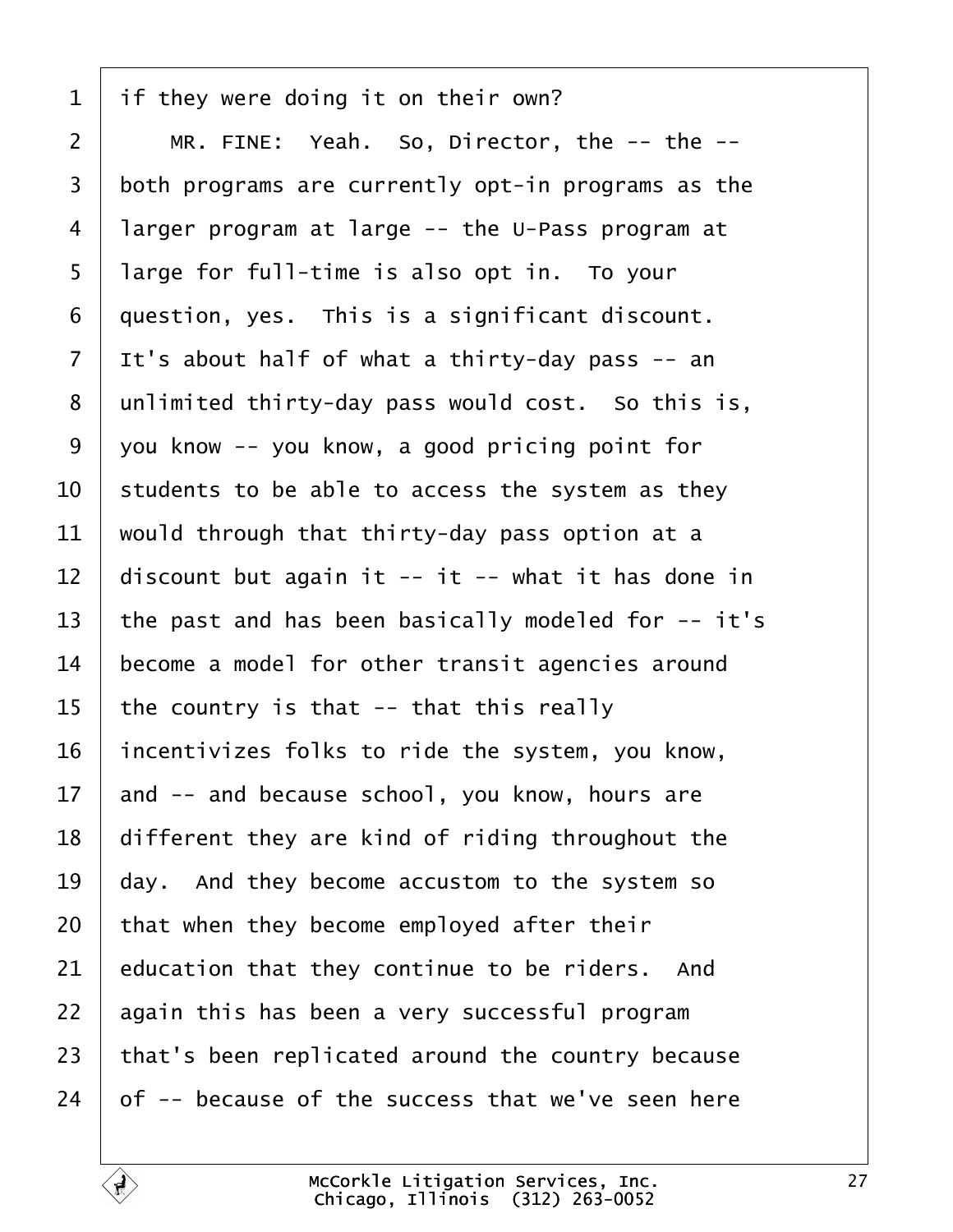<span id="page-27-0"></span> $1$  in Chicago. 2 DIRECTOR ORTIZ: Yeah. So I am a fan of the  $3$   $\mid$  program which is why I also wanted to clarify that  $4$  it's a benefit all around and I'm  $-$  just continue  $5$  to be super excited for  $-$ - for the program and  $6$  expansions of it. Thank you.  $7$  | MR. FINE: Thank you. 8 | SECRETARY LONGHINI: Director Jakes, any 9 | questions? Director Jakes? 10 DIRECTOR JAKES: No questions, Greg. And I'm  $11$  aetting ready to go through airport security so I  $12$   $\parallel$  may have to log off and log back in. 13 | SECRETARY LONGHINI: Thank you, sir. Chairman  $14$  | Silva, there are no further questions on this  $15$  matter. 16 CHAIRMAN SILVA: May I have leave to place this  $17$  item on the omnibus for Board approval? 18 **DIRECTOR MILLER:** So moved. 19 DIRECTOR ORTIZ: Second. 20 SECRETARY LONGHINI: Moved by Director Miller.  $21$  Seconded by Director Ortiz. We may move to number  $22$  eight now, Chairman. 23 CHAIRMAN SILVA: Our next order of business is  $24$  an ordinance authorizing an amendment of University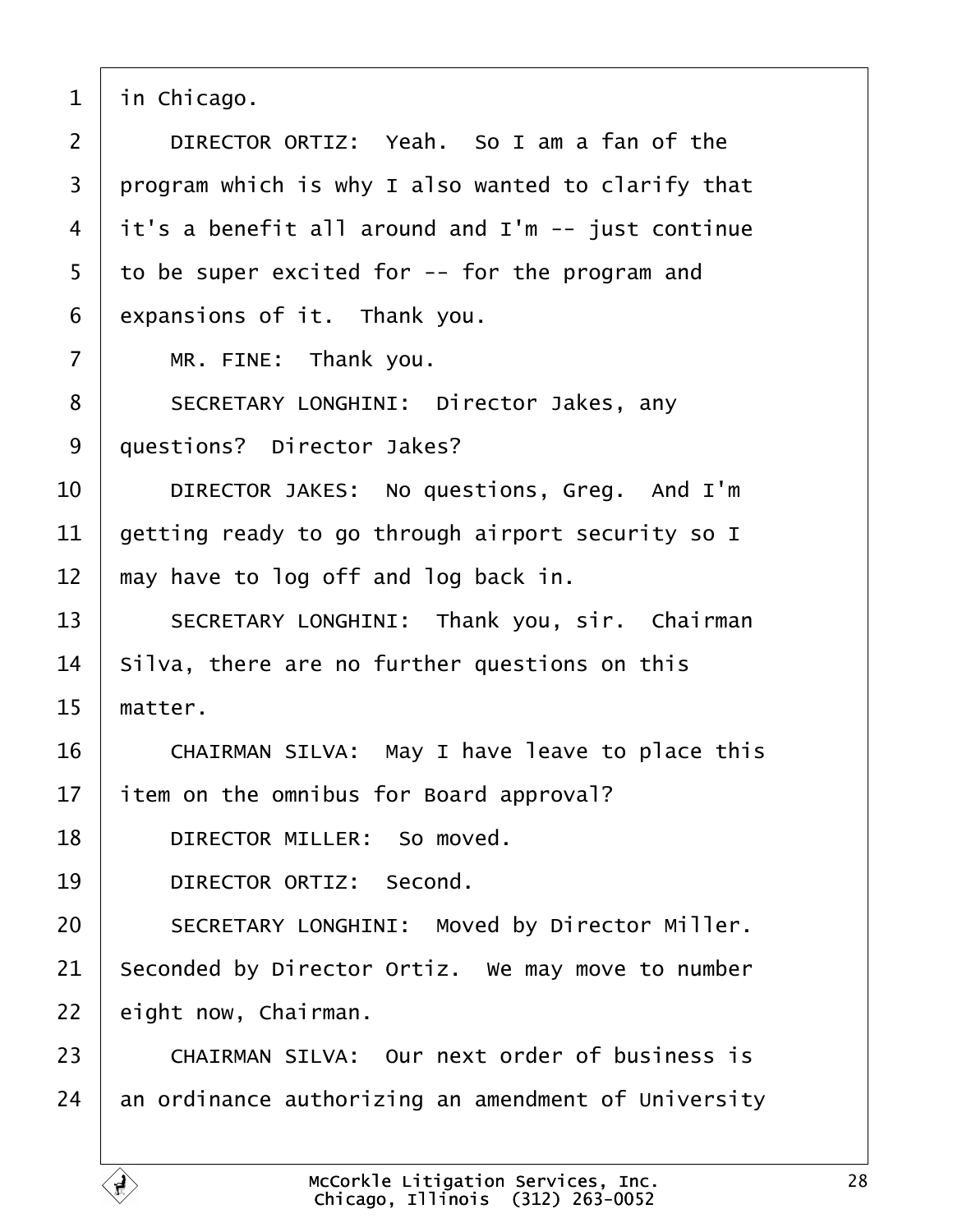<span id="page-28-0"></span> | Pass, U-Pass, to allow incentive pricing and 2 enrollment flexibility for the 2022-2023 academic  $3 \mid$  year. Jeremy?

4 | MR. FINE: Thank you. Again I'm Jeremy Fine, 5 | your Chief Financial Officer. And today for your consideration I present a proposal to offer tiered  $\vert$  pricing and continued flexibility of certain U-Pass 8 contract provisions due to the lasting effects of 9 | the Covid-19 pandemic through the 2022 and 2023  $\vert$  academic year. Similar to the Board approval for  $\vert$  the summer of 2022 semester last month, this  $\vert$  ordinance continues the flexibility of certain  $\vert$  U-Pass contract provisions due to the lasting 14 effects of the Covid pandemic through the '22, '23 academic year. Colleges and universities have experienced unique and lasting enrollment changes since March of 2020. In-person enrollment 18 continues to be reduced since the onset of the  $\vert$  pandemic. And remote classes will continue to be a  $\mid$  mode of learning in many instances. Offering enhanced flexibility terms to participating schools  $\mid$  will allow continued school participation and allow students to maximize access to the use of CTA services. In addition to the continued flexibility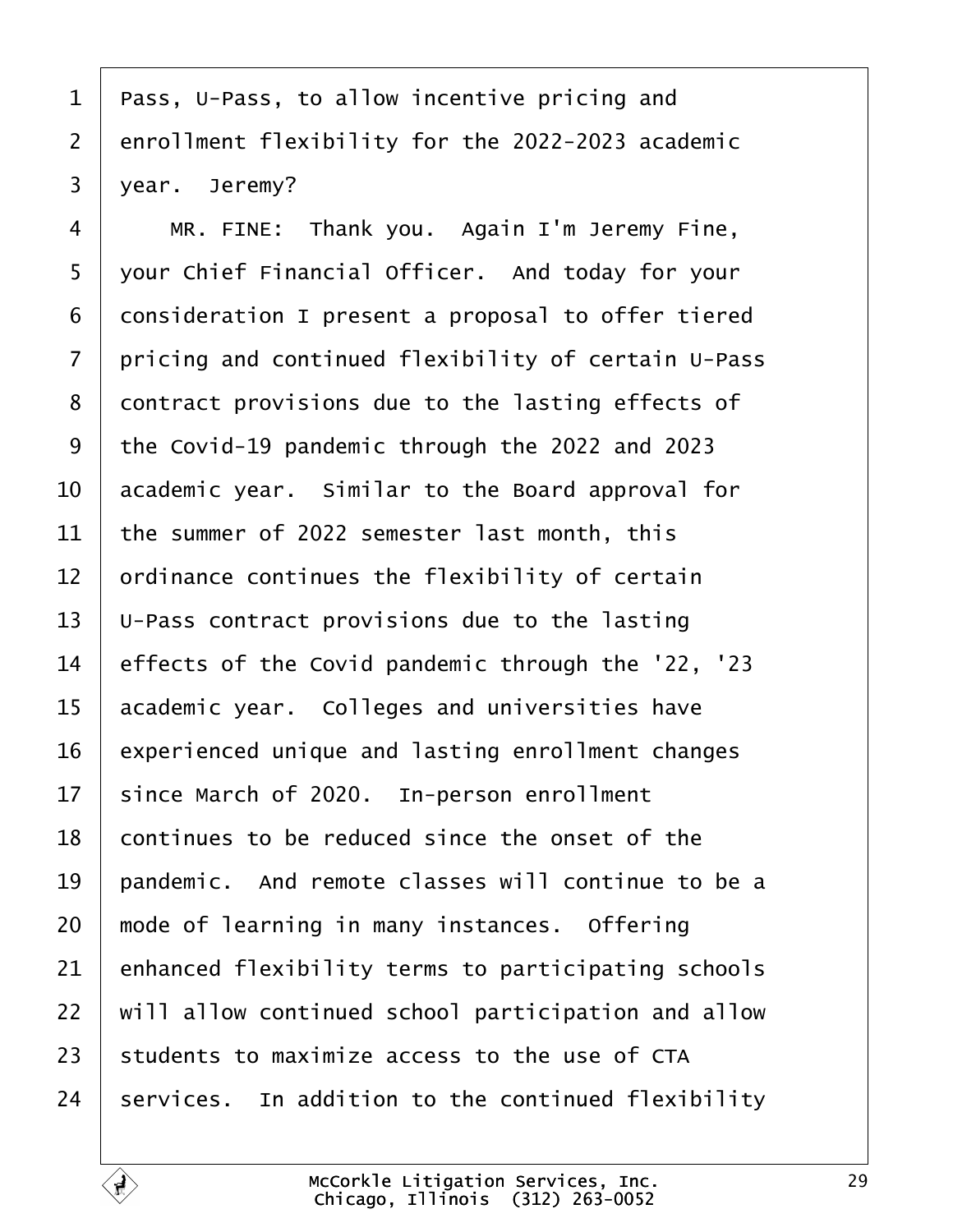<span id="page-29-0"></span> through the final year of the current contract, the 2 ordinance proposes allowing incentive pricing to 3 | colleges and universities based on enrollment 4 | levels. As these schools have been valued partners 5 of CTA for the past several years and to encourage schools to enroll 100 percent of their eligible students in U-Pass, a reduced daily rate of a 8 dollar will be charged for full enrollment. For schools that want to continue with flexible  $\vert$  enrollment, the current daily rate of \$1.25 will continue to be charged. Staff will monitor the 12 enrollment and usage of U-Passes through the coming academic year to make recommendations for pricing and enrollment flexibility for the new five-year  $\vert$  U-Pass contracts that will take effect August of | 2023. Offering enhanced flexible terms to participating schools will allow continued school participation and allow students to maximize the access and use of the CTA services. This concludes  $20 \mid m$ y -- my comments and I'm glad to answer any auestions.

22 | SECRETARY LONGHINI: Chairman Silva? 23 CHAIRMAN SILVA: No questions. 24 SECRETARY LONGHINI: Director Barclay?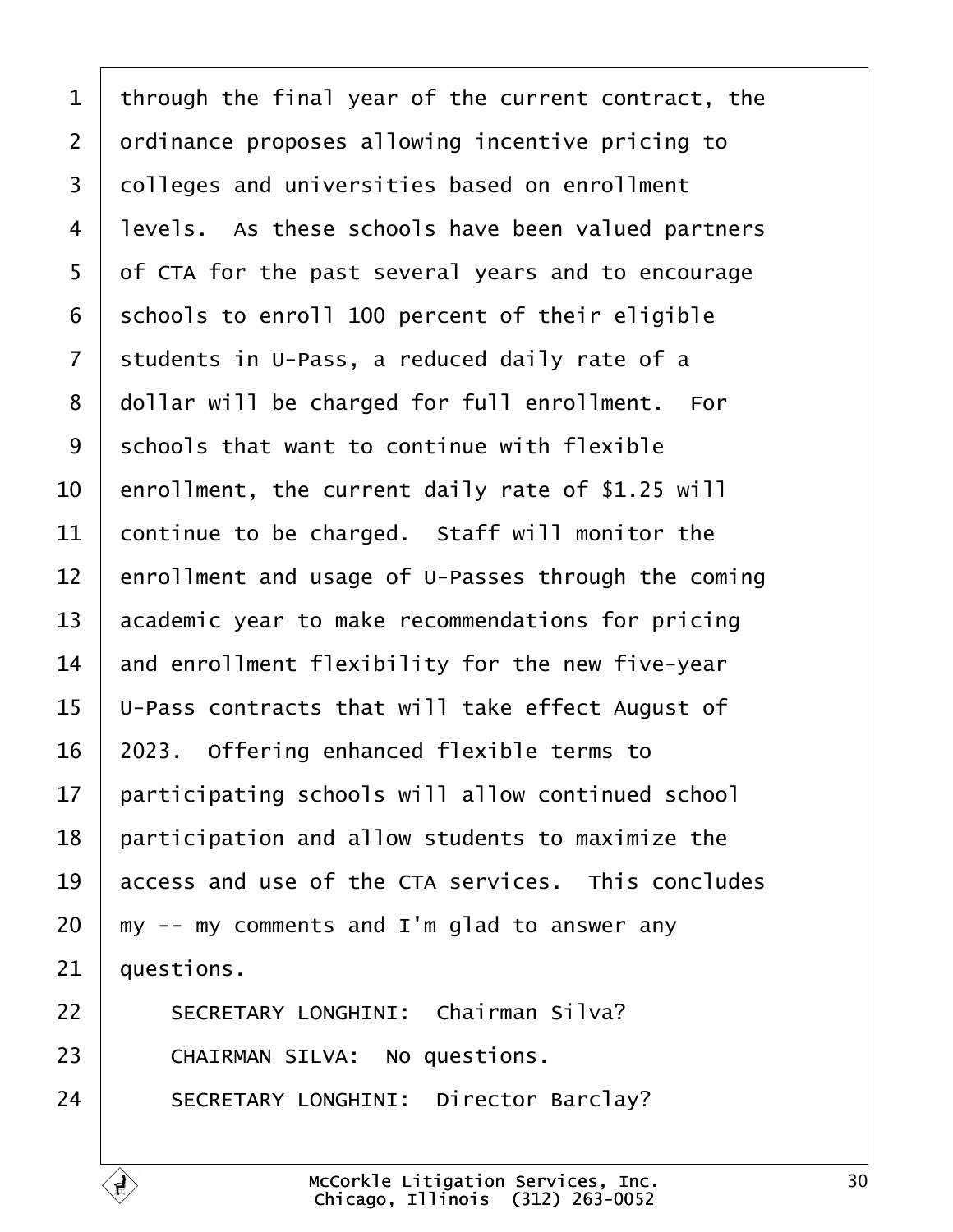<span id="page-30-0"></span>

| DIRECTOR BARCLAY: No questions.                    |
|----------------------------------------------------|
| SECRETARY LONGHINI: Director Miller?               |
| DIRECTOR MILLER: No questions.                     |
| SECRETARY LONGHINI: Director Ortiz?                |
| DIRECTOR ORTIZ: No questions.                      |
| SECRETARY LONGHINI: Chairman Silva, we're          |
| finished with questions.                           |
| CHAIRMAN SILVA: May I have leave to place this     |
| item on the omnibus for Board approval?            |
| DIRECTOR MILLER: So moved.                         |
| DIRECTOR ORTIZ: Second.                            |
| SECRETARY LONGHINI: Moved by Director Miller.      |
| Seconded by Director Ortiz. You may move to number |
| nine, sir.                                         |
| CHAIRMAN SILVA: The next order of business is      |
| an ordinance authorizing the co-promotion for      |
| advertising trade agreement with Bank of America   |
| for the 2022 Bank of America Chicago 13.1 and 2022 |
| Chicago Marathon. Jeremy?                          |
| MR. FINE: Thank you. Again I'm Jeremy Fine,        |
| your Chief Financial Officer. And today I present  |
| for your consideration an ordinance that permits   |
| CTA to enter into a co-promotional trade agreement |
| with Bank of America for the 2022 Bank of America  |
|                                                    |

É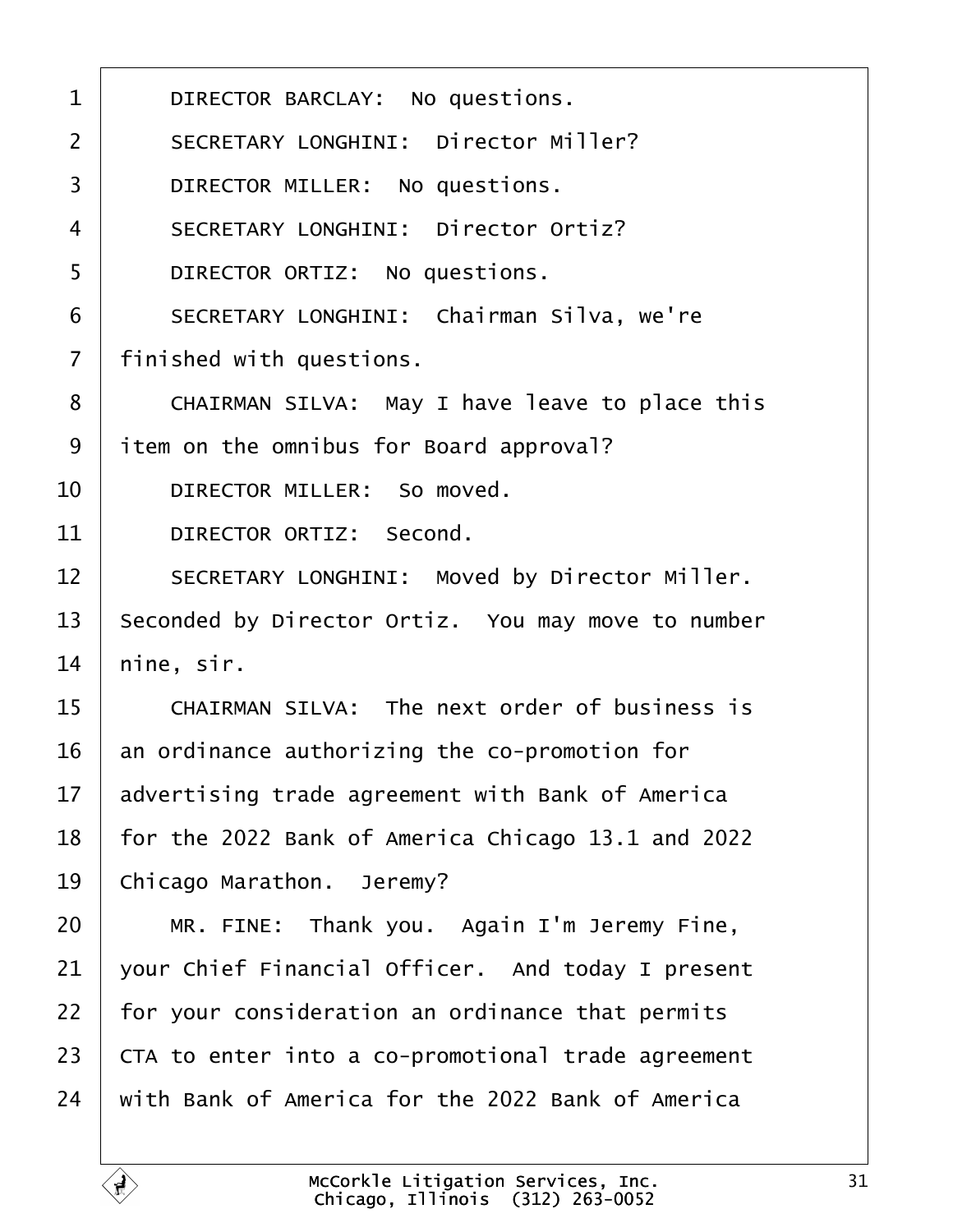<span id="page-31-0"></span>1 | Chicago 13 and  $-$  13.1 half marathon and the 2022  $\vert$  Chicago Marathon and related events. The 3 | co-promotion has a trade value to Bank of America 4 of approximately \$46,000 and a trade value to CTA of about 81 and a half thousand dollars. 800 -- a | little over \$80,000. CTA has done a co-promotion  $\vert$  for the marathon with Bank of America or their | predecessor for twenty-one years. The half | marathon will be run for the first time this year.  $10<sup>1</sup>$  and we have combined the half marathon in June and the marathon in October into a single 12 | co-promotional agreement. The Bank of America will  $\vert$  provide CTA information at their spectator guide, | participant quide, e-mail blasts participants and  $\vert$  on the event Web sites. This will also include | links to purchase fare in advance of the race through the Ventra Web site. They have also | provided booth space to the CTA at the marathon | health and fitness expo. And in exchange CTA will provide unsold hard card space on our rail system and bus system. This partnership will allow CTA to  $\pm$  reach a substantial audience of runners and 23 spectators leading up to the marathon and over the weekend of the event. This concludes my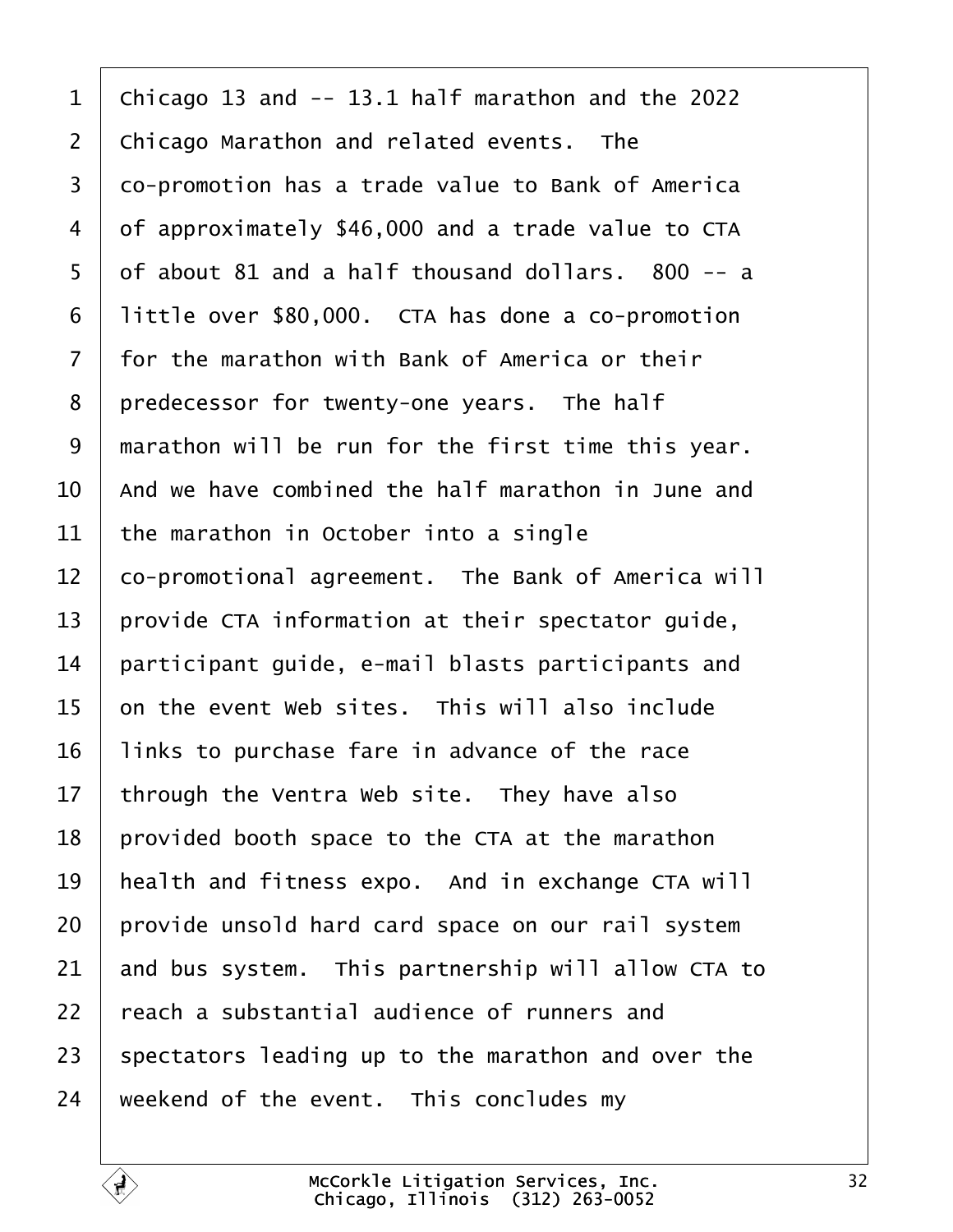<span id="page-32-0"></span>1 | presentation and I'm glad to answer any questions.

  $\vert$   $\vert$  CHAIRMAN SILVA: Is it -- is it the first time that we're doing these changes, okay, for the  $4 \mid$  marathon?

5 | MR. FINE: So this is the first time that the half marathon is being run. It was actually scheduled to be run earlier but due to the pandemic 8 | had been cancelled. So we're excited to have the  $\vert$  half marathon come on-line. So this will be the  $\pm$  first time for the half marathon. But it's the  $\vert$  twenty-first year of the agreement with Bank of  $\parallel$  America and its predecessor banks for the marathon  $\vert$  at large. So, you know, this is -- you know, this is a slightly larger denomination because of the | inclusion of the half marathon and what we've | previously seen. But again this has been a great | partnership for us and the marathon. You know. we | get a lot of, you know, runners riding the system during these events. Particularly the marathon and  $\vert$  now the half marathon as well as spectators. Friends and family come out for these events and | travel around on the system, you know, to see the runners at different locations along the route. So this has been a very successful program for us and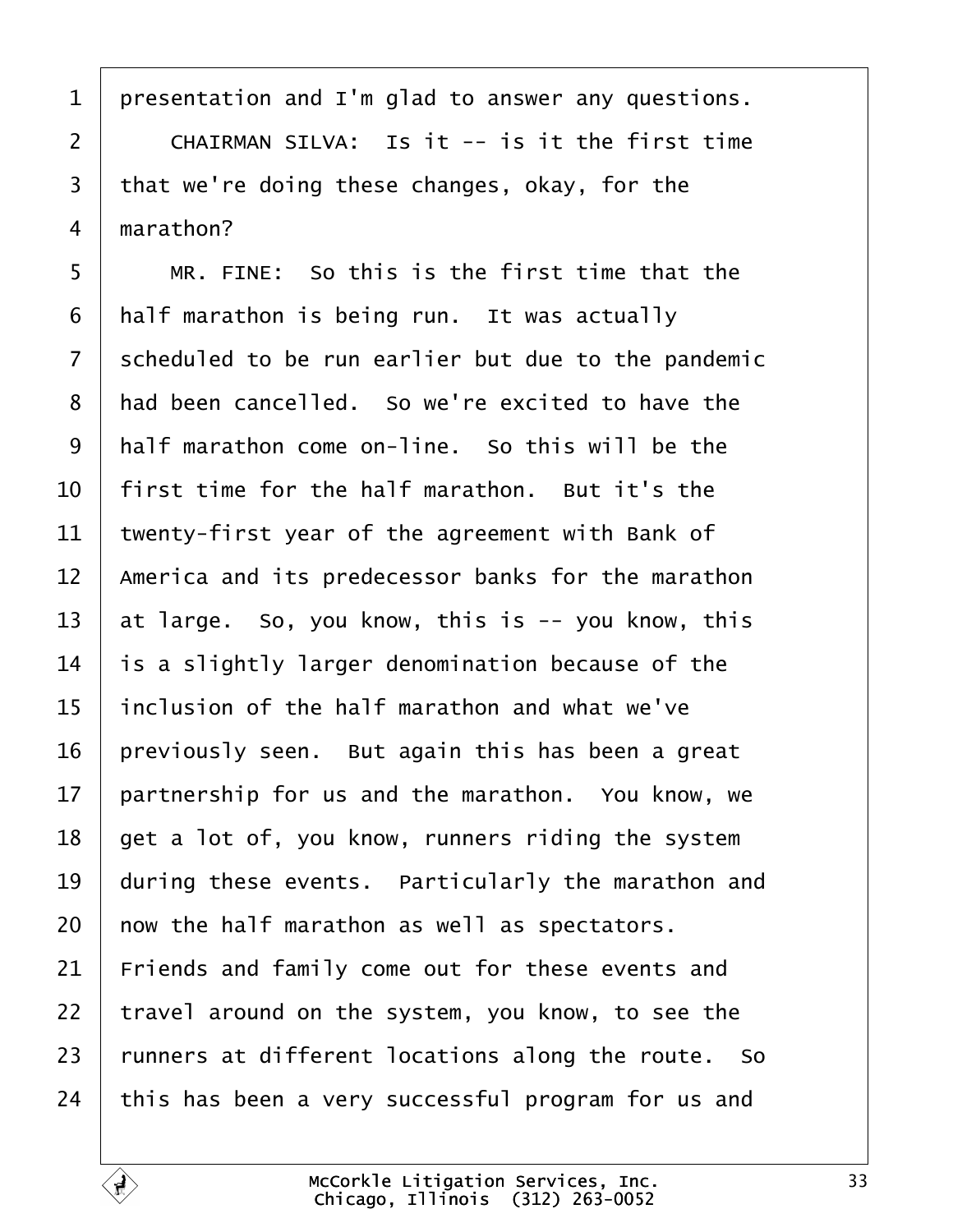<span id="page-33-0"></span>1 | the marathon and it's been a very good  $2 \mid co-promotion.$ 3 CHAIRMAN SILVA: We will continue with Bank of 4 | America? Okay. we don't do various people for  $5$  | this marathon, right? They will have twenty-one  $6$  | years or -- or we -- we do have a little bit more 7 | commitment to every Bank of America? 8 | MR. FINE: So Bank of America is the sponsor  $9 \mid$  for the marathon and we have nothing to do with  $10$   $\vert$  that kind of sponsorship agreement. We do have the

 | flexibility to enter into these types of  $12\,$   $\,$  co-promotions which we do on a regular basis with the city for other large events, you know, that are 14 sponsored by DCASE or other city department and  $-$ - and other entities from time to time. You know, 16 | this is really an opportunity for us to engage | unused hard card space on the system. And in exchange we get to promote our services at the  $\vert$  different events. In this case at marathon related events. But in other events, you know, we  $\vert$  get -- we get to advertise in those various events as well. So again this is, you know, just an  $\vert$  opportunity that is open to other type of events | like this. And it's an opportunity for us to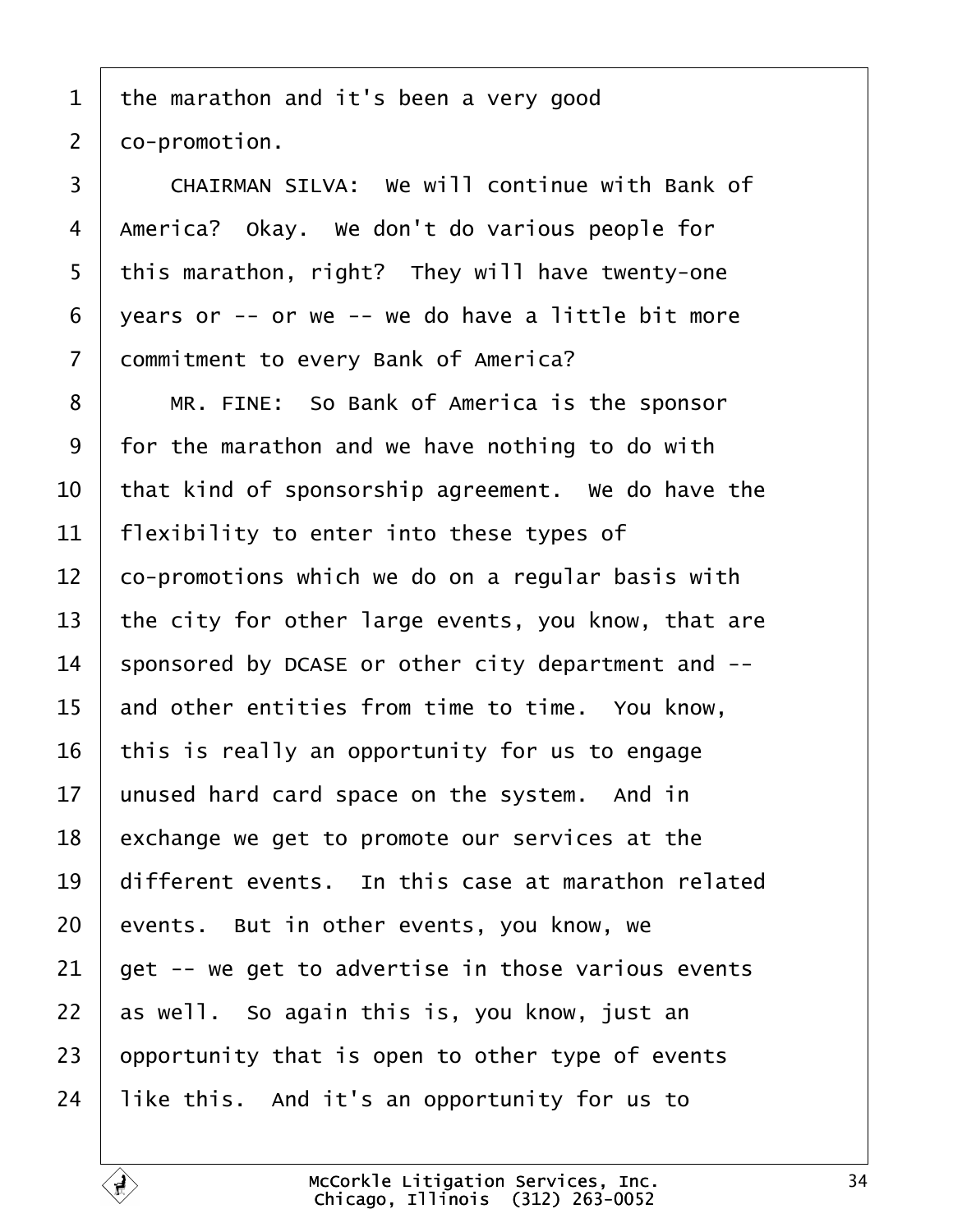<span id="page-34-0"></span> engage what would otherwise would be unsold hard card space and get, you know, the  $-$ - the branding of CTA and the availability of CTA out there to a market and particularly for the marathon. This is  $5 \mid a$  very important opportunity for us because a lot of people from around the country, around the world 7 | frankly come into this event. So we see increased | usage of passes and  $-$  and paper use but passes in 9 particular as people come in from other countries,  $\vert$  other areas around the country and, you know, look to buy those, you know, three-day passes or longer  $\vert$  to engage the system as they go around the city and 13 | see sites as well as go to the event itself.  $\parallel$  CHAIRMAN SILVA: The half marathon this is the | first time that it's coming?  $\parallel$  MR. FINE: Yes. This is the first time. Like  $\vert$  I said. they mentioned -- they meant to run it, you know, during the pandemic but it had been  $\mid$  cancelled. So this will the first time that the | half marathon is being run and  $-$  and the first time that it's being included in the co-promotion here.

23 | CHAIRMAN SILVA: Thank you. Keep it up. Good.  $24 \mid$  Good.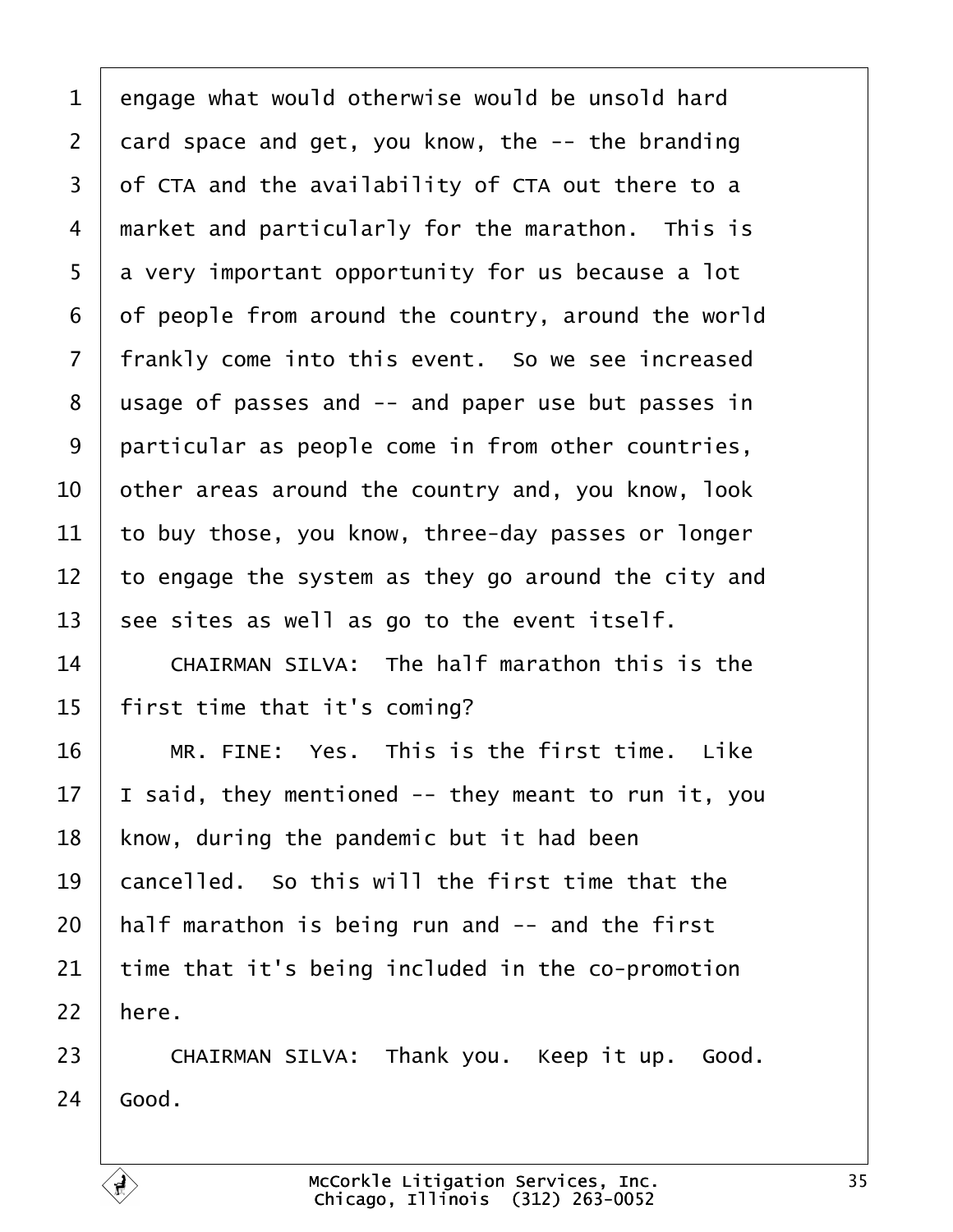<span id="page-35-0"></span>

| $\mathbf 1$    | MR. FINE: Yeah. We're excited.                     |
|----------------|----------------------------------------------------|
| $\overline{2}$ | SECRETARY LONGHINI: Director Barclay?              |
| $\overline{3}$ | DIRECTOR BARCLAY: No questions.                    |
| $\overline{4}$ | SECRETARY LONGHINI: Director Miller?               |
| 5              | DIRECTOR MILLER: No questions.                     |
| 6              | SECRETARY LONGHINI: Director Ortiz?                |
| $\overline{7}$ | DIRECTOR ORTIZ: No questions. Thank you.           |
| 8              | SECRETARY LONGHINI: No further questions,          |
| 9              | Chairman Silva, on this matter.                    |
| 10             | CHAIRMAN SILVA: May I have leave -- may I have     |
| 11             | leave to place this item on the omnibus for Board  |
| 12             | approval?                                          |
| 13             | DIRECTOR MILLER: So moved.                         |
| 14             | DIRECTOR ORTIZ: Second.                            |
| 15             | SECRETARY LONGHINI: Moved by Director Miller.      |
| 16             | Seconded by Director Ortiz. We move to number ten, |
| 17             | Chairman.                                          |
| 18             | CHAIRMAN SILVA: Our next order of business is      |
| 19             | an ordinance authorizing the sublease to Farpoint  |
| 20             | Development, LLC of a portion of property located  |
| 21             | at 120 North Racine Avenue, Chicago, Illinois.     |
| 22             | Bill Mooney?                                       |
| 23             | MR. MOONEY: Good morning. Bill Mooney, your        |
| 24             | Chief Infrastructure Officer.                      |

É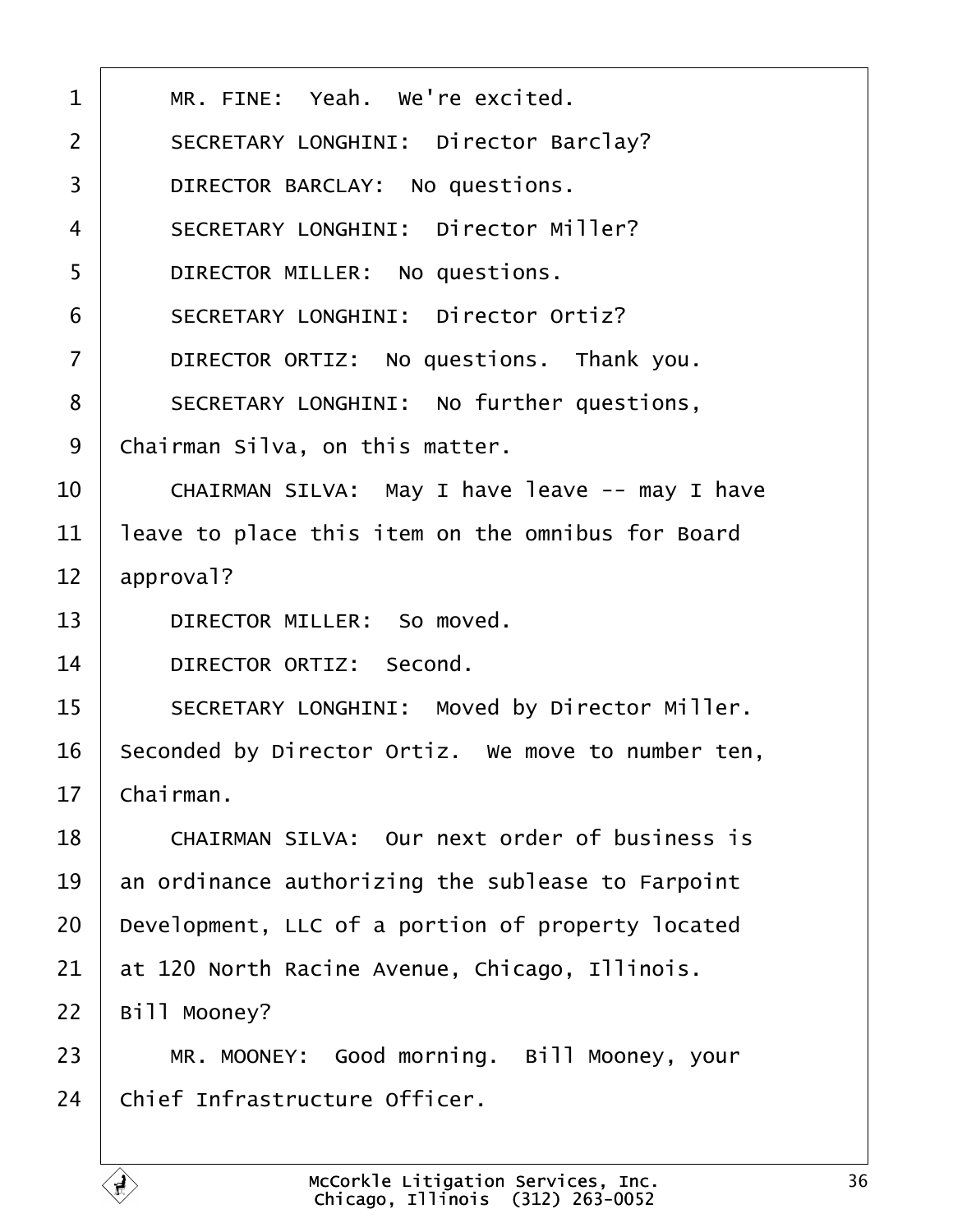<span id="page-36-0"></span>1 | CHAIRMAN SILVA: Good morning, Bill. 2 | MR. MOONEY: Staff recommends approval of an ordinance authorizing a sublease to Farpoint 4 | Development of a portion of the property located at 5 | 120 North Racine. Sterling Racine, LLC has a 6 | master lease agreement for 84,879 square feet on the first and second floors of 120 North Racine. 8 | Farpoint Development, LLC has subleased space on the second floor since 2017 for ordinances number  $\vert$  17-73 and 20-004. The proposed new sublease | increases Farpoint's lease space from 5,039 square | feet to 5,615 square feet. Sterling Racine will continue to be responsible for all rent and expenses as set forth in the master lease agreement including its proportion share of building operating expenses and all applicable taxes and  $\vert$  utility fees. Under the terms of the master lease 18 agreement will Sterling Racine, all amendments of the sublease requires CTA approval which cannot reasonably be withheld. I'm happy to take any auestions on this item. 22 | SECRETARY LONGHINI: Chairman Silva?

23 CHAIRMAN SILVA: No. I don't have any  $24$  | questions.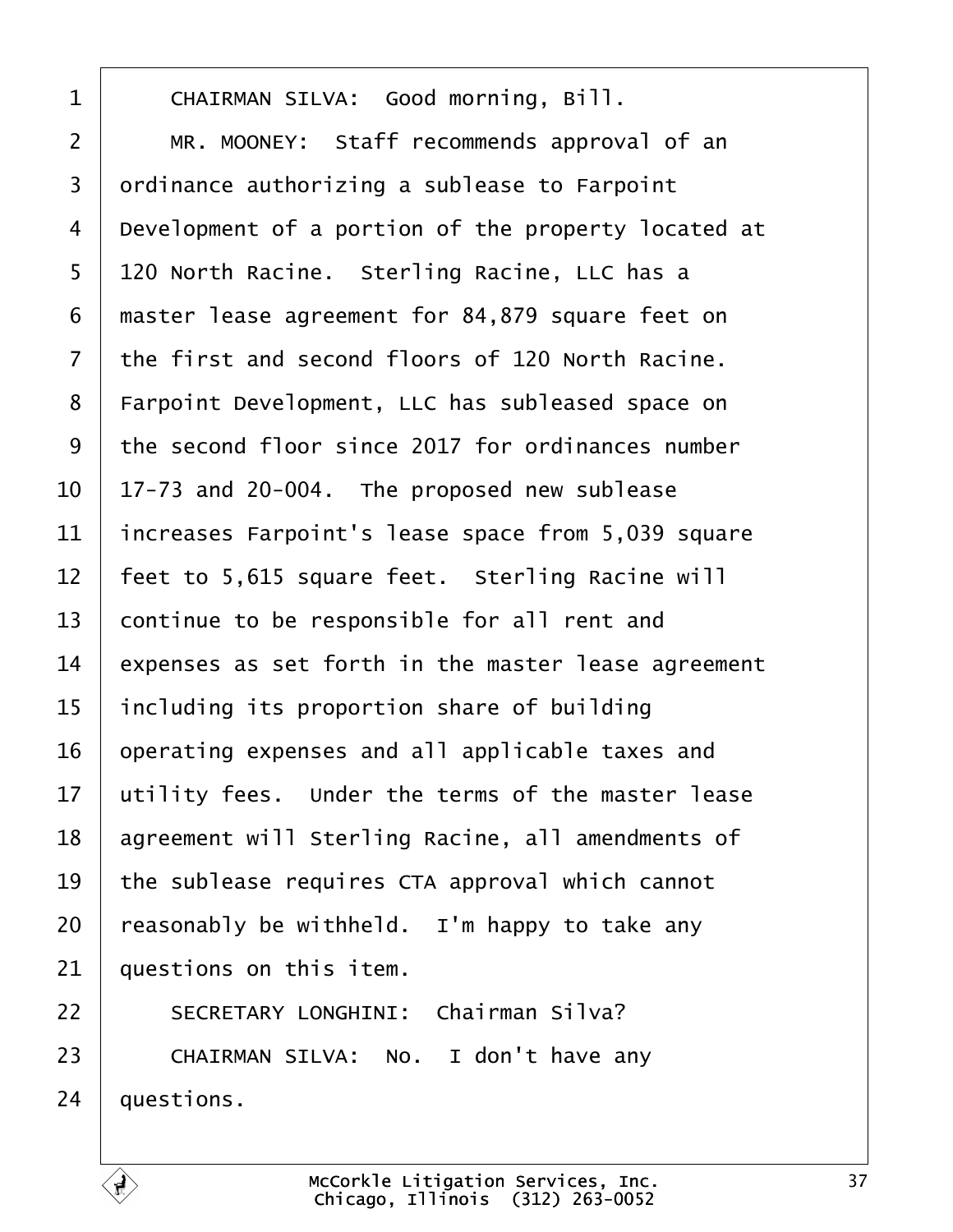<span id="page-37-0"></span>

| $\mathbf 1$    | SECRETARY LONGHINI: Director Barclay?               |
|----------------|-----------------------------------------------------|
| $\overline{2}$ | DIRECTOR BARCLAY: No questions.                     |
| $\overline{3}$ | SECRETARY LONGHINI: Director Miller?                |
| 4              | DIRECTOR MILLER: No questions.                      |
| 5              | SECRETARY LONGHINI: Director Ortiz?                 |
| 6              | DIRECTOR ORTIZ: No questions.                       |
| $\overline{7}$ | SECRETARY LONGHINI: No further questions,           |
| 8              | Chairman Silva.                                     |
| 9              | CHAIRMAN SILVA: May I have leave to place this      |
| 10             | item on the omnibus for Board approval?             |
| 11             | DIRECTOR MILLER: So moved.                          |
| 12             | DIRECTOR ORTIZ: Second.                             |
| 13             | SECRETARY LONGHINI: So moved by Director            |
| 14             | Miller. Seconded by Director Ortiz. Proceed to      |
| 15             | number eleven, Chairman.                            |
| 16             | CHAIRMAN SILVA: Our next order of business is       |
| 17             | the review of an ordinance authorizing an agreement |
| 18             | and acknowledgement of easement with JRTC office    |
| 19             | owner, LLC, for renovation, operation and           |
| 20             | maintenance of the Chicago Transit Authority        |
| 21             | Clark/Lake Station at the former State of Illinois  |
| 22             | Center Building, Chicago, Illinois. Bill?           |
| 23             | MR. MOONEY: Thank you, Director. Staff              |
| 24             | recommends approval of an ordinance authorizing     |
|                |                                                     |

É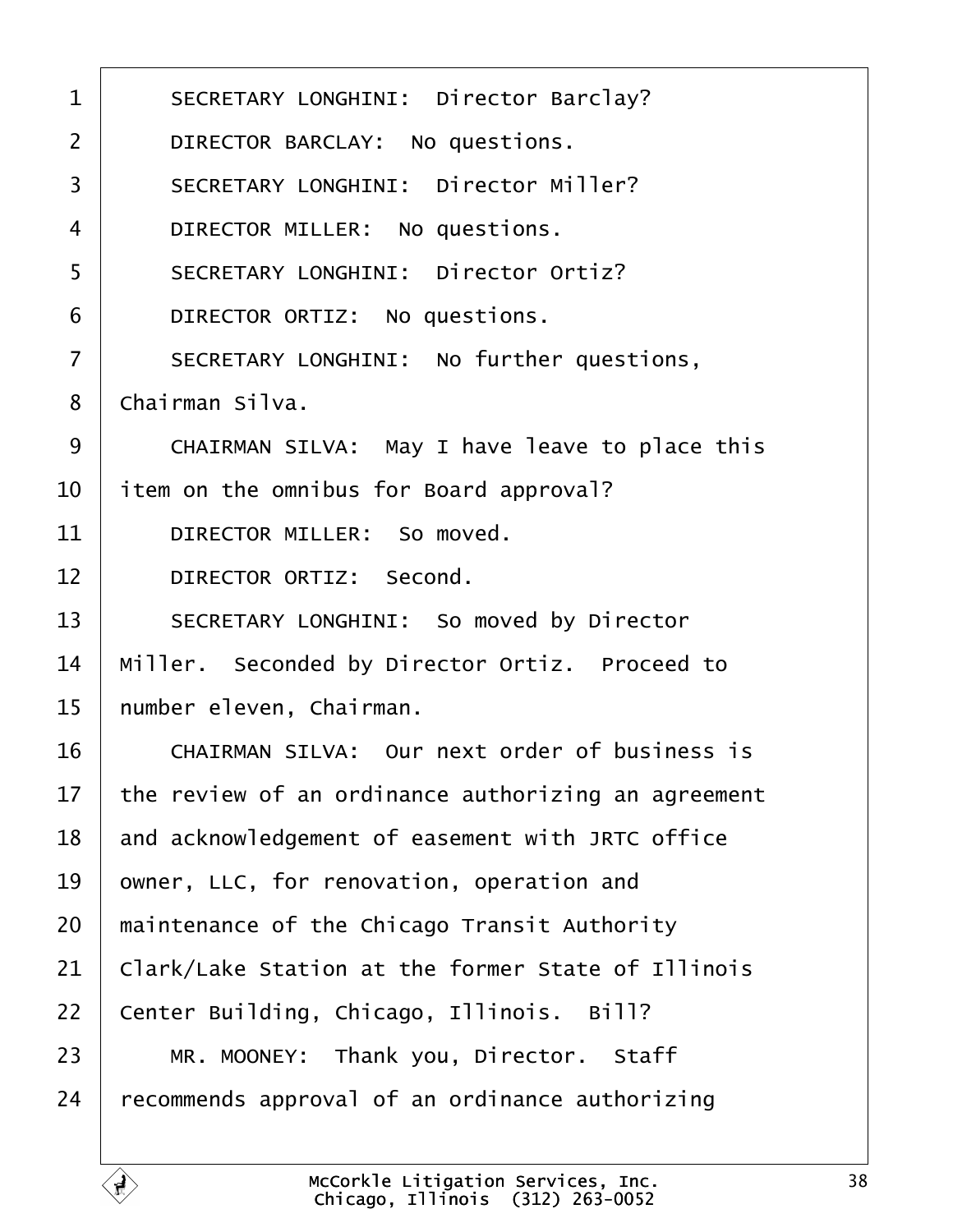<span id="page-38-0"></span> agreement and acknowledgement of an easement with JRTC Holdings, LLC for the renovation, operation 3 | and maintenance at the Clark and Lake CTA Station at the former State of Illinois Center Building. 5 CTA operates and maintains the Clark and Lake | Station pursuant to an easement the state granted  $\vert$  CTA dated August 7th, 1984. For the purpose of operating and maintaining the rapid transit station. The state is selling a portion of the State of Illinois Center, SOIC, and is assigning their rights under the 1984 agreement and  $\parallel$  associated easement to an affiliate of the prime group known as JRTC Holdings. CTA has negotiated an agreement with the new owner for the CTA's 15 continued operation of Clark and Lake Station. The new agreement protects CTA's rights under the 1984 agreement and provides for the continued operation of the station under the existing conditions and  $\vert$  rights in the Authority's interest as well as  $\vert$  provides for terms around renovation and reconstruction of the building if so required. I'm | happy to take any questions on this item.  $\vert$  CHAIRMAN SILVA: I don't have a question. 24 SECRETARY LONGHINI: Director Barclay?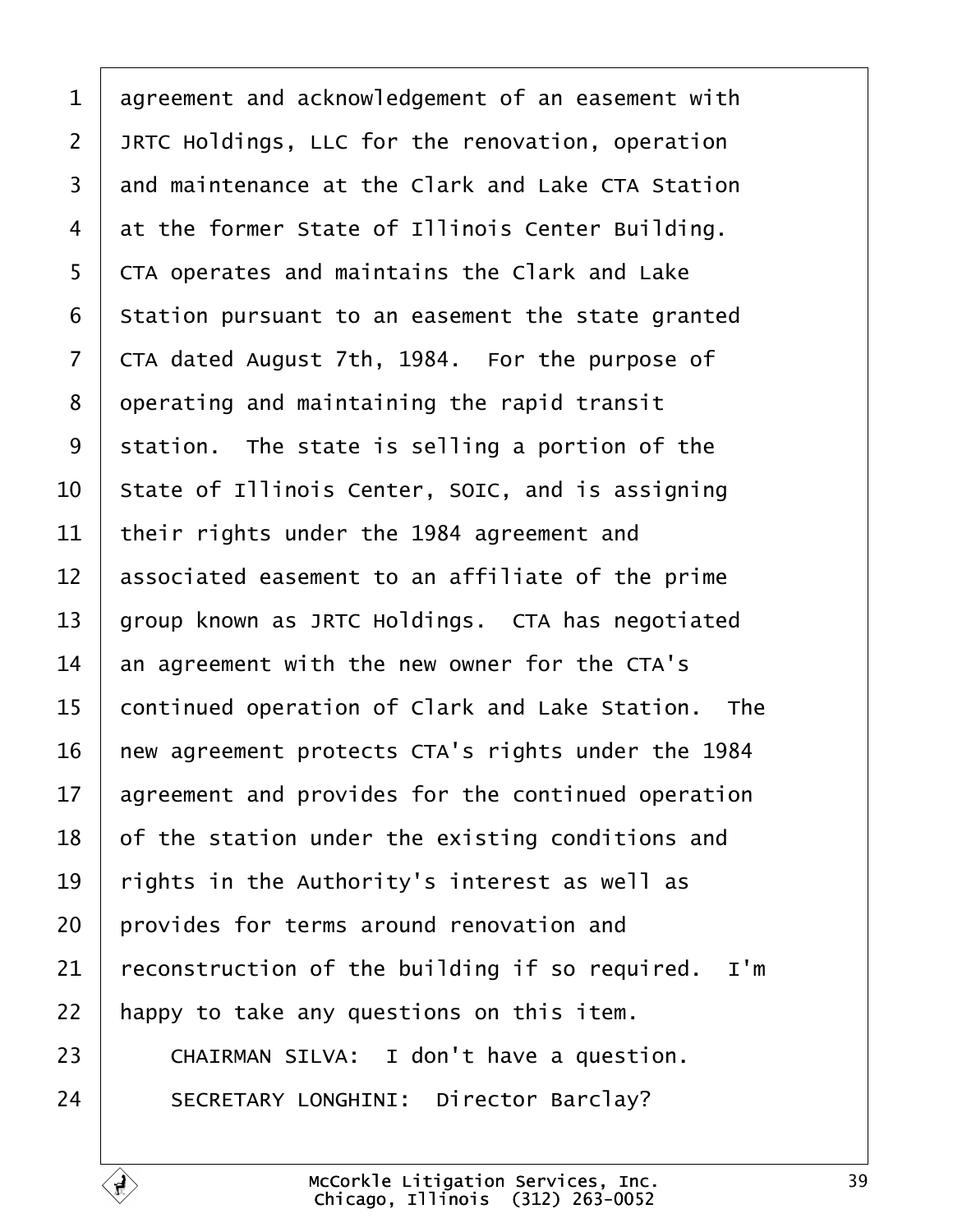<span id="page-39-0"></span>

| $\mathbf{1}$   | DIRECTOR BARCLAY: No questions.                     |
|----------------|-----------------------------------------------------|
| $\overline{2}$ | SECRETARY LONGHINI: Director Miller?                |
| $\overline{3}$ | DIRECTOR MILLER: No questions.                      |
| $\overline{4}$ | SECRETARY LONGHINI: Director Ortiz?                 |
| 5              | DIRECTOR ORTIZ: No questions.                       |
| 6              | SECRETARY LONGHINI: There are no further            |
| $\overline{7}$ | questions on this matter, sir.                      |
| 8              | CHAIRMAN SILVA: May I have leave to place this      |
| 9              | item on the omnibus for Board approval?             |
| 10             | DIRECTOR MILLER: So moved.                          |
| 11             | DIRECTOR ORTIZ: Second.                             |
| 12             | SECRETARY LONGHINI: Moved by Director Miller.       |
| 13             | Seconded by Director Ortiz. We may now proceed to   |
| 14             | number twelve, Chairman.                            |
| 15             | CHAIRMAN SILVA: The next order of business is       |
| 16             | the review of an ordinance consenting to the        |
| 17             | assignment of a ground lease from SCG Church Street |
| 18             | Plaza, LLC to 900-950 Church Street Property, LLC   |
| 19             | and issuance of an estoppel certificate for         |
| 20             | property located between Church and Clark Streets   |
| 21             | near the Davis Station in Evanston, Illinois,       |
| 22             | Purple Line. Bill?                                  |
| 23             | MR. MOONEY: Real estate staff recommends            |
| 24             | approval of an ordinance authorizing the consent to |
|                |                                                     |

É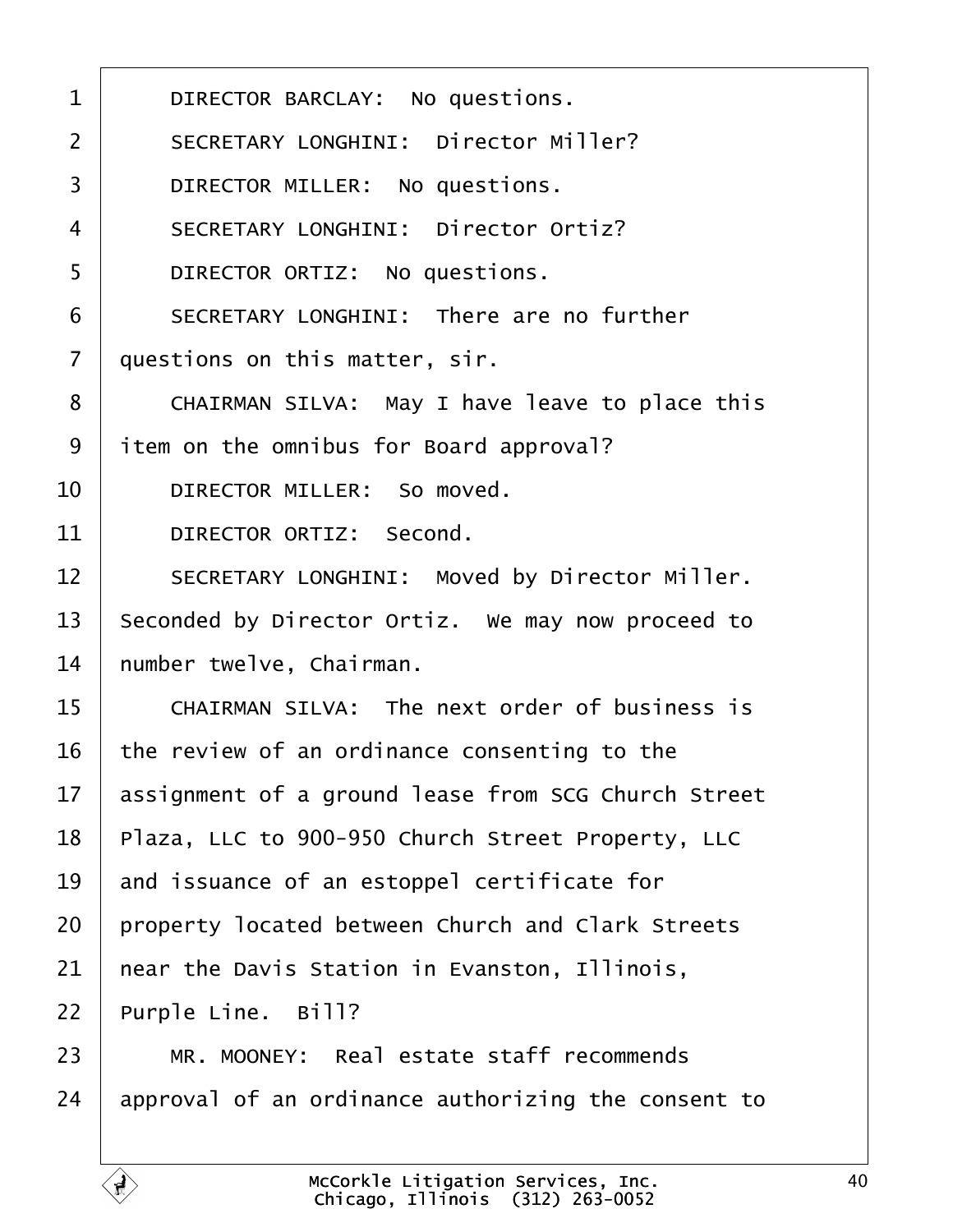<span id="page-40-0"></span> the assignment of a ground lease for the property 2 | located between Church and Clark Streets near Davis 3 Station in Evanston. The CTA previously enter into a ground lease with the city of Evanston for a 5 Strip of land located between Church and  $\vert$  Clark Streets just west of the Purple Line tracks. The city of Evanston later assigned the ground 8 | lease and the current lessee is SCG Church Street 9 | Plaza, LLC, At this time SCG Church Plaza has sold  $\parallel$  multiple properties to 900-950 Church Street Property, LLC and is looking to assign the grounds. The assignment will not alter the CTA's rights under the ground lease. Assignee will assume all the assigner's responsibilities under the ground | lease but additionally the assigner will continue to be obligated under the terms of the ground lease following the assignment. Under the terms of the | lease, CTA must consent to such an assignment and -- and such consent may not unreasonably be withheld. I'm happy to take any questions on this item.

22 | CHAIRMAN SILVA: I don't have questions. 23 SECRETARY LONGHINI: Director Barclay? 24 DIRECTOR BARCLAY: No questions.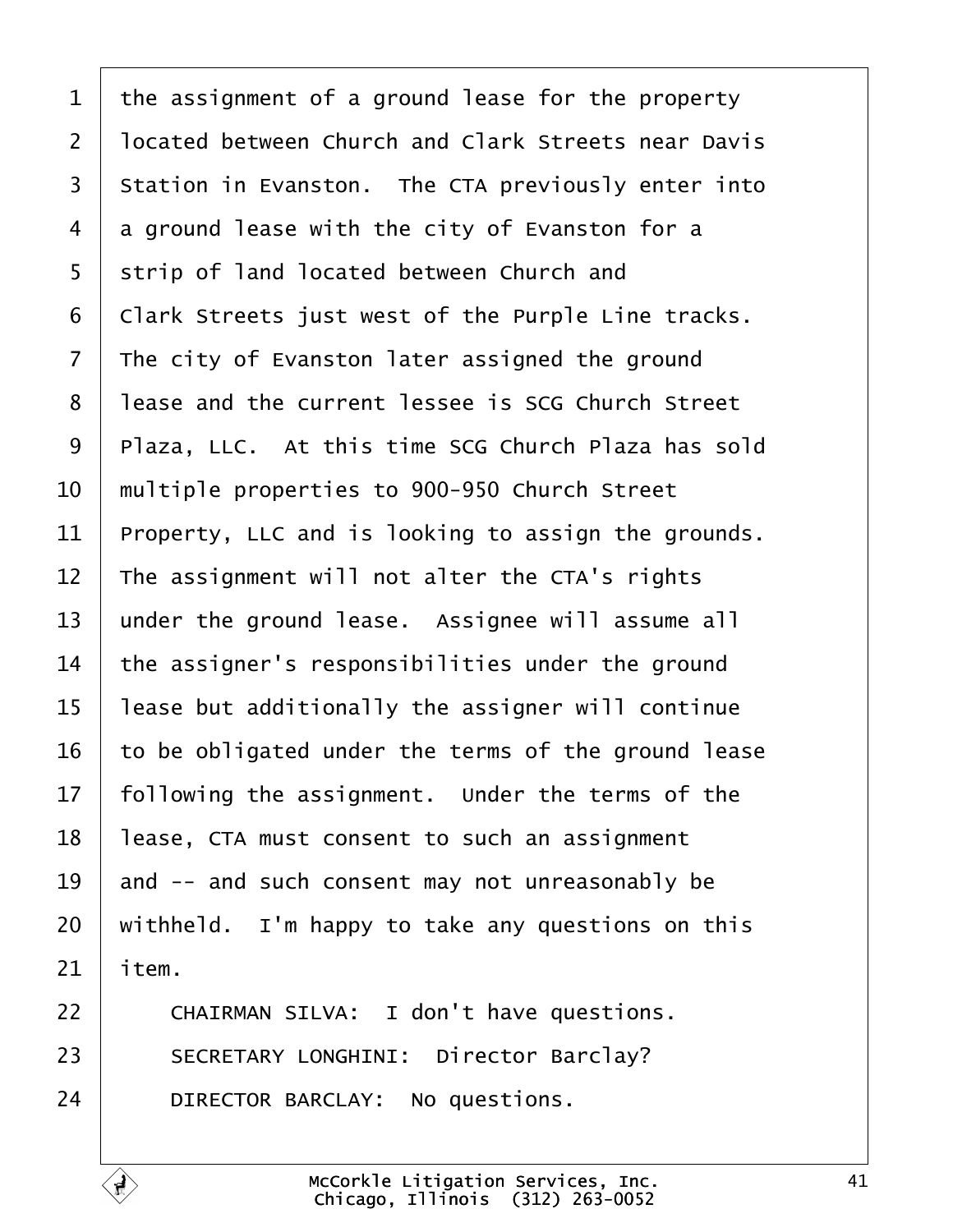<span id="page-41-0"></span>

| $\mathbf{1}$   | SECRETARY LONGHINI: Director Miller?               |
|----------------|----------------------------------------------------|
| $\overline{2}$ | DIRECTOR MILLER: No questions.                     |
| $\overline{3}$ | SECRETARY LONGHINI: Director Ortiz?                |
| 4              | DIRECTOR ORTIZ: No questions.                      |
| 5              | SECRETARY LONGHINI: There's no further             |
| 6              | questions on this matter, sir.                     |
| $\overline{7}$ | CHAIRMAN SILVA: May I have leave to place this     |
| 8              | item on the omnibus for Board approval?            |
| 9              | DIRECTOR MILLER: So moved.                         |
| 10             | DIRECTOR ORTIZ: Second.                            |
| 11             | SECRETARY LONGHINI: So moved by Director           |
| 12             | Miller. Seconded by Director Ortiz. We may move    |
| 13             | to number thirteen now, sir.                       |
| 14             | CHAIRMAN SILVA: Thirteen. Our next order of        |
| 15             | business is an ordinance authorizing an            |
| 16             | intergovernmental agreement with the City of       |
| 17             | Chicago through its Tax Increment Financing funds  |
| 18             | for Western Brown Line Station and bus turnaround  |
| 19             | improvements. Bill?                                |
| 20             | MR. MOONEY: Staff recommends approval of an        |
| 21             | ordinance authorizing an intergovernmental         |
| 22             | agreement with the City of Chicago through its     |
| 23             | Department of Planning and Development for the Tax |
| 24             | Increment Financing funds for the Western Brown    |
|                |                                                    |

É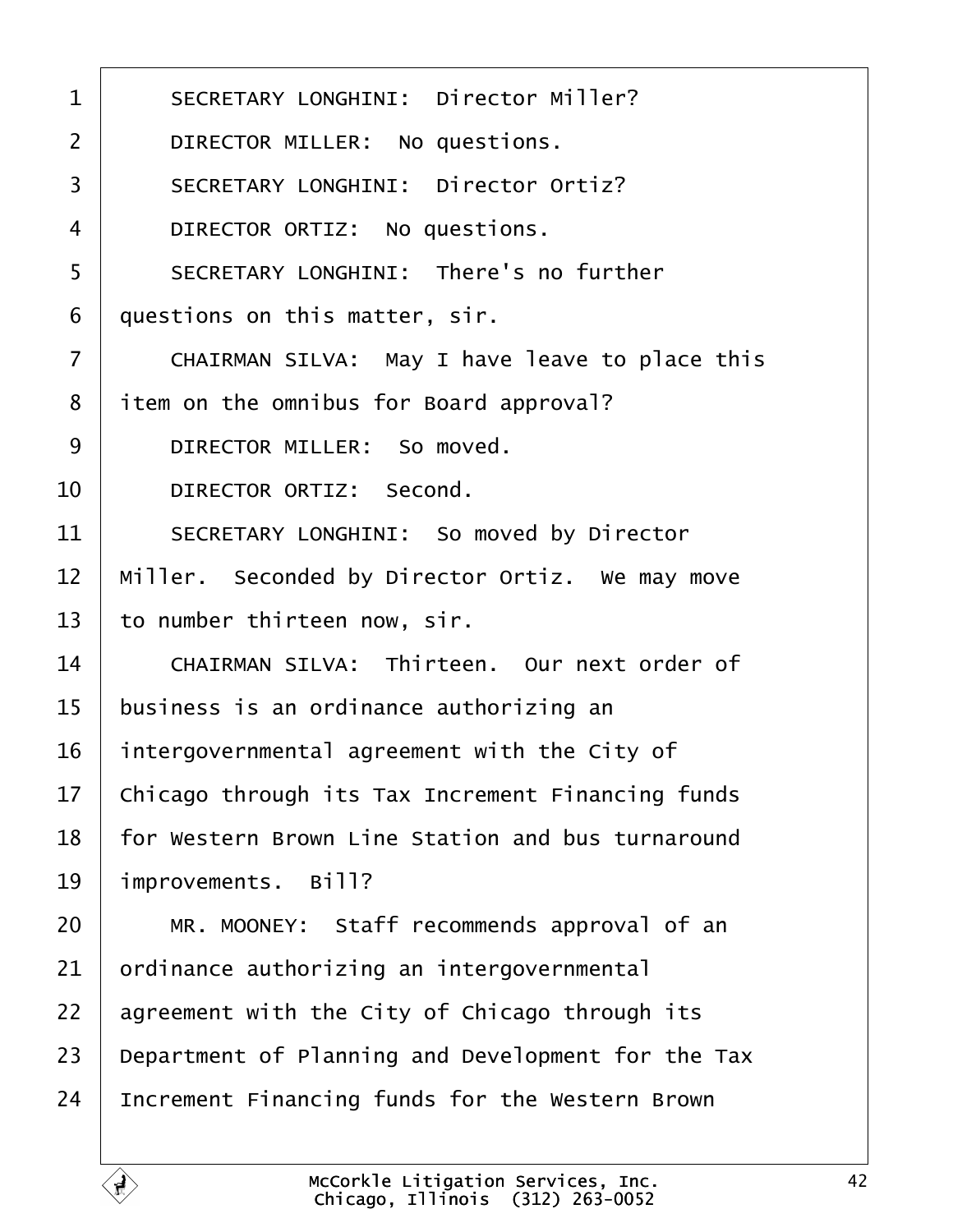<span id="page-42-0"></span> $1$  Line Station and bus turnaround project. The  $2$   $\blacksquare$  Western Brown Line Station and bus turnaround 3 project includes improvements to customer facing  $4$  elements within the station, platform and 5 | mezzanine, upgrades to key mechanical systems and  $6$  the bus turnaround area. CTA has been approved for  $7$   $\pm$  the use of TIF funds in the total amount of 8 | 8 million dollars to support this project which we  $9$   $\mid$  made available through this intergovernmental 10  $\vert$  agreement. I'm happy to take any questions on this  $11$  item. 12 CHAIRMAN SILVA: No questions. 13 | SECRETARY LONGHINI: Director Barclay? 14 DIRECTOR BARCLAY: No questions. 15 | SECRETARY LONGHINI: Director Miller? 16 DIRECTOR MILLER: No questions. 17 SECRETARY LONGHINI: Director Ortiz? 18 **DIRECTOR ORTIZ:** No questions. 19 | SECRETARY LONGHINI: There are no further  $20$  | questions on this matter, sir.  $21$   $\vert$  CHAIRMAN SILVA: May I have leave to place this 22 item on the omnibus for Board approval? 23 DIRECTOR MILLER: So moved. 24 DIRECTOR ORTIZ: Second.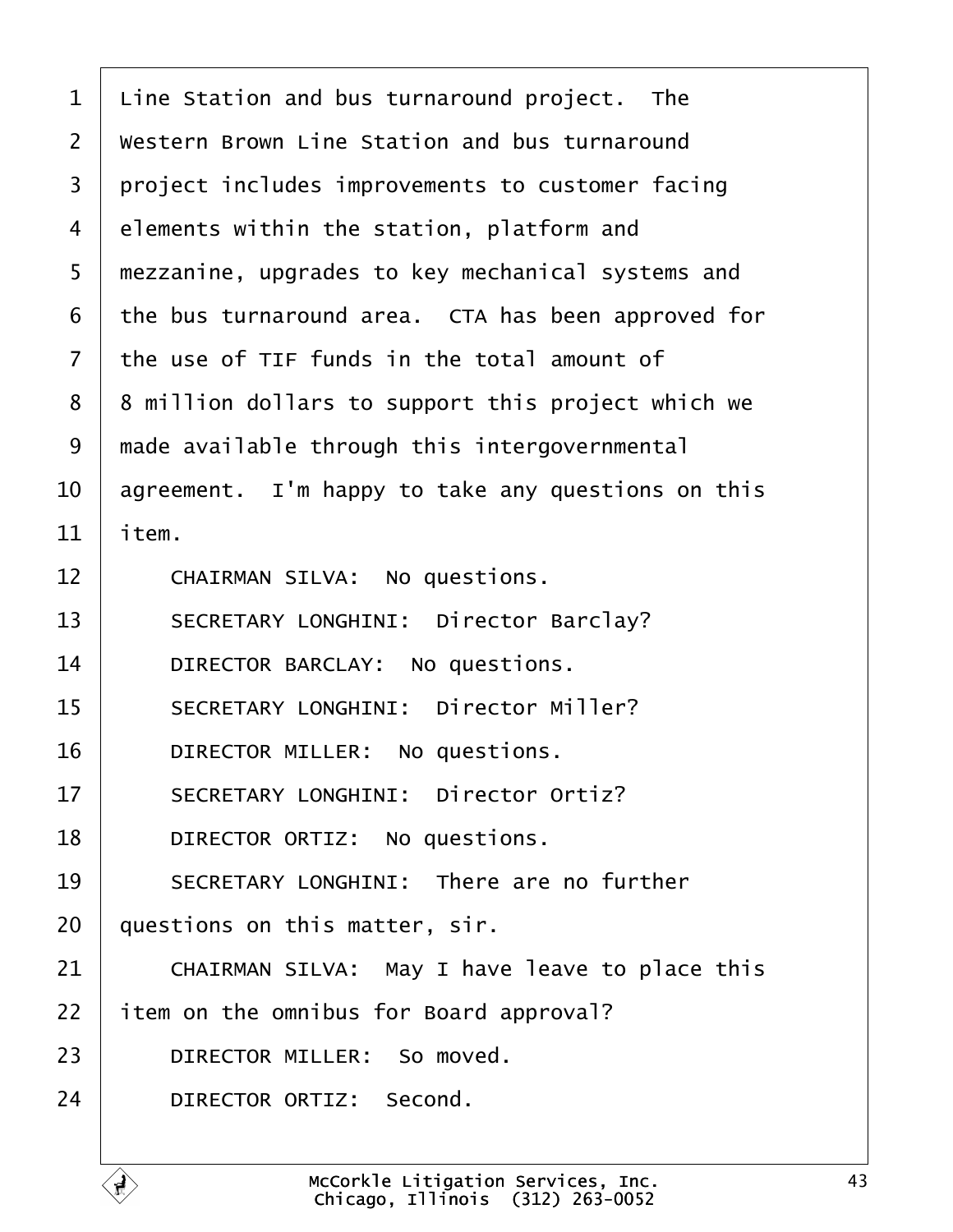<span id="page-43-0"></span>1 SECRETARY LONGHINI: Moved by Director Miller. 2 Seconded by Director Ortiz. You may proceed to 3 | number fourteen, sir.

4 CHAIRMAN SILVA: Our next order of business is  $5$  an ordinance authorizing an intergovernmental  $6$  agreement with the City of Chicago through its  $7$  Department for Planning and Development for Tax 8 | Increment Financing funds for design work for 9 | California Blue Line All Stations Accessibility  $10$  Program, ASAP, improvements. Bill?

11 | MR. MOONEY: Thank you. Staff recommends approval authorizing intergovernmental agreement  $\parallel$  with the City of Chicago through its Department of | Planning and Development for the Tax Increment Financing funds for the California All Stations 16 Accessibility Project or ASAP. The California ASAP 17 | project will provide for the installation of two | elevators and associated improvements to the  $\mid$  California Station on the O'Hare branch to make the station fully accessible. CTA has been approved for the use of TIF funds to support the design phase of the project in the amount of 5,670,000 which we made available through this 24 intergovernmental agreement. I'm happy to take any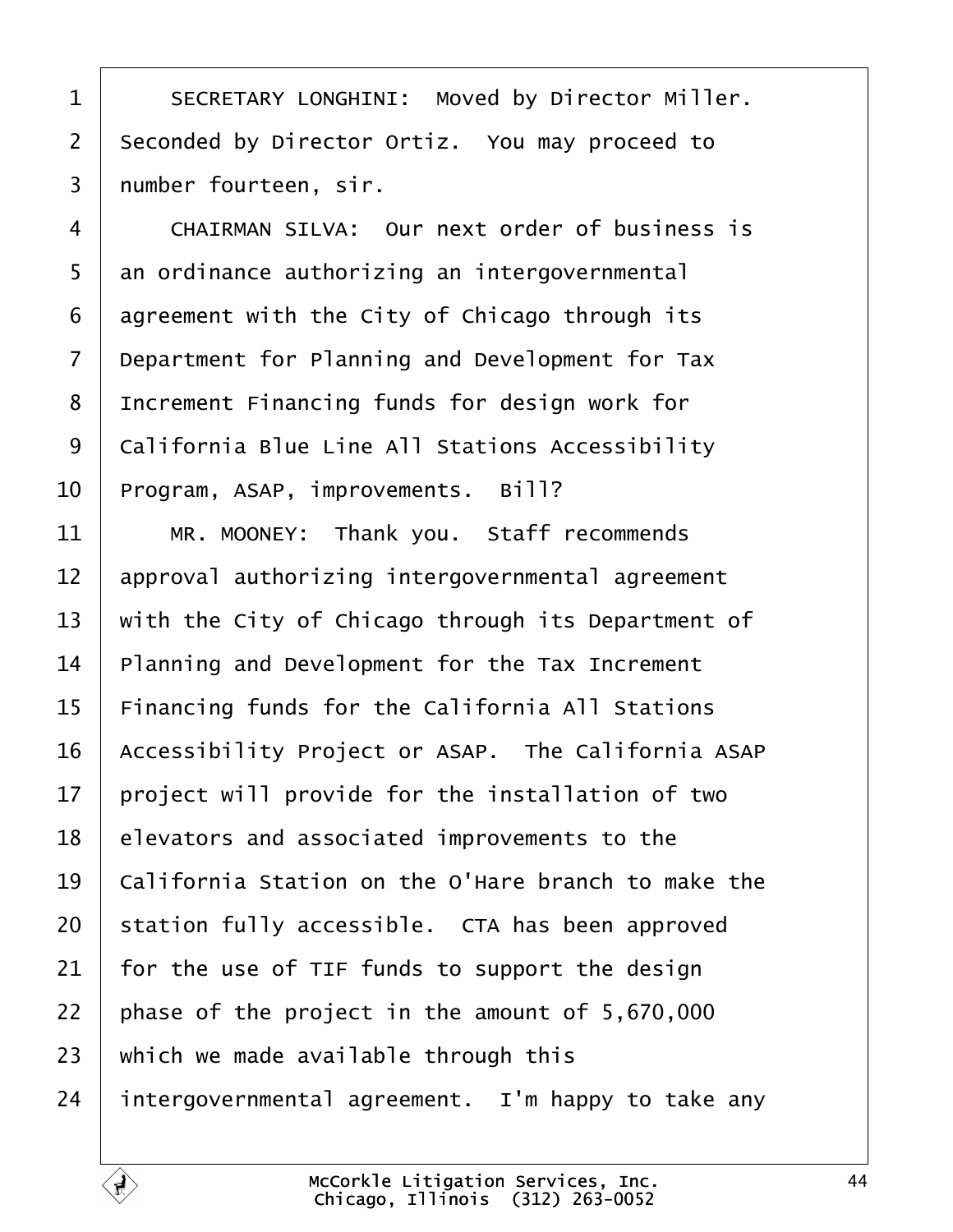<span id="page-44-0"></span>

| $\mathbf 1$    | questions on this item.                          |
|----------------|--------------------------------------------------|
| $\overline{2}$ | CHAIRMAN SILVA: No questions.                    |
| 3              | SECRETARY LONGHINI: Director Barclay?            |
| $\overline{4}$ | DIRECTOR BARCLAY: No questions.                  |
| 5              | SECRETARY LONGHINI: Director Miller?             |
| 6              | DIRECTOR MILLER: No questions.                   |
| $\overline{7}$ | SECRETARY LONGHINI: Director Ortiz?              |
| 8              | DIRECTOR ORTIZ: No questions.                    |
| 9              | SECRETARY LONGHINI: There's no further           |
| 10             | questions on this matter, sir.                   |
| 11             | CHAIRMAN SILVA: May I have leave to place this   |
| 12             | item on the omnibus for Board approval?          |
| 13             | DIRECTOR MILLER: So moved.                       |
| 14             | DIRECTOR ORTIZ: Second.                          |
| 15             | SECRETARY LONGHINI: Moved by Director Miller.    |
| 16             | Seconded by Director Ortiz. Proceed with general |
| 17             | item number fifteen, sir.                        |
| 18             | CHAIRMAN SILVA: Our next order of business is    |
| 19             | an ordinance authorizing an intergovernmental    |
| 20             | agreement with the City of Chicago through its   |
| 21             | Department of Planning and Development for Tax   |
| 22             | Increment Financing funds for 43rd Street Green  |
| 23             | Line Station improvements. Bill?                 |
| 24             | MR. MOONEY: Thank you. Staff recommends          |

É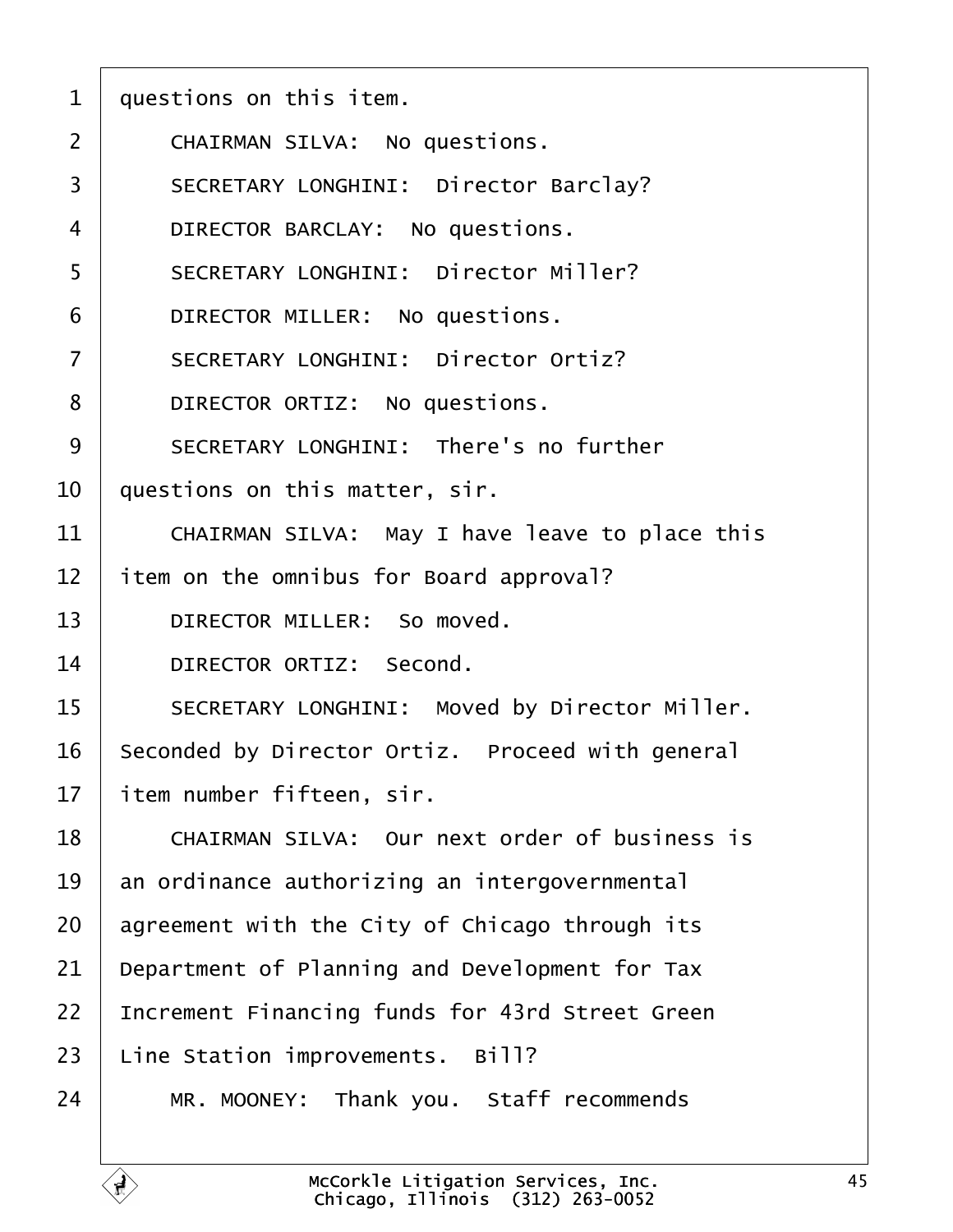<span id="page-45-0"></span> $1$  approval of an ordinance authorizing an  $2$  | intergovernmental agreement with the City of 3 | Chicago through the Department of Planning and 4 | Development for the use of TIF funds for the 5 | 43rd Street Green Line Station improvements  $6$  project. 43rd Station projects includes 7 | improvements to customer facing elements including  $8$  | painting, canopy repairs, lighting and upgrades to 9 the signage for the station. The project will also  $10$   $\vert$  relocate one of the exit-only staircases at the 11 | state. CTA has been approved for the use of TIF 12  $\vert$  funds in the total amount of \$1,983,938 to support 13  $\vert$  the project which will be made available through  $14$  this intergovernmental agreement. I'm happy to  $15$  take any questions on this item. 16 | CHAIRMAN SILVA: I don't have a question. 17 | SECRETARY LONGHINI: Director Barclay? 18 | DIRECTOR BARCLAY: No questions. 19· · · ·SECRETARY LONGHINI:· Director Miller? 20 **DIRECTOR MILLER:** No questions. 21 SECRETARY LONGHINI: Director Ortiz? 22 **DIRECTOR ORTIZ:** No questions. 23 SECRETARY LONGHINI: No further -- there are no  $24$  | questions, Chairman Silva.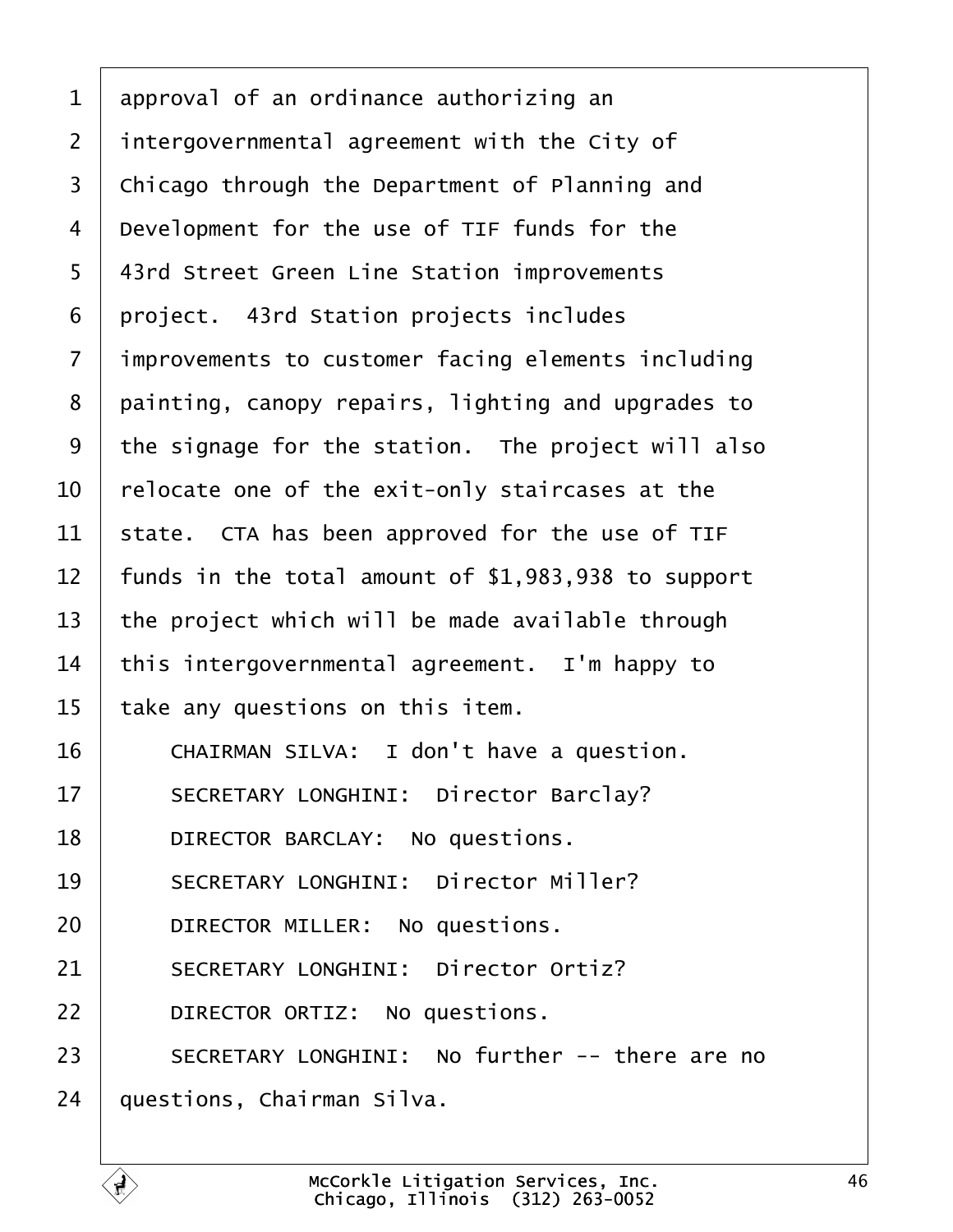<span id="page-46-0"></span>1 | CHAIRMAN SILVA: May I have leave to place this item on the omnibus for Board approval? 3 DIRECTOR MILLER: So moved. 4 DIRECTOR ORTIZ: Second. 5 SECRETARY LONGHINI: Moved by Director Miller. seconded by Director Ortiz. We may proceed, sir,  $7·$  to number sixteen. 8 | CHAIRMAN SILVA: Our next order of business is an ordinance authorizing an intergovernmental  $\vert$  agreement with the City of Chicago through its Department of Planning and Development for Tax  $\parallel$  Increment Financing funds track improvements to the Forest Park branch for the Blue Line. Bill? 14 | MR. MOONEY: I swear this is my last one for  $\vert$  you today. Staff recommends approval of an ordinance authorizing an intergovernmental agreement with the City of Chicago through its Department of Planning and Development for the use  $\vert$  of TIF funds for the Blue Line Forest Park track improvements project. The project will replace 21 track and associated components between | Damon Avenue and Ashland Avenue and it's part of a 23 | larger phase one replacement project. CTA has been approved for the use of TIF funds in the total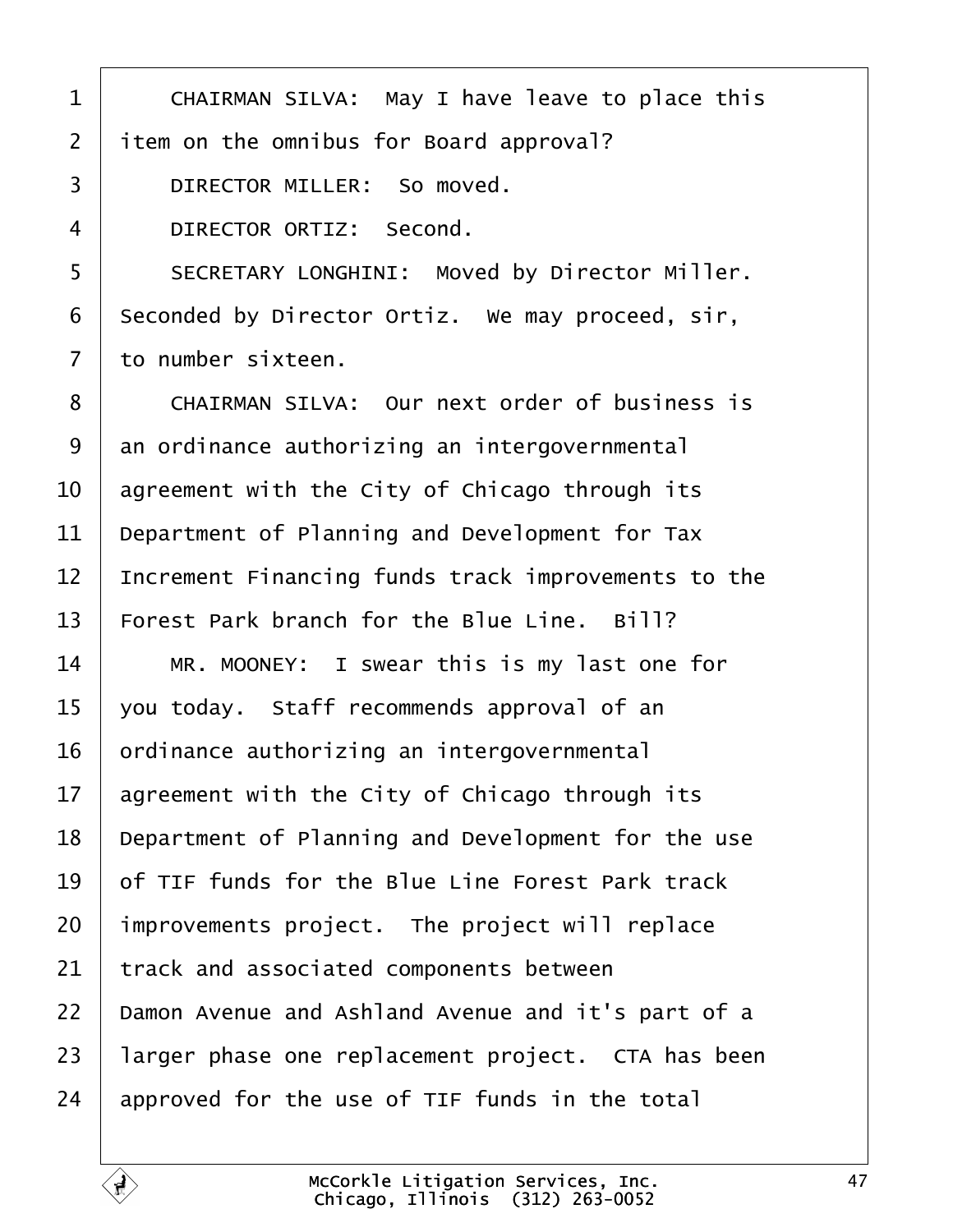<span id="page-47-0"></span>

| $\mathbf{1}$   | amount of \$21,560,000 to support the project which |
|----------------|-----------------------------------------------------|
| $\overline{2}$ | we made available through this intergovernmental    |
| 3              | agreement. I'm happy to take any questions on this  |
| 4              | item.                                               |
| 5              | CHAIRMAN SILVA: No questions.                       |
| 6              | SECRETARY LONGHINI: Director Barclay?               |
| $\overline{7}$ | DIRECTOR BARCLAY: No questions.                     |
| 8              | SECRETARY LONGHINI: Director Miller?                |
| 9              | DIRECTOR MILLER: No questions.                      |
| 10             | SECRETARY LONGHINI: Director Ortiz?                 |
| 11             | DIRECTOR ORTIZ: No questions.                       |
| 12             | SECRETARY LONGHINI: No further questions on         |
| 13             | this matter, sir.                                   |
| 14             | CHAIRMAN SILVA: May I have leave to place this      |
| 15             | item on the omnibus for Board approval?             |
| 16             | DIRECTOR MILLER: So moved.                          |
| 17             | DIRECTOR ORTIZ: Second.                             |
| 18             | SECRETARY LONGHINI: Moved by Director Miller.       |
| 19             | Seconded by Director Ortiz. You may proceed to      |
| 20             | number seventeen, sir.                              |
| 21             | CHAIRMAN SILVA: Our next order of business is       |
| 22             | the review of an ordinance authorizing an agreement |
| 23             | with the Northern Indiana Commuter Transportation   |
| 24             | District, NICTD, for preliminary engineering        |
|                |                                                     |

Ē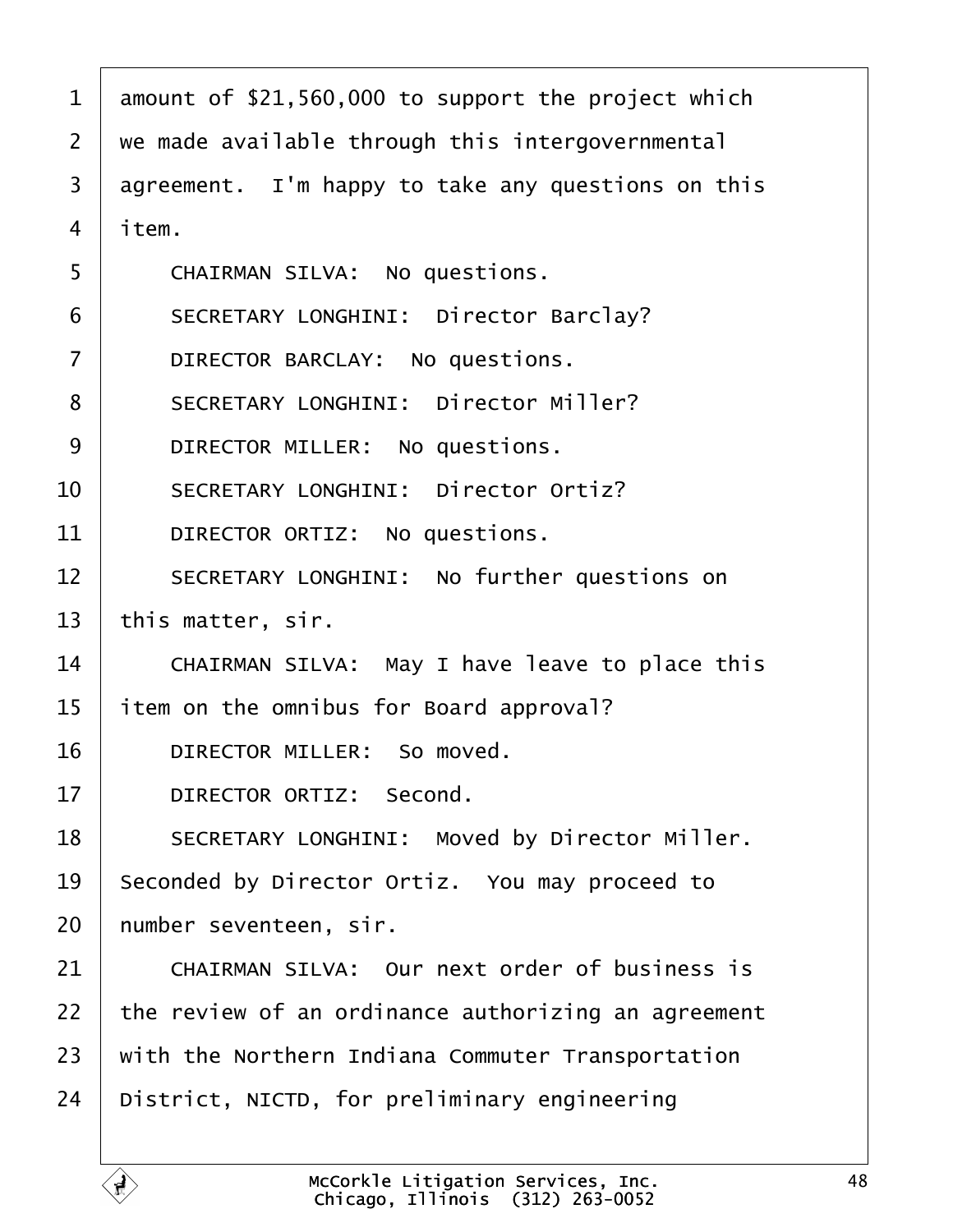<span id="page-48-0"></span> services for the Red Line extension project. Mike  $2 \mid \text{Conn}$ elly?

3 | MR. CONNELLY: Good morning. I'm Mike 4 | Connelly, your Chief Planning Officer. Staff 5 | recommends approval of an ordinance authorizing an agreement of preliminary engineering services with the Northern Indiana Commuter Transportation | District, commonly called NICTD. As you are aware, 9 CTA is planning to extend the Red Line from 95th to  $\vert$  130th Street. The select alignment for this | 5.6 mile extension requires a bridge be built over  $\vert$  the NICTD track. NICTD requires CTA to enter into an agreement under which NICTD or its consultants  $\parallel$  will provide preliminary engineering services to | evaluate the potential impacts of our RLE project on the NICTD track. This type of agreement is common between agencies. In fact, CTA requires the | same type of agreement for work which could impact  $\vert$  CTA lines or operations. This agreement is for a  $\parallel$  maximum of \$25,000 which is available in the Red 21 | Line extension budget. I'll be glad to answer any | questions that you may have.

23 CHAIRMAN SILVA: The agreements go for how | long?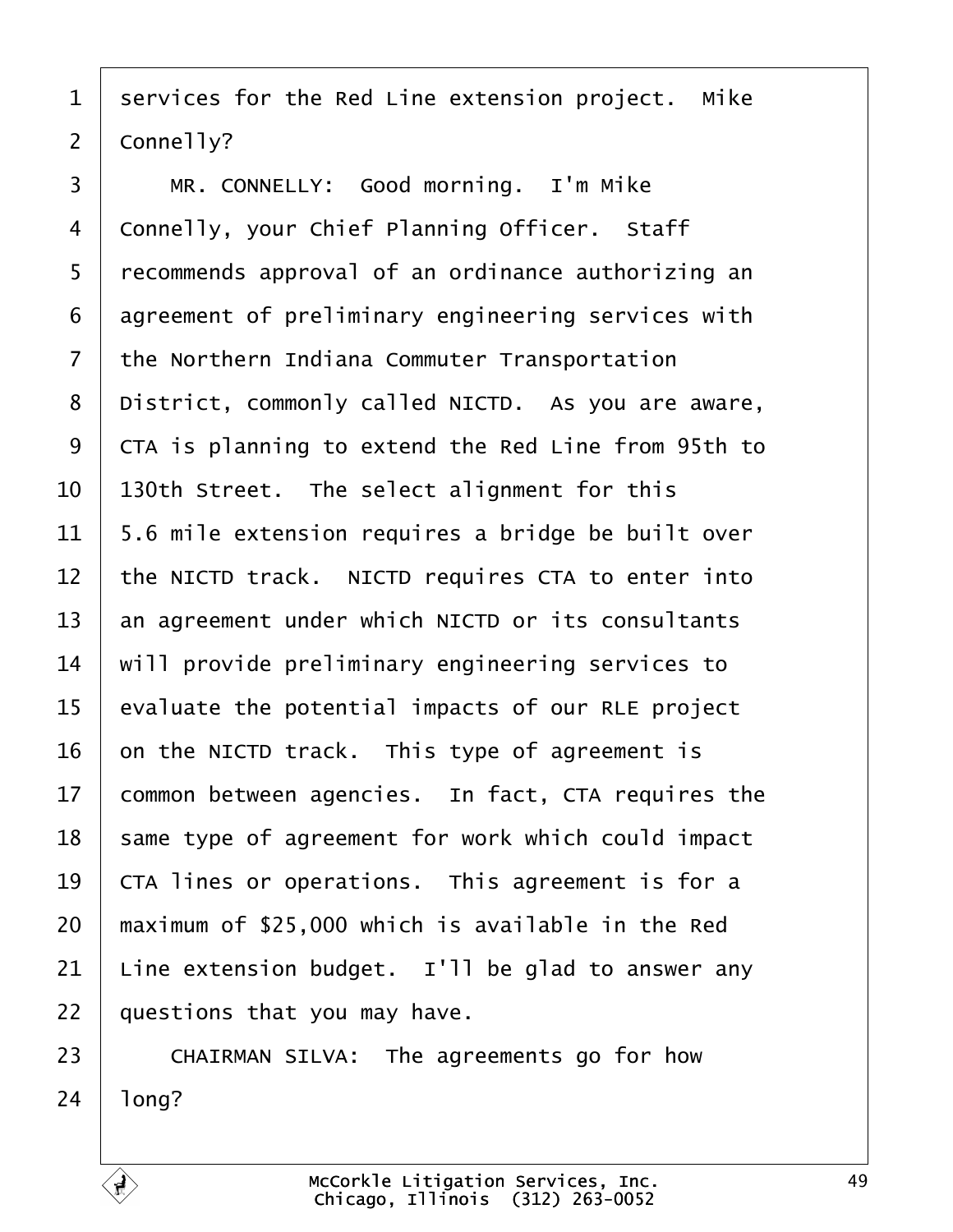<span id="page-49-0"></span>

| $\mathbf 1$    | MR. CONNELLY: This is a multi-year agreement           |
|----------------|--------------------------------------------------------|
| $\overline{2}$ | because we'll be working with them for several         |
| 3              | years on $--$ on this. It $--$ it is intended to cover |
| $\overline{4}$ | all of the work during the -- the build up and lead    |
| 5              | in to this project.                                    |
| 6              | CHAIRMAN SILVA: Okay. Thank you.                       |
| $\overline{7}$ | MR. CONNELLY: Uh-huh.                                  |
| 8              | CHAIRMAN SILVA: No questions.                          |
| 9              | SECRETARY LONGHINI: Director Barclay?                  |
| 10             | DIRECTOR BARCLAY: No questions.                        |
| 11             | SECRETARY LONGHINI: Director Miller?                   |
| 12             | DIRECTOR MILLER: No questions.                         |
| 13             | SECRETARY LONGHINI: Director Ortiz?                    |
| 14             | DIRECTOR ORTIZ: No questions.                          |
| 15             | SECRETARY LONGHINI: No further questions on            |
| 16             | this matter, sir.                                      |
| 17             | CHAIRMAN SILVA: May I have --                          |
| 18             | PRESIDENT CARTER: Director Silva?                      |
| 19             | CHAIRMAN SILVA: Yes.                                   |
| 20             | PRESIDENT CARTER: Just to clarify the answer           |
| 21             | to your question. They will be working with us         |
| 22             | throughout the entire engineering design phase of      |
| 23             | this project until we actually begin construction.     |
| 24             | So at this point in time we anticipate that we're      |
|                |                                                        |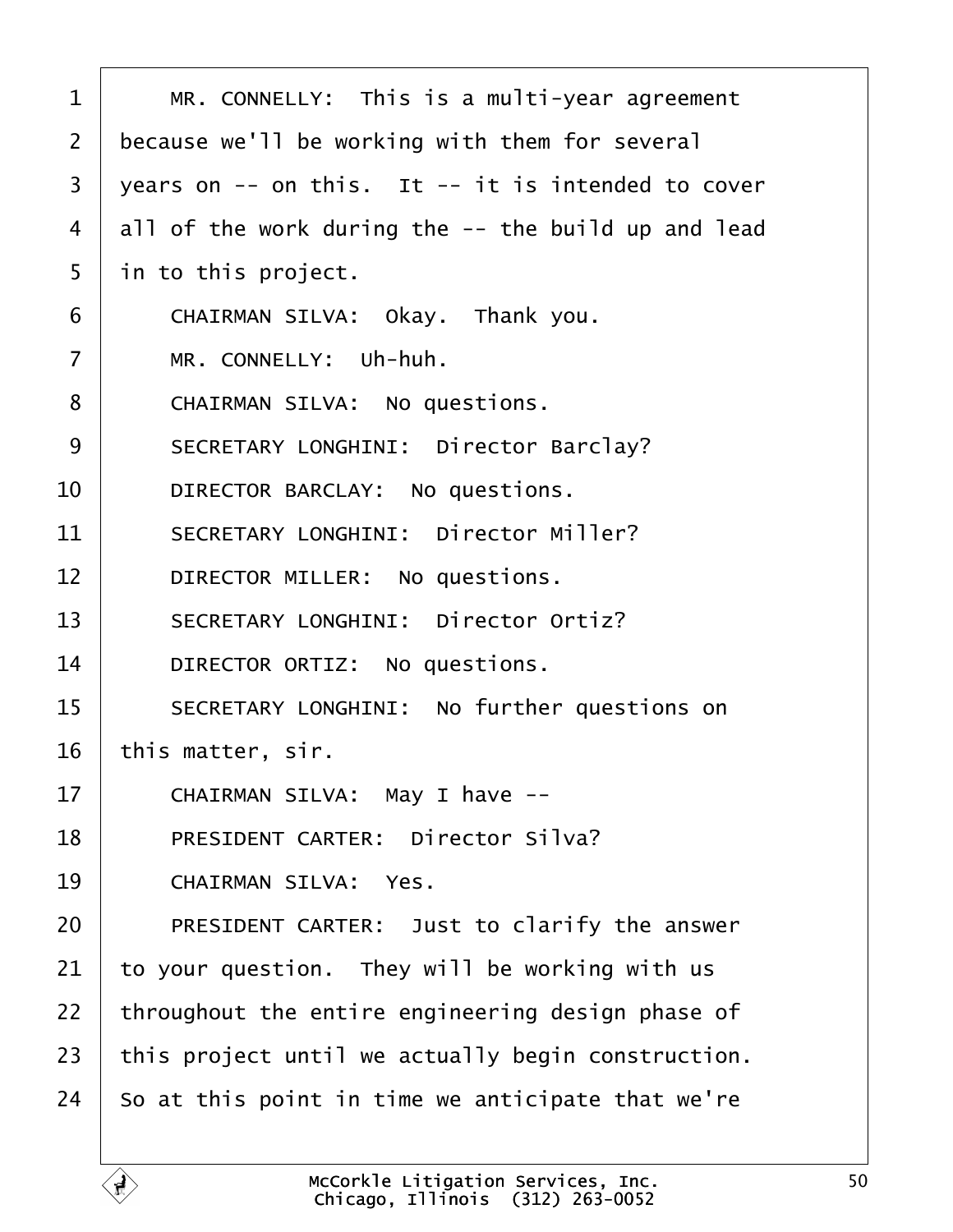<span id="page-50-0"></span>

| $\mathbf{1}$   | still, you know, two to three years away             |
|----------------|------------------------------------------------------|
| $\overline{2}$ | from $--$ from that aspect of it. So $--$ so they'll |
| 3              | be working with us the entire time.                  |
| 4              | CHAIRMAN SILVA: So you will come back to the         |
| 5              | Board?                                               |
| 6              | PRESIDENT CARTER: No. There won't be any             |
| $\overline{7}$ | reason to come back to the Board for this. When      |
| 8              | we -- obviously when a project moves into the next   |
| 9              | phase when we're going to do construction on the     |
| 10             | final engineering, there will be contracts we'll     |
| 11             | put in place and we'll bring those back to the       |
| 12             | board. But this will -- they will be sort of by      |
| 13             | our side during that entire process.                 |
| 14             | CHAIRMAN SILVA: Okay. Thank you. So may I            |
| 15             | have leave to place this item on the omnibus for     |
| 16             | Board approval?                                      |
| 17             | DIRECTOR MILLER: So moved.                           |
| 18             | DIRECTOR ORTIZ: Second.                              |
| 19             | SECRETARY LONGHINI: Moved by Director Miller.        |
| 20             | Seconded by Director Ortiz. You may now proceed to   |
| 21             | the contracts, sir, starting with B-1.               |
| 22             | CHAIRMAN SILVA: Our next order of business is        |
| 23             | contract number B-1, a design-build contract change  |
| 24             | order.                                               |

É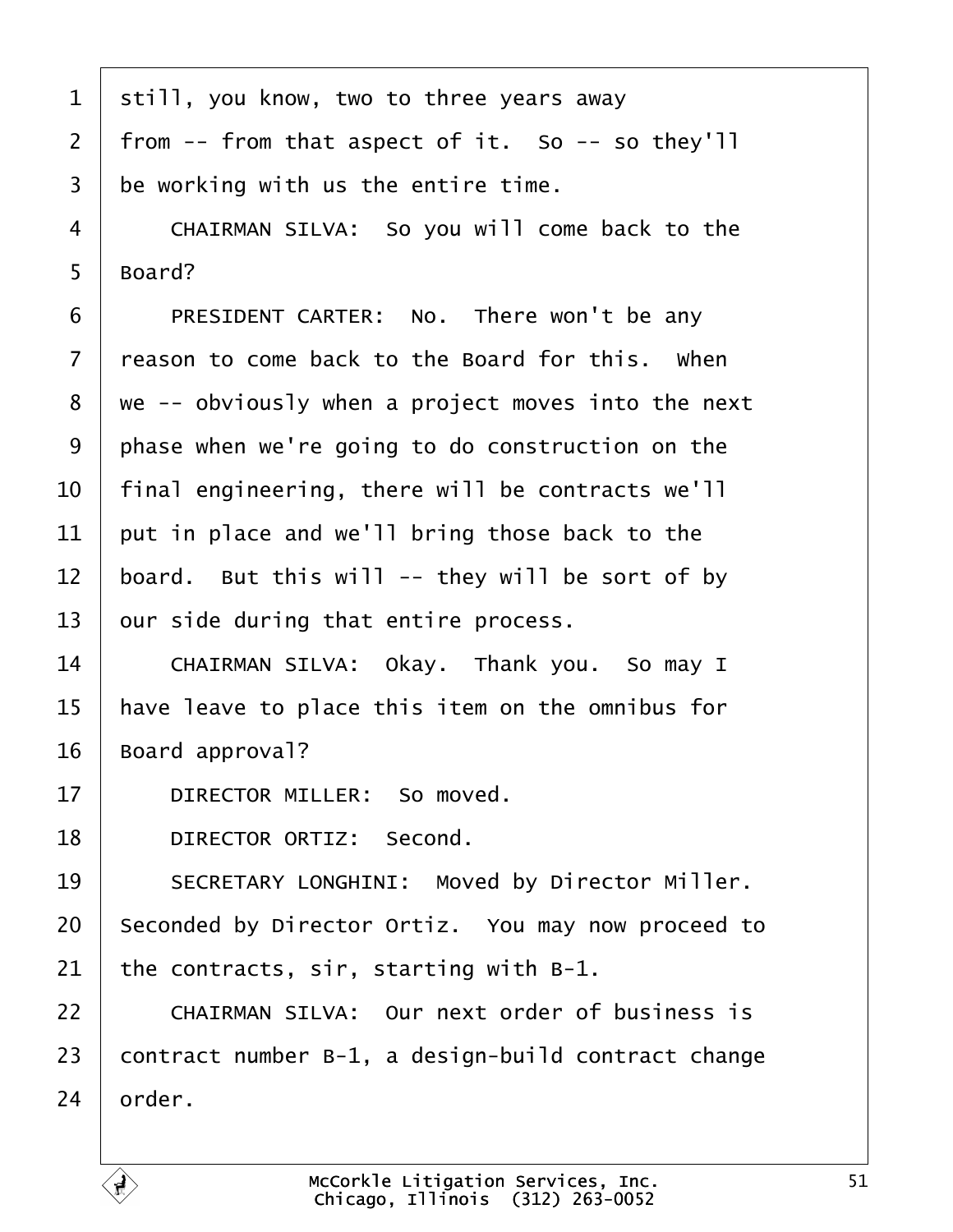<span id="page-51-0"></span>

| $\mathbf 1$    | SECRETARY LONGHINI: Any questions, Chairman         |
|----------------|-----------------------------------------------------|
| $\overline{2}$ | Si1va?                                              |
| 3              | CHAIRMAN SILVA: I don't have a question.            |
| 4              | SECRETARY LONGHINI: Director Barclay?               |
| 5              | DIRECTOR BARCLAY: No questions.                     |
| 6              | SECRETARY LONGHINI: Director Miller?                |
| $\overline{7}$ | DIRECTOR MILLER: No questions.                      |
| 8              | SECRETARY LONGHINI: Director Ortiz?                 |
| 9              | DIRECTOR ORTIZ: No questions.                       |
| 10             | SECRETARY LONGHINI: We may now proceed to           |
| 11             | contract F-1, Chairman.                             |
| 12             | CHAIRMAN SILVA: Our next order of business is       |
| 13             | contract number F-1, recruiting services contracts. |
| 14             | I don't have questions.                             |
| 15             | SECRETARY LONGHINI: Director Barclay?               |
| 16             | DIRECTOR BARCLAY: Just curious. Was there any       |
| 17             | opportunity for subcontracting opportunities for    |
| 18             | recruiting efforts under this contract?             |
| 19             | MR. PRIETO: Chairman Barclay, this is               |
| 20             | JuanPablo Prieto, Director of Diversity Programs.   |
| 21             | We did not identify any subcontracting              |
| 22             | opportunities through our analysis.                 |
| 23             | MR. BARCLAY: And the services will be included      |
| 24             | in the contract?                                    |
|                |                                                     |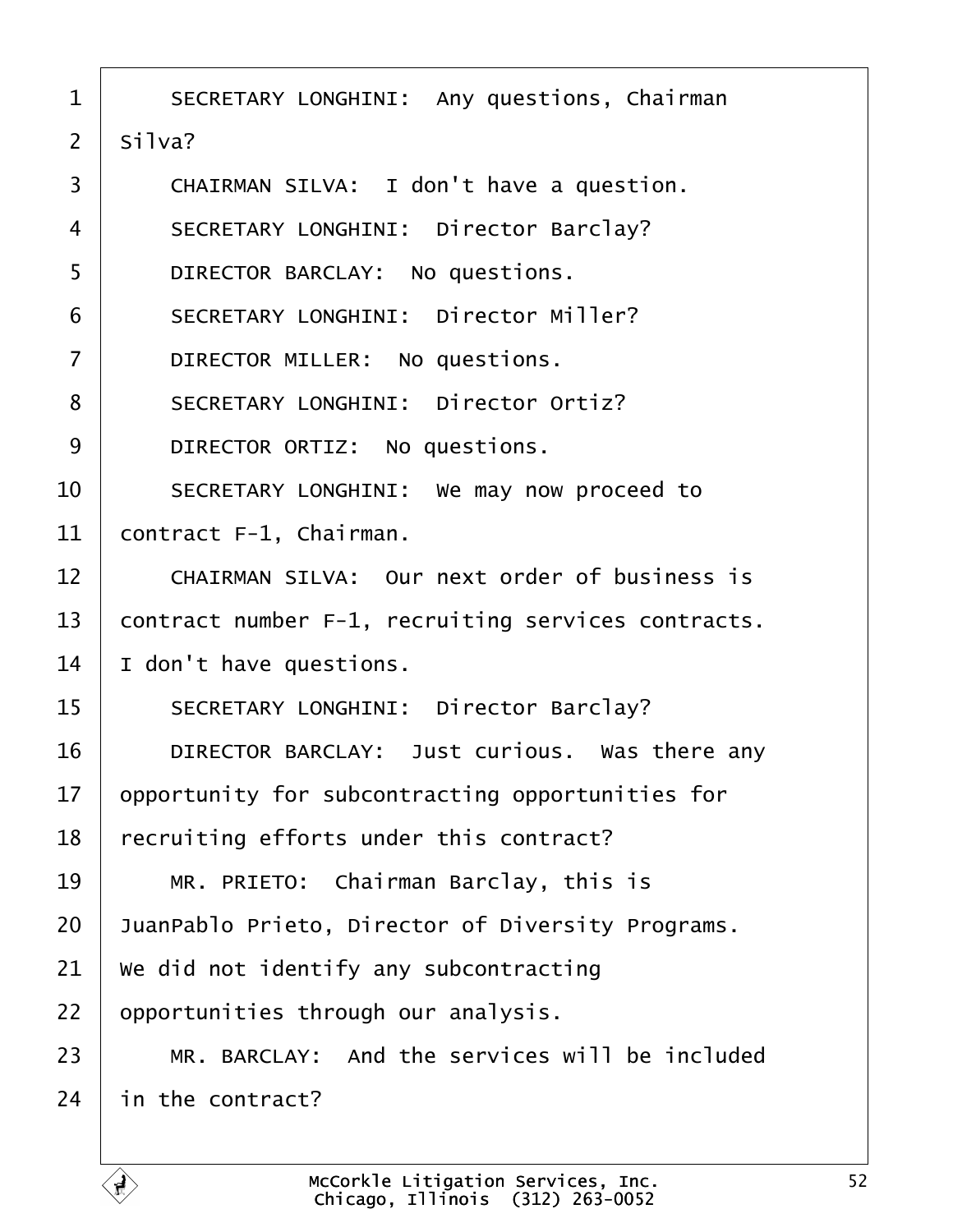<span id="page-52-0"></span>1 | MS. MCCORMACK: Specifically we have asked them  $2$   $\pm$  to  $-$  to help us recruit for five positions for the 3 technology department. We're looking for a senior 4 | network architect, senior network engineer, senior 5 | manager in technology systems, HRIS analyst 3 OAB  $6 \mid$  and a vice president of technology. 7 DIRECTOR BARCLAY: Okay. All right. No 8 | further questions. 9 SECRETARY LONGHINI: Director Miller? 10 DIRECTOR MILLER: No questions. 11 SECRETARY LONGHINI: Director Ortiz? 12 DIRECTOR ORTIZ: No questions. 13 SECRETARY LONGHINI: No further questions on 14 | this matter, sir. You may move to item  $G-1$ . 15 | CHAIRMAN SILVA: Next order of business is  $16$  contract number G-1, a change order for cellular  $17$  services contract. 18 SECRETARY LONGHINI: Any questions, Chairman  $19$  silva? 20 CHAIRMAN SILVA: How many times have we changed  $21$  telephone supplier providers? In the similar  $22$  | services, okay, are contracted, who are we doing  $23$  the business with? 24 | MS. GALLAGHER: Good morning. This is Caroline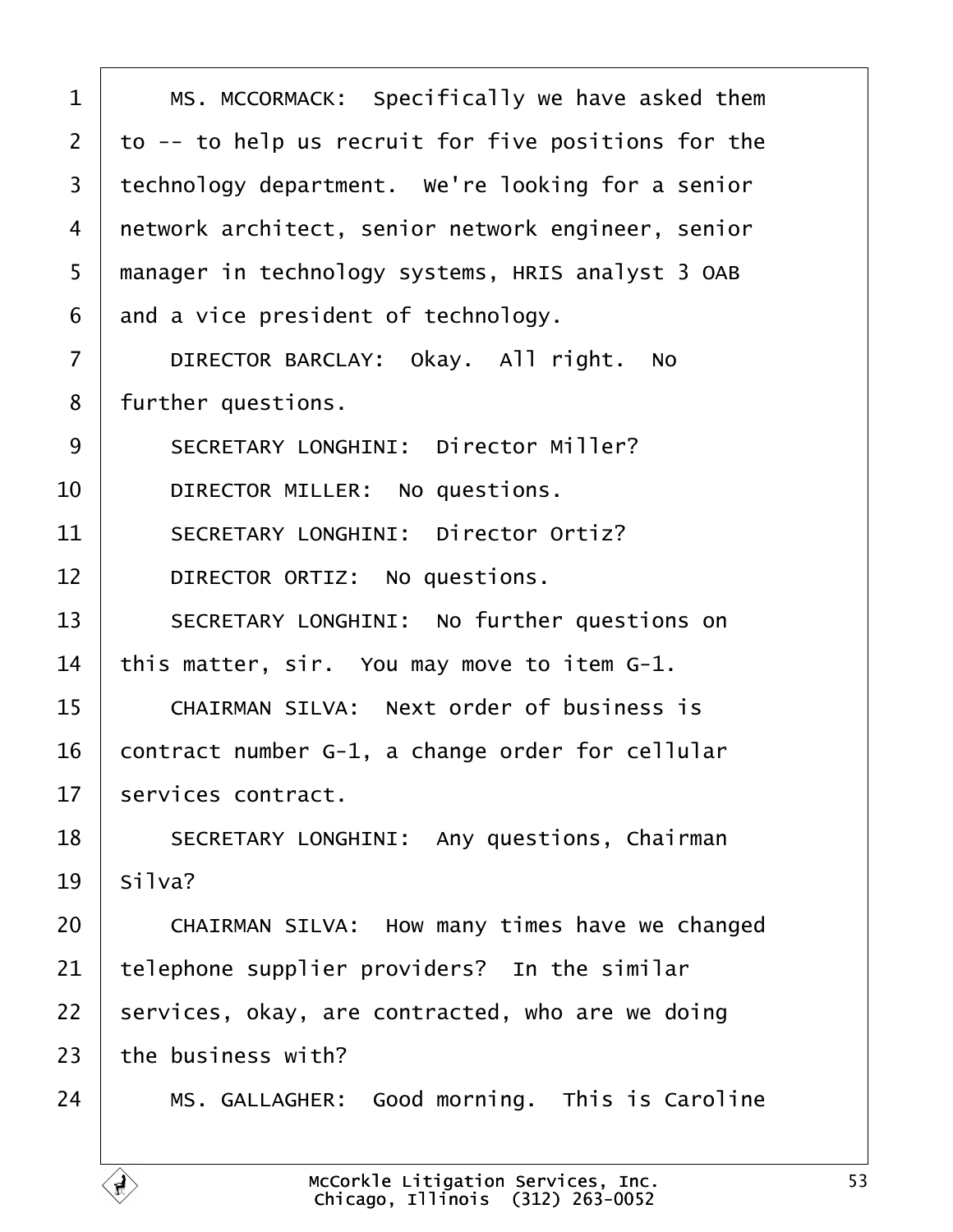<span id="page-53-0"></span> Gallagher, your Chief of Technology here. We are  $\vert$  doing the business with AT&T Mobility, also with 3 T-Mobile and also Verizon Wireless. These are our  $\vert$  local providers that have services in the area that 5 | our scope of services cover here, Directors. So we put out an RFP recently to incorporate all bidders and everybody that has services in this area and we 8 | have received bids back from those entities. But 9 tvpically with telecommunications or wireless  $\vert$  services like this the -- the providers are pretty  $\parallel$  much fixed and in order to provide the volume of  $\vert$  service that we require as a large agency with a 13 | wide range of  $-$ - of requirements it tends to be the | larger providers who are successful in meeting all of those needs.

16 CHAIRMAN SILVA: So they are the three largest, | okay, providers, okay, that provide us?

18 | MS. GALLAGHER: Yes. These are the -- the  $\parallel$  larger providers that have that sort of bench strength and bandwidth to be able to meet all of our needs. Some of our needs are life safety communications. They're on our fleet, in our bus shelter signs and we have a large variety of those | needs and as I said, a large volume. And so the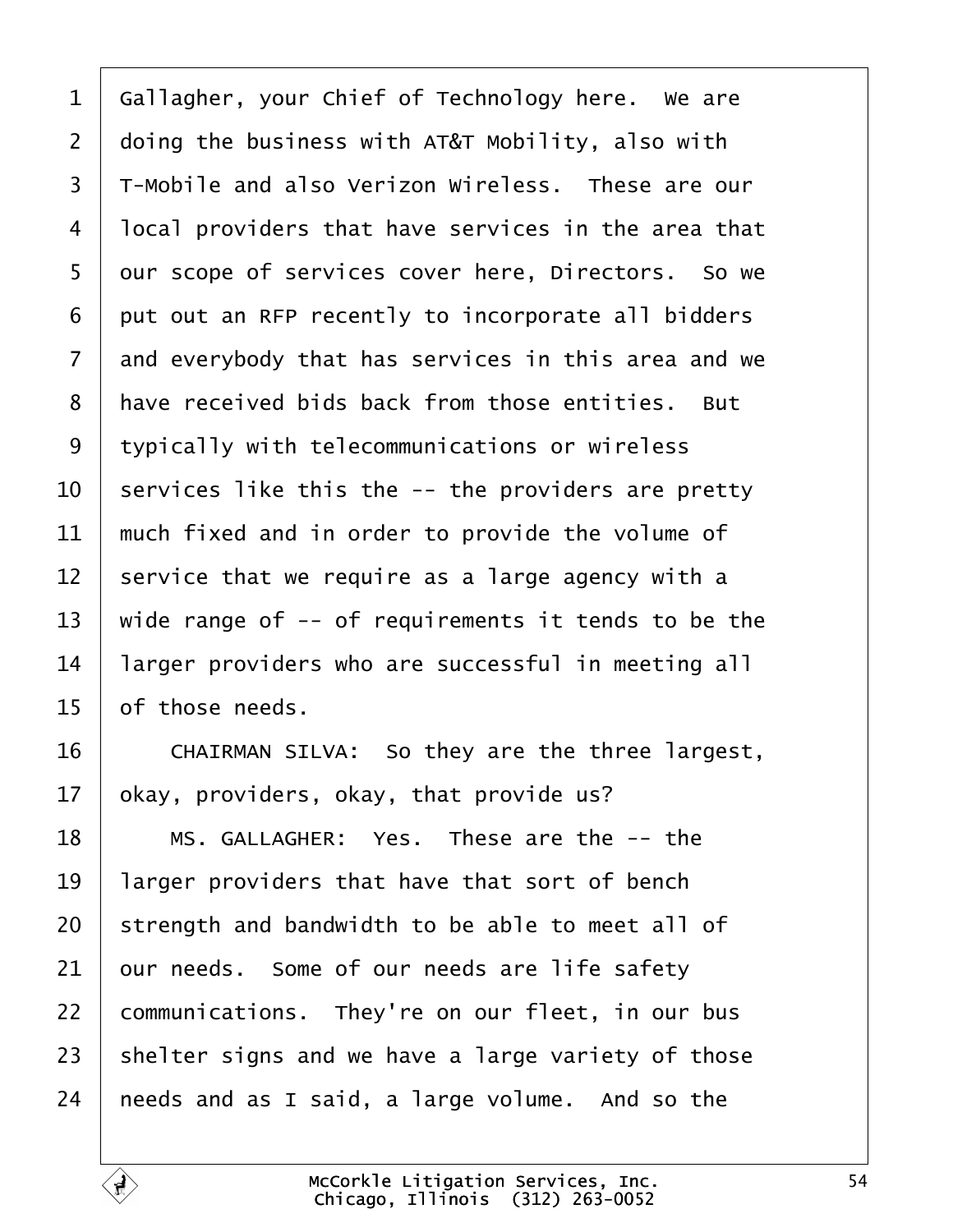<span id="page-54-0"></span>

| $\mathbf{1}$   | provider has to have a really strong communications |
|----------------|-----------------------------------------------------|
| $\overline{2}$ | network for us to be able to provide what we are    |
| 3              | asking for.                                         |
| 4              | CHAIRMAN SILVA: Okay. Thank you.                    |
| 5              | SECRETARY LONGHINI: Director Barclay?               |
| 6              | CHAIRMAN SILVA: No question.                        |
| $\overline{7}$ | DIRECTOR BARCLAY: No questions.                     |
| 8              | SECRETARY LONGHINI: Director Miller?                |
| 9              | DIRECTOR MILLER: No questions.                      |
| 10             | SECRETARY LONGHINI: Director Ortiz?                 |
| 11             | DIRECTOR ORTIZ: No questions.                       |
| 12             | SECRETARY LONGHINI: There's no further              |
| 13             | questions, Chairman Silva. So we may proceed to     |
| 14             | $contract$ J-1.                                     |
| 15             | CHAIRMAN SILVA: Our final order of business is      |
| 16             | contract number J-1, a change order for a           |
| 17             | consulting contract.                                |
| 18             | SECRETARY LONGHINI: Any questions, Chairman         |
| 19             | Silva?                                              |
| 20             | CHAIRMAN SILVA: No. I don't have a question.        |
| 21             | SECRETARY LONGHINI: Director Barclay?               |
| 22             | DIRECTOR BARCLAY: No questions.                     |
| 23             | SECRETARY LONGHINI: Director Miller?                |
| 24             | DIRECTOR MILLER: No questions.                      |
|                |                                                     |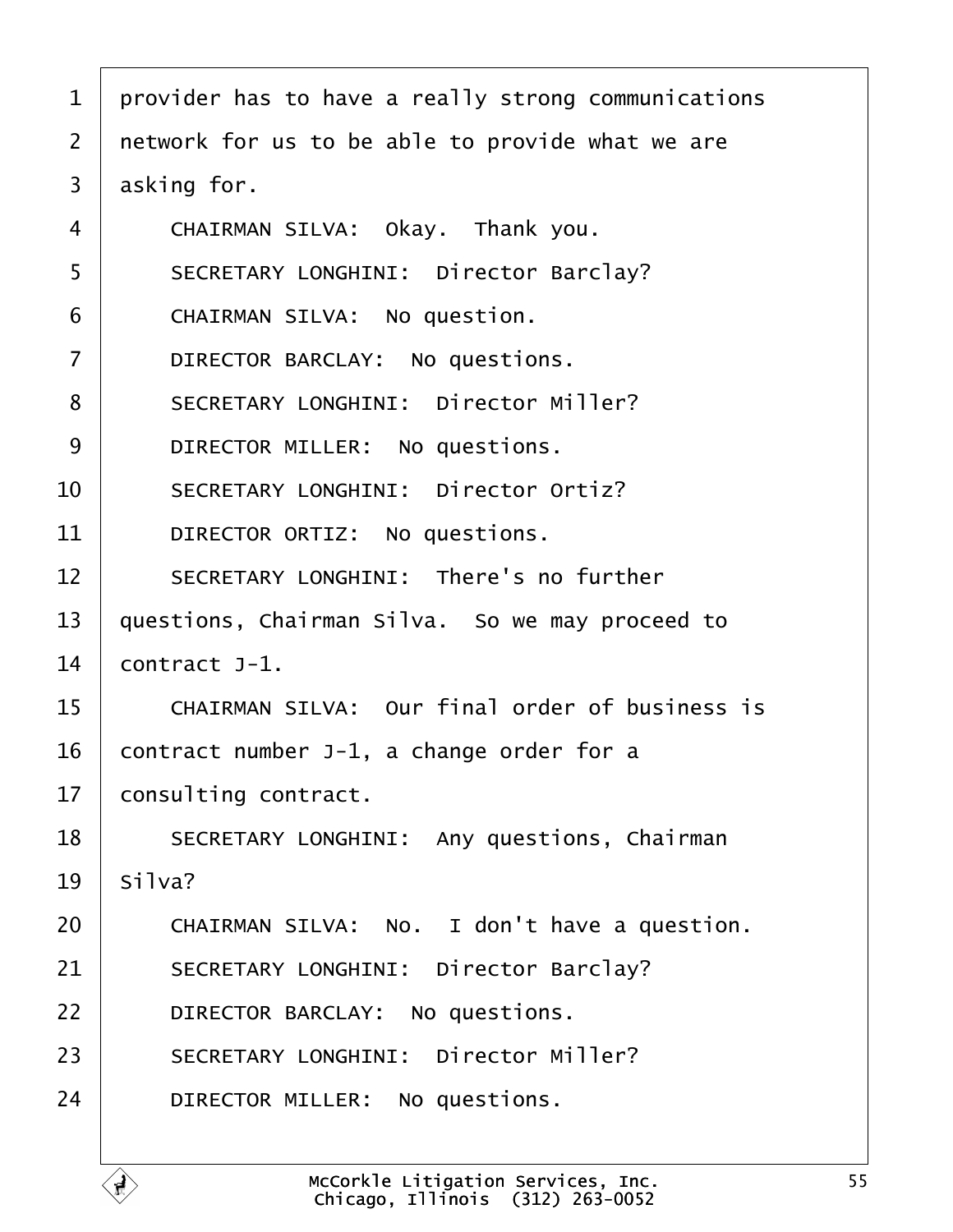<span id="page-55-0"></span>

| $\mathbf 1$    | SECRETARY LONGHINI: Director Ortiz?                 |
|----------------|-----------------------------------------------------|
| $\overline{2}$ | DIRECTOR ORTIZ: No question.                        |
| $\overline{3}$ | SECRETARY LONGHINI: There's no further              |
| 4              | questions on this matter, sir. You may proceed to   |
| 5              | $18 - A$ .                                          |
| 6              | CHAIRMAN SILVA: If there are no further             |
| $\overline{7}$ | questions on the contracts, may I have leave to     |
| 8              | place the four contracts on the omnibus?            |
| 9              | DIRECTOR MILLER: So moved.                          |
| 10             | DIRECTOR ORTIZ: Second.                             |
| 11             | SECRETARY LONGHINI: Moved by Director Miller.       |
| 12             | Seconded by Director Silva. I'm sorry. By           |
| 13             | Director Ortiz. Move to 18-B, sir.                  |
| 14             | CHAIRMAN SILVA: Since there is no further           |
| 15             | business to come before the committee, may I have a |
| 16             | motion to approve the omnibus and recommend the     |
| 17             | omnibus for Board approval?                         |
| 18             | DIRECTOR MILLER: So moved.                          |
| 19             | DIRECTOR ORTIZ: Second.                             |
| 20             | SECRETARY LONGHINI: Moved by Director Miller.       |
| 21             | Seconded by Director Ortiz. I'll take the vote.     |
| 22             | Director Miller?                                    |
| 23             | DIRECTOR MILLER: Yes.                               |
| 24             | SECRETARY LONGHINI: Director Ortiz?                 |
|                |                                                     |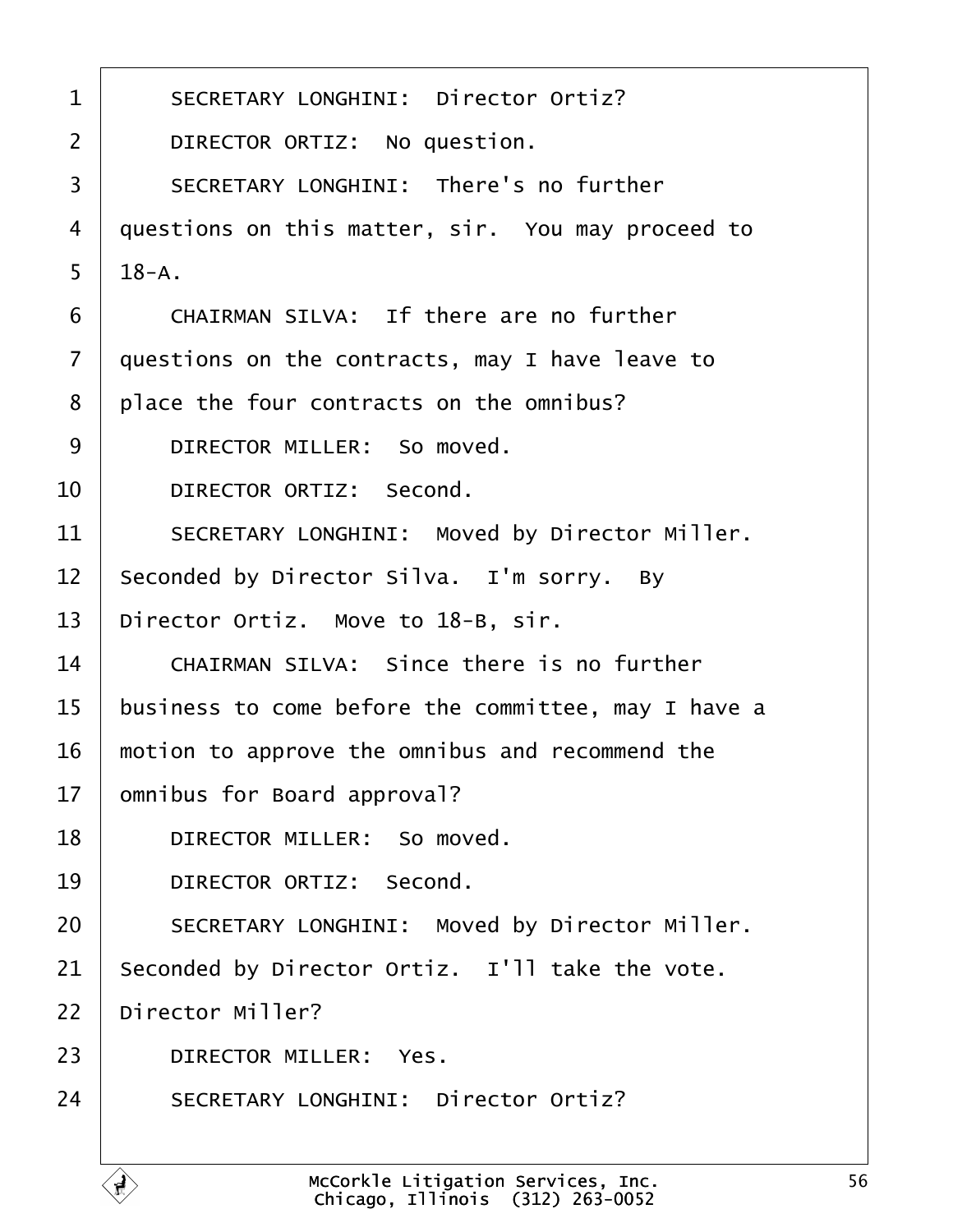<span id="page-56-0"></span>

| $\mathbf{1}$      | DIRECTOR ORTIZ: Yes.                            |
|-------------------|-------------------------------------------------|
| $\overline{2}$    | SECRETARY LONGHINI: Director Barclay?           |
| 3                 | DIRECTOR BARCLAY: Yes.                          |
| 4                 | SECRETARY LONGHINI: Chairman Silva?             |
| 5                 | CHAIRMAN SILVA: Yes.                            |
| 6                 | SECRETARY LONGHINI: The motion is approved      |
| $\overline{7}$    | with four yes votes, sir. You may proceed to    |
| 8                 | nineteen.                                       |
| 9                 | CHAIRMAN SILVA: And finally may I have a        |
| 10                | motion to adjourn?                              |
| 11                | DIRECTOR MILLER: So moved.                      |
| $12 \overline{ }$ | DIRECTOR ORTIZ: Second.                         |
| 13                | SECRETARY LONGHINI: Moved by Director Miller.   |
| 14                | Seconded by Director Ortiz. I'll take the vote. |
| 15                | Director Miller?                                |
| 16                | DIRECTOR MILLER: Yes.                           |
| 17                | SECRETARY LONGHINI: Director Barclay?           |
| 18                | DIRECTOR BARCLAY: Yes.                          |
| 19                | SECRETARY LONGHINI: Director Ortiz?             |
| 20                | DIRECTOR ORTIZ: Yes.                            |
| 21                | SECRETARY LONGHINI: Chairman Silva?             |
| 22                | CHAIRMAN SILVA: Yes.                            |
| 23                | SECRETARY LONGHINI: The motion is approved      |
| 24                | with four yes votes. We are adjourned. We'll be |
|                   |                                                 |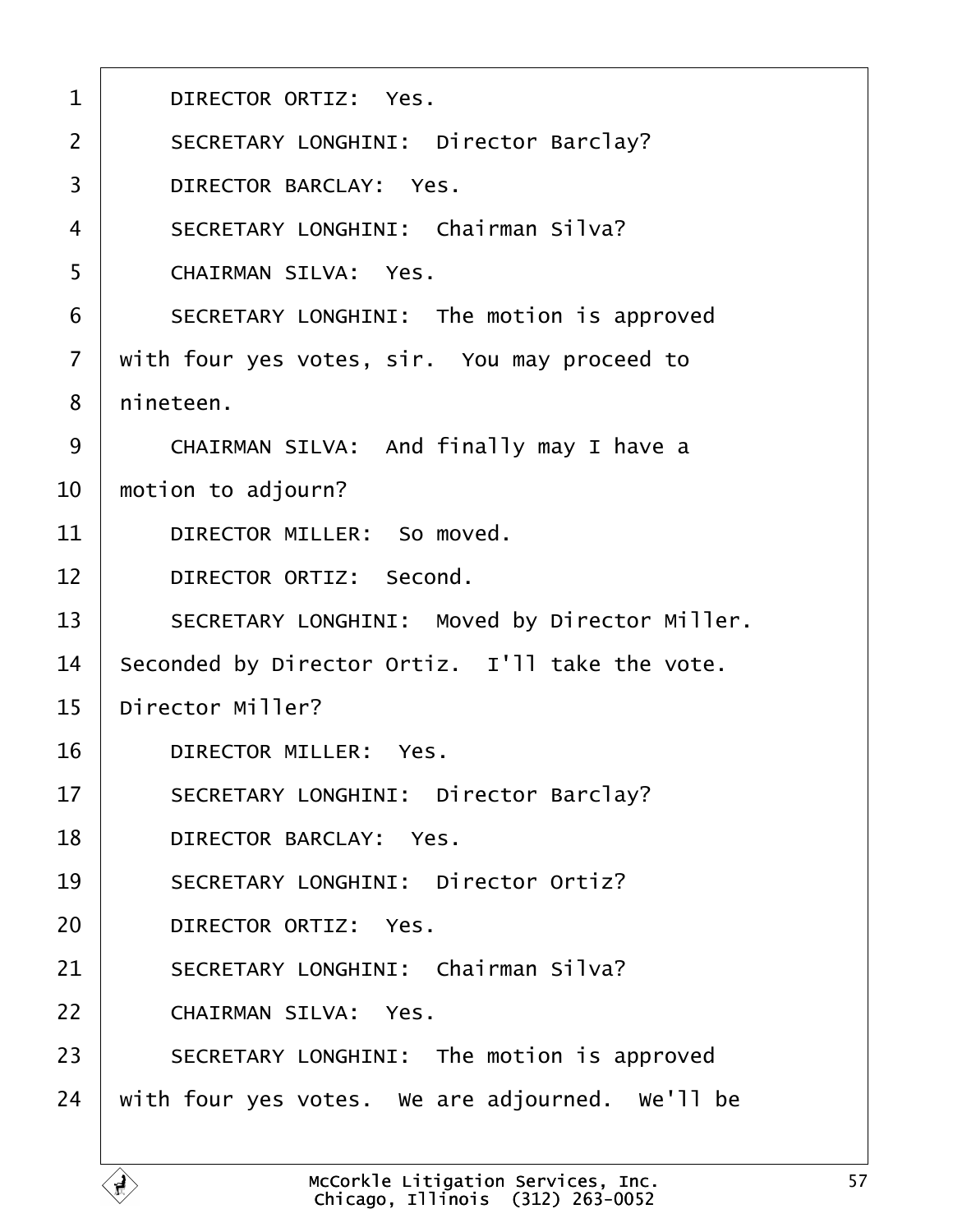| $\mathbf{1}$            | adjourned for few minutes before we start the                                |
|-------------------------|------------------------------------------------------------------------------|
| $\overline{2}$          | regular board meeting.                                                       |
| $\overline{\mathbf{3}}$ | (which were all proceedings had                                              |
| $\overline{4}$          | in the above-entitled cause at                                               |
| 5                       | this time.)                                                                  |
| 6                       | (Meeting concluded                                                           |
| $\overline{7}$          | at $11:05$ a.m.)                                                             |
| 8                       |                                                                              |
| 9                       |                                                                              |
| 10                      |                                                                              |
| 11                      |                                                                              |
| 12                      |                                                                              |
| 13                      |                                                                              |
| 14                      |                                                                              |
| 15                      |                                                                              |
| 16                      |                                                                              |
| 17                      |                                                                              |
| 18                      |                                                                              |
| 19                      |                                                                              |
| 20                      |                                                                              |
| 21                      |                                                                              |
| 22                      |                                                                              |
| 23                      |                                                                              |
| 24                      |                                                                              |
|                         |                                                                              |
|                         | McCorkle Litigation Services, Inc.<br>Chicago, Illinois (312) 263-0052<br>58 |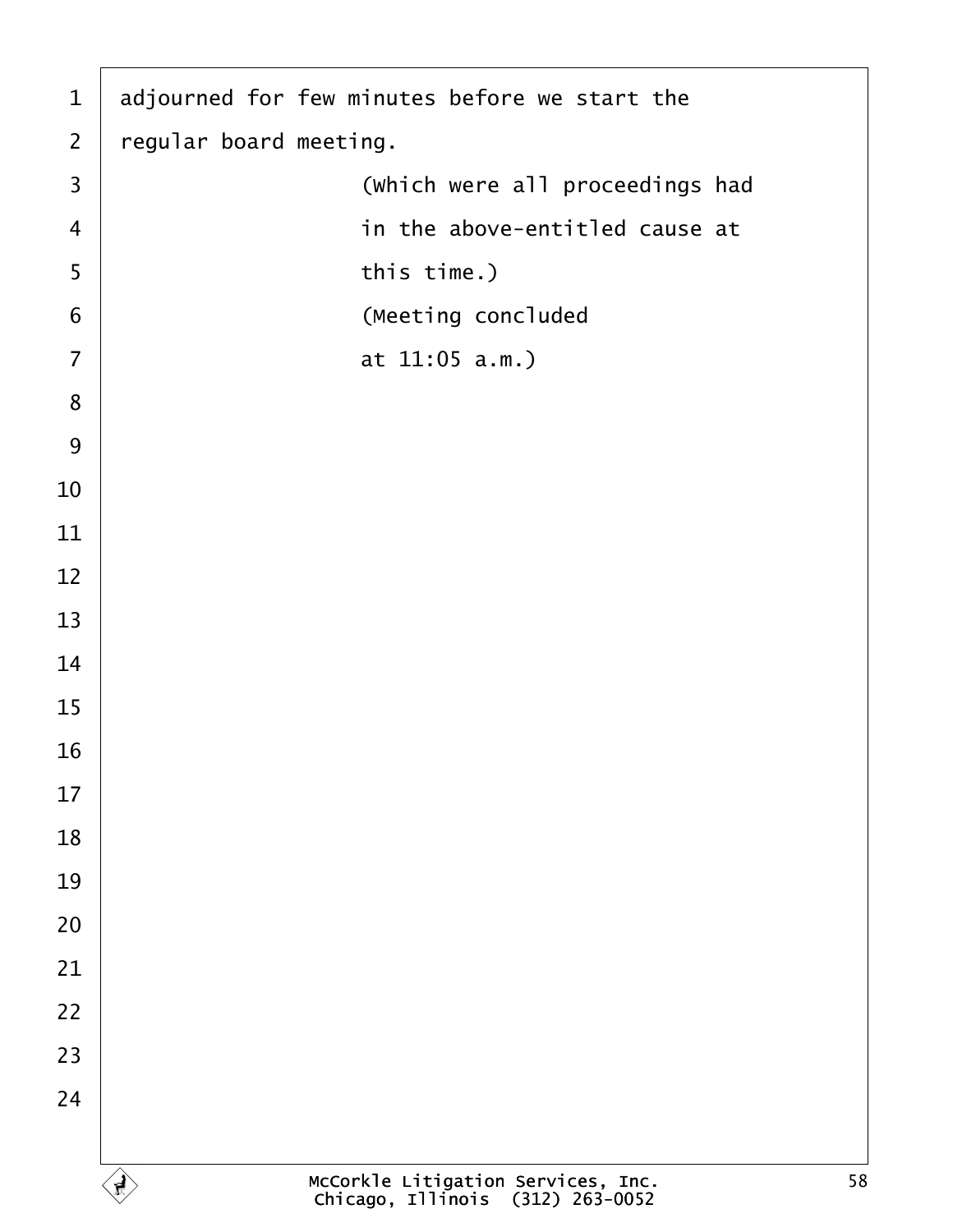1 | STATE OF ILLINOIS )  $)$  SS: 3 COUNTY OF C O O K )

5 | MARGARET E. MECKLENBORG, as an Officer of the Court, says that she is a Certified Shorthand Reporter doing business in the State of Illinois; that she reported in shorthand the proceedings of said meeting, and that the foregoing is a true and  $\vert$  correct transcript of her shorthand notes so taken  $\vert$  as aforesaid, and contains the proceedings given at said meeting via videoconference.

**I IN TESTIMONY WHEREOF:** I have hereunto set  $\parallel$  my verified digital signature this 13th day of May, 2022.

18 Margaret E. Mecklenborg 19 | **Illinois Certified Shorthand Reporter** 

McCorkle Litigation Services, Inc. Chicago, Illinois· (312) 263-0052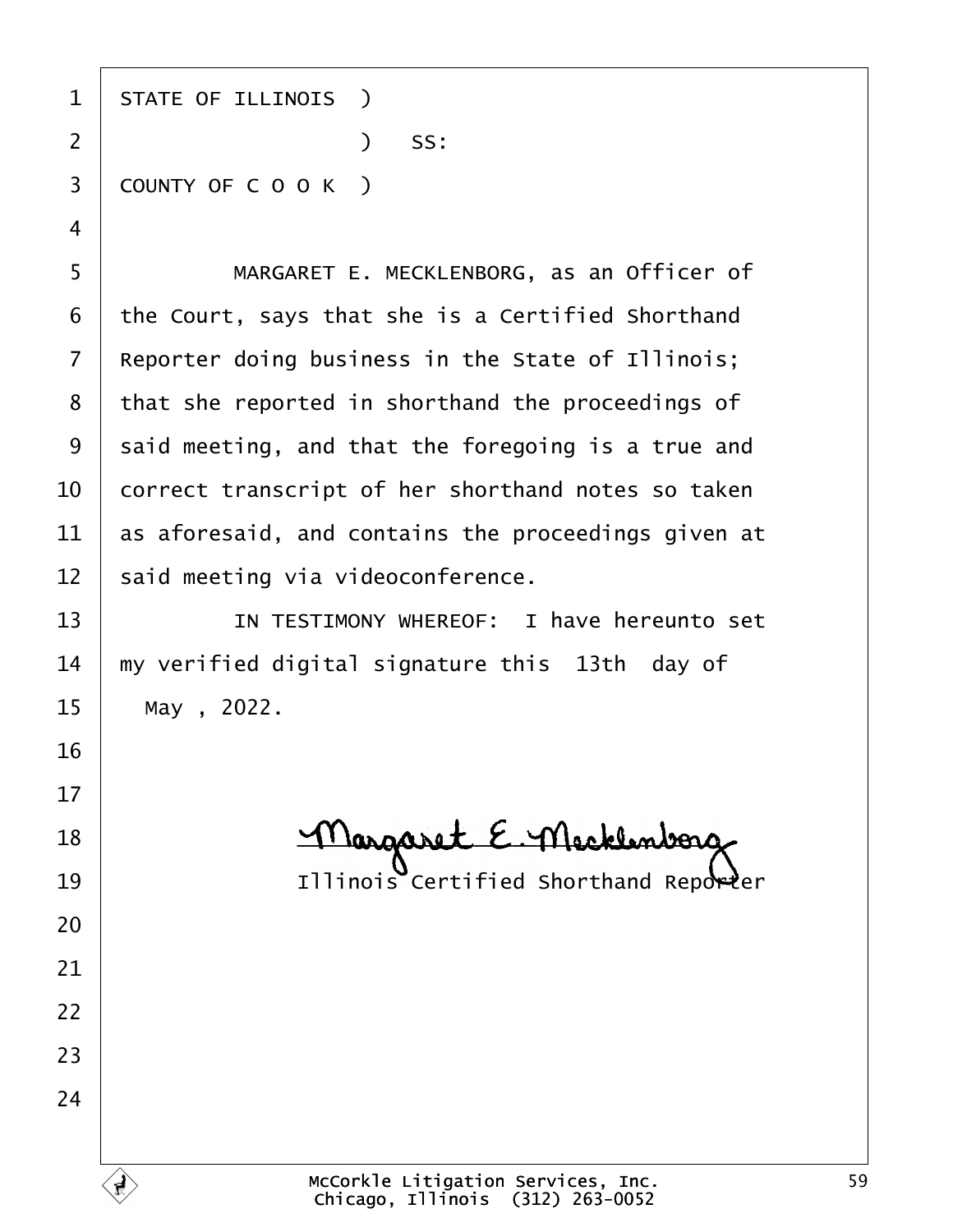| \$                           |
|------------------------------|
| \$1,983,938                  |
| 46:12<br>\$1.25              |
| 22:8 26:4 30:10<br>\$100,000 |
| 6:15                         |
| \$2<br>12:10                 |
| \$208,000<br>20:2            |
| \$21,560,000<br>48:1         |
| \$238,302                    |
| 20:13<br>\$25,000            |
| 49:20<br>\$3,000,000         |
| 9:12<br>\$400,000            |
| 6:12                         |
| \$450.000<br>7:14            |
| \$46,000<br>32:4             |
| \$600,000                    |
| 7:4 17:22<br>\$650,000       |
| 7:9<br>\$700,000             |
| 6:21<br>\$80,000             |
| 32:6                         |
| \$900,000<br>7:12            |
|                              |
| 1                            |
| 1<br>17:12 20:1              |
| 1.714<br>18:11               |
| 1.747<br>18:10               |
| 10                           |
| 10:6<br>100                  |
| 30:6<br>10:08                |
| 4:3<br>11                    |
| 4:8                          |
| 118.4<br>17:16               |
| 120<br>36:21 37:5,7          |
| 13                           |
| 32:1<br>13.1                 |
| 31:18 32:1<br>13.2           |
| 7:23<br>130th                |
| 49:10                        |
| 16.8<br>7:19                 |
| 16.9<br>7:20                 |
| 17-73                        |
| 37:10<br>18                  |
| 6:21<br>18-A                 |
| 56:5<br>18-B                 |
|                              |
| 56:13                        |
| 1984<br>39:7,11,16           |

 $\overline{2}$  $12.11$ 2.63  $12:11$ 2.70  $12.10$ 2.73 5  $20:14$ 20  $5.17.5$ 20-004  $37:10$ 2000  $22:3$ 2017  $37.9$ 2018 19:20 25:23 2020 29:17 2021 6:7,17 22:3 2022 4:8 11:8 12:10 16:16,20 17:2,11,14 18:1,4,9 21:13,21 22:3 25:11 29:9.11 31:18,24 32:1 2022-2023  $29:2$ 2023 9:24 12:11 16:17.21 17:10 21:13,22 22:17 25:11 26:11 29:9 30:16 2024 16:17 18:7 20:1 2025  $18:8$ 22 5:1 8:9 10 11 11:16 18 20 21:18 25:17  $29.14$ 23 10:3,5 11:20 12:21 13:9 25:18 29:14  $24$ 10:6 11:20 12:11  $13.816.21$ 25  $12.12$ 26  $8.20$  $\mathbf{3}$  $8.1053.5$  $3.3$  $9:13$  $3.4$  $8:8$  $326$  $8:1$ 33 17:23 343 18:5 4 10:3 12:21 42  $17:8$ 43rd 45:22 46:5,6

 $\overline{3}$ 

4

 $\mathbf{r}$ 

45.75

 $17:7$ 

 $18:5$ 

 $19.9$ 

5.039

5,615

 $37.11$ 

37:12

44:22

 $49.11$ 

 $10:1$ 

54.75

 $17:8$ 

 $7:16$ 

 $7:16$ 

 $6.6$ 

7th

8

80

800

81

9

92

 $9.4$ 

 $9.13$ 

 $8:16$ 

912.1

95th

 $a.m.$ 

 $4.3$ 

 $20:1,8$ 

 $14.21$ 

access

 $44.916$ 

49:9

 $17.15$ 

900-950

 $32:5$ 

 $32.5$ 

84,879

 $37:6$ 

 $6:167:8$ 

 $39.7$ 

 $6.743.8$ 

 $17:13$ 

5.6

50

6

4620

456

 $\overline{2}$ 



accessible accompanving  $19.17.21$ accustom achieving acknowledgement 38:18.39:1  $9:11,16$  $17.529.24$ additional 10:2 13:1,6 16:2,5 21:10 23:19 25:8 additionally 19:8,15,18 adiourned adopting advanced advantage 12:16 13:12 15:6 advertise advertising agencies 27:14 49:17 agreement 19:14.18 21:11 22:9 25:9 26:2,4 31:17,23 32:12 33:11 34:10 37:6,14,18 38:17 39:1,11,14,16,17 42:16,22 43:10 44:6, 12,24 45:20 46:2,14 47:10,17 48:3,22 49:6,13,16,18,19 agreements 19.7.21.49.23 alignment allocated  $16.24 17.16$ 

amended 16:15,16 17:2,20 amending  $16:20$ amendment 11:18,21 18:9 19:6. 13 20 24 20 8 28 24 amendments  $37.18$ **Ameresco**  $12.9$ America 31:17,18,24 32:3,7, 12 33:12 34:4,7,8 American 16:23  $amount$ 15:1 43:7 44:22 46:12 48:1 amounts  $6.9$ analysis  $52.22$ analyst  $53:5$ announced  $9.2$ annual 14:3 20:12 anticipate  $50:24$ anxiously  $15.22$ applicable  $37:16$ apply  $17:18$ approval 4:24 18:24 21:4,17 24:23.28:17.29:10 31:9 36:12 37:2.19 38:10,24 40:9,24 42:8,20 43:22 44:12 45:12 46:1 47:2,15 48:15 49:5 51:16  $56.17$ approve 5:1,13 56:16 approved 5:14 17:10 43:6 44:20 46:11 47:24 57:6,23 approximately  $20.232.4$ April .<br>5.1 8.10 17.11 architect  $53.4$ area  $10:23$  19:19 43:6  $54.47$ areas 35:10 **ARP** 9:1.7.8.14.17 16:24 17:1.15.16 **ASAP**  $44.1016$ Ashland 47:22 aspect  $23.15.51.2$ assign  $41:11$ assigned  $41:7$ **Assignee**  $41:13$ assigner  $41:15$ 

assigner's  $41:14$ assigning  $39.10$ assignment 40:17 41:1,12,17,18 assume 41:13 AT&T  $54.2$ attention  $9:6$ attributed  $8:9$ audience  $32:22$ **Audit**  $4:5,9$ August 22:17 26:11 30:15  $39.7$ **Authority** 38:20 **Authority's**  $39:19$ authorizing 19:6,13 21:10 25:8 28:24 31:16 36:19 37:3 38:17,24 40:24 42:15,21 44:5,12 45:19 46:1 47:9,16 48:22 49:5 avail  $13.14$ availability  $35:3$ Avenue 36:21 47:22 awaiting  $15:22$ awarded  $17:2,17$ aware  $49:8$ B  $B-1$ 51:21,23 back 23:10,18 26:21 28:12 51:4,7,11 54:8 bandwidth 54:20 **Rank** 31:17,18,24 32:3,7, 12 33:11 34:3,7,8 banks 33:12 **Barclay** 4:13,14 5:7,8 15:15, 16 20:17.18 24:11. 12 26:15.16 30:24 31:1 36:2,3 38:1,2 39:24 40:1 41:23,24 43:13,14 45:3,4 46:17,18 48:6,7 50:9,10 52:4,5,15, 16, 19, 23 53: 7 55: 5, 7,21,22 57:2,3,17,18 base  $20.714$ based 6:3 7:9 17:19 30:3 basement 19:7.18 20:4.5 basically  $14.23.27.13$ basis 9:11,16,19 34:12

McCorkle Litigation Services, Inc. Chicago, Illinois (312) 263-0052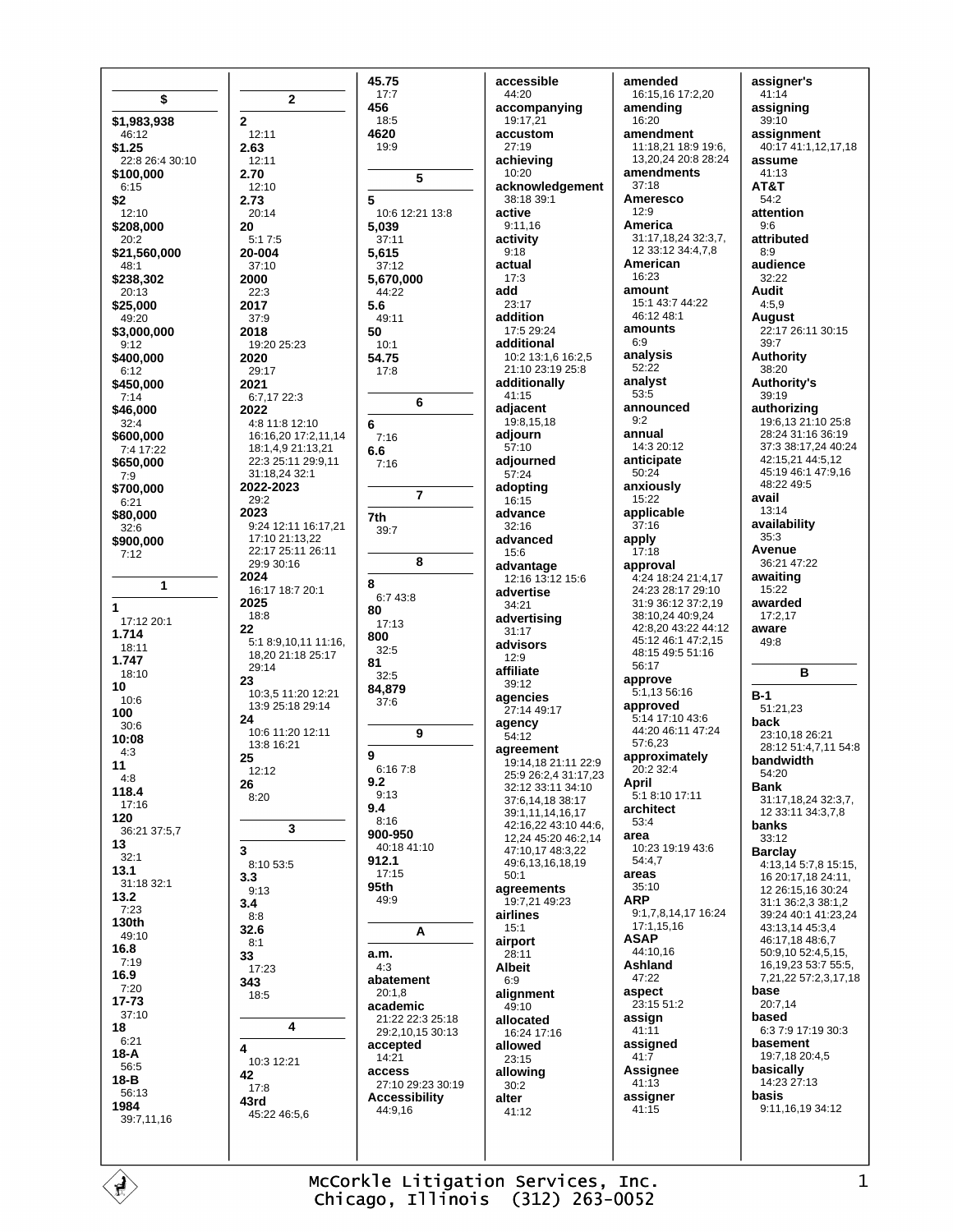begin  $50:23$ bench  $54.19$ henefit  $14.728.4$ **bidders** 54:6 **bids**  $54.8$ **Bill** 36:22,23 37:1 38:22 40:22 42:19 44:10 45:23 47:13 billion 17:12 18:10.11 hit 9:13 12:4,17 34:6 blasts  $32:14$ **blend**  $12.16$ **Blue** 44:9 47:13,19 board 7:22 17:11.18 18:24  $21.41724.723$ 28:17 29:10 31:9 36:11.38:10.40:9 42.8 43.22 45.12 47:2 48:15 51:5.7. 12,16 56:17 booth  $32:18$ bottom  $8:18$ **branch** 44:19 47:13 branding  $35:2$ bridae 49:11 bring  $51:11$ **Broadway**  $19.9$ **Brown** 42:18.24 43:2 budget 4:5,9 6:2,5,11 7:1,24 11:17,18 13:10 14:1, 2,5,11 15:7 16:15,21 17:2.14.22.23 18:10  $49.21$ budget also  $17:20$ budgeted  $11:1$  17:14 budgeting  $14.14$ budgets  $14:4$ build 19:23 20:9 50:4 building 19:15 20:12 37:15 38:22 39:4,21 built  $49.11$ bus 32:21 42:18 43:1,2,6  $54.22$ business 4:23 5:16 16:14 18:20 19:5 21:9 25:7 28:23 31:15 36:18 38:16 40:15 42:15 44:4 45:18 47:8 48:21 51:22 52:12 53:15.23 54:2 55:15 56:15

buv 7:11 10:7,12 12:13, 20 13:1 35:11 buying 12:17.20 13:24  $\mathbf c$ calendar 16:16,17 California 44:9.15.16.19 call  $4:8.10$ called 49:8 cancelled 33:8 35:19 canopy  $46.8$ card 32:20 34:17 35:2 **CARES** 8.24 9.4 17:19 Caroline 53:24 **CARTER** 13:16 14:17,19 50:18,20 51:6 case  $9.12.34.19$ cellular  $53.16$ **Center** 38:22 39:4.10 certificate  $40:19$ Chairman 4:6,7,17,18,23 5:11. 12,16 10:20 11:10 12:4 13:15 14:15 15:9 16:12,14 18:17, 19 21 23 19 4 5  $21.238922.19$ 24:3 10 21 22 25:4 5 7 26 13 28 13 16 22.23 30:22.23 31:6 8 15 33 2 34 3 35:14,23 36:9,10,17, 18 37:1,22,23 38:8, 9,15,16 39:23 40:8, 14, 15 41: 22 42: 7, 14 43:12,21 44:4 45:2, 11,18 46:16,24 47:1, 8 48:5,14,21 49:23 50:6,8,17,19 51:4, 14,22 52:1,3,11,12, 19 53:15 18.20 54:16 55:4.6.13.15. 18.20 56:6.14 57:4. 592122 change 51:23 53:16 55:16 changed 53:20 charged  $30.811$ cheaper  $12:17$ Chicago 19:9,14,15,16,22  $20.310211220$ 25:10.16 28:1 31:18. 19 32:1,2 36:21  $38.2022242.1722$ 44.6 13 45.20 46:3 47:10.17 **Chief** 5:20 16:19 19:11 21:16 25:13 29:5 31:21 36:24 49:4

 $54.1$ Church 40:17.18.20 41:2.5. 8910 city 25:9.16.19.22.24 26:2 34:13,14 35:12 41:4,7 42:16,22 44:6,13 45:20 46:2 47:10.17 clarify 13:17 26:20 28:3  $50:20$ Clark 39:3,5,15 40:20 41:2.6 Clark/lake  $38.21$ classes 29:19 classroom 23:19 co-on 19:17 co-promotion 31:16 32:3.6 34:2  $35.21$ co-promotional 31:23 32:12 co-promotions  $34.12$ cohort  $23:16$ collection  $10.22$ collections 8:6,9,15,19 College 25:20,22 26:1 colleges 25:10,16 26:2 29:15  $30.3$ combined  $32:10$ commenced  $4.2$ commencement  $19.24$ comment 15:17 comments  $30.20$ commitment  $34:7$ committee 4:5,9,22,24 15:12  $56.15$ commodities  $9:23$ common  $49.17$ commonly  $49.8$ communications 54:22 55:1 **Commuter** 48:23 49:7 comparison 22:13 26:7 competitive  $17:19$ completes  $10.18$ components  $47:21$ concludes 18:11 20:15 22:17 26:11 30:19 32:24 conclusion  $22.1026.5$ 

conditions  $39:18$ **Connelly**  $49.23450.17$ consent 40.24 41.18 19 consenting 40:16 considerably  $12.14$ consideration 19:12 21:17 25:14  $29.631.22$ construction  $50.2351.9$ consultants 49:13 consultina 55:17 continue 6:11 9:14.21 10:6.16 11.7 12 12:24 17:9 23:14 27:21 28:4 29:19 30:9,11 34:3  $37.1341.15$ continued 13:8 24:6 29:7,22,24 30:17 39:15,17 continues  $7.1529.1218$ continuing 12:22 23:21 24:8 contract 29:8.13 30:1 51:23 52.11 13 18 24 53:16,17 55:14,16,  $17$ contracted 53:22 contracts 22:16 26:10 30:15 51:10.21 52:13 56:7. я Cooperative 19:14 cost 14:13 26:21,24 27:8 countries  $35.9$ country 27:15,23 35:6,10 couple 5:24 8:6 10:2 12:15 cover 50:3 54:5 Covid  $29.14$ Covid-19  $22.429.9$ credit 22:1 25:21 critical  $9:20$ **CRRSAA** 9:1.7.13.17 **CTA** 17:2,11,16,17 18:3 20:14 22:7,11 23:8 26:3,5 29:23 30:5,19 31:23 32:4.6.13.18. 19.21 35:3 37:19 39:3,5,7,13 41:3,18 43:6 44:20 46:11 47:23 49:9.12.17.19 CTA's 39:14,16 41:12 curious 52:16 current 11:23 23:16 30:1.10  $41.8$ 

customer 43:3 46:7 cvcle  $13:10$ D daily 10:14 22:8 26:3 30:7,10 damages  $7:13$ Damon 47:22 date  $20:1$ dated  $39:7$ **Davis** 40:21 41.2 day  $27:19$ days  $10.2$ **DCASE** 34:14 decreased  $18:10$ denomination  $33.14$ department 34:14 42:23 44:7,13 45:21 46:3 47:11,18  $53:3$ design  $20.944.82150.22$ design-build  $51:23$ **Development** 36:20 37:4,8 42:23 44:7,14 45:21 46:4 47:11,18 diesel  $12.17$ director 4:11, 12, 13, 14, 15, 16  $5:2,3,5,6,7,8,9,10$ 13:16 15:12,14,15, 16 16:1.2.4.5.7.9.10 18:14.16 19:1.2 20:17 18 19 20 21 22.23.24 21:5.6 24:11 12 13 14 15 16 17 18 24 25 1 26:14.16.17.18.19. 20 27:2 28:2.8.9.10. 18, 19, 20, 21 30: 24 31:1,2,3,4,5,10,11, 12,13 36:2,3,4,5,6,7, 13, 14, 15, 16 38: 1, 2, 3,4,5,6,11,12,13,14, 23 39:24 40:1,2,3,4, 5,10,11,12,13 41:23, 24 42:1, 2, 3, 4, 9, 10, 11, 12 43: 13, 14, 15, 16.17.18.23.24 44:1. 2 45:3,4,5,6,7,8,13, 14.15.16 46:17.18. 19.20.21.22 47:3.4. 5.6 48:6.7.8.9.10.11 16 17 18 19 50 9 10 11.12.13.14.18 51:17,18,19,20 52:4, 5,6,7,8,9,15,16,20 53:7.9.10.11.12 55:5,7,8,9,10,11,21, 22, 23, 24 56: 1, 2, 9, 10,11,12,13,18,19, 20,21,22,23,24 57:1, 2,3,11,12,13,14,15, 16, 17, 18, 19, 20

**Directors** 4:19 54:5 discount  $12.2327612$ discounted  $13.21$ discounts 15:6 discretionary 9:1,2,8,17 17:1,17 discussed 11:16 **District** 48:24 49:8 **Diversity** 52:20 dollar 20:5 30:8 dollars 6:7.12.16.22 7:5.16. 19 20 24 8:1 8.11. 13 16 20 17:12 23  $20.1532.543.8$ draw  $11:15$ drawing  $9.3681012$ drawn  $9:5 12:1$ draws 8:23 9:15 dropping  $8.18$ due 6:9 7:11 17:24 29:8, 13 33:7 Е e-mail  $32:14$ earlier  $33.7$ early  $18.8$ earned 22:13 26:7 easement 38:18 39:1,6,12 ebbs  $23:7$ economy  $11:6$ education 23:3 27:21 effect 22:16 26:11 30:15 **effects** 29:8.14 efforts 52:18 elements  $43.446.7$ elevators 44:18 eleven 21:24 25:20 38:15 eligible 17:18 22:6 25:21.24  $30.6$ employed  $27:20$ encourage  $30.5$ encouraged 15:17 encouraging 15:24 end 6:14 7:18 20:7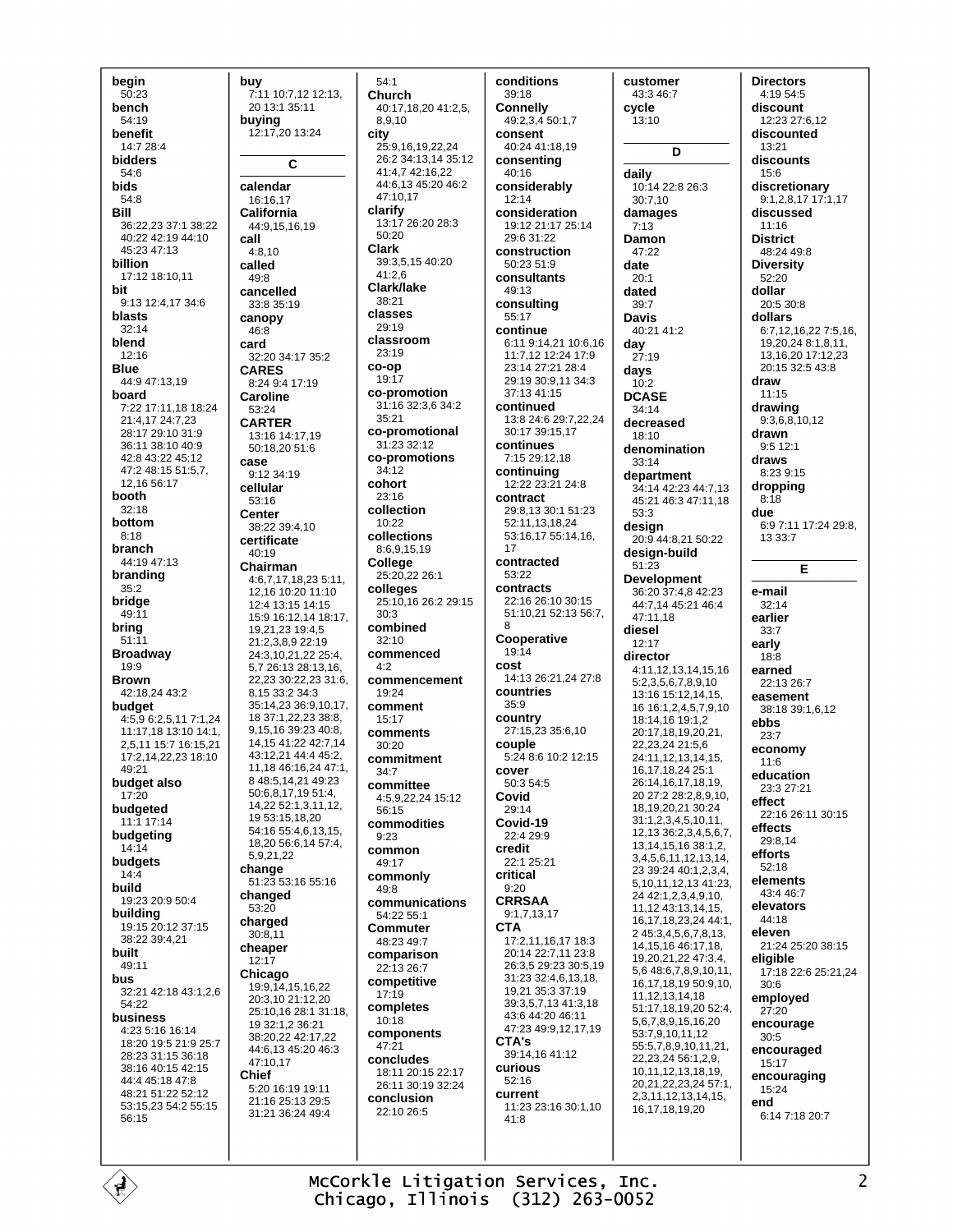endeavor  $13:3$ ends  $13.11$ engage 15:2 34:16 35:1,12 engaging  $13:19$ engineer  $53.4$ engineering 48:24 49:6,14 50:22  $51.10$ enhanced 29:21.30:16 enroll  $30 - 6$ enrollment 29:2,16,17 30:3,8, 10,12,14 ensure  $20:11$ enter 31:23 34:11 41:3 49:12 entire  $50.2251313$ entities 34:15 54:8 essentially 6:3,14,20,24 7:4,10, 13 12:10 estate  $40.23$ estimated 18:6 20:1 estimating  $18.7$ estoppel  $40.10$ evaluate  $49.15$ **Fyanston**  $40.2141347$ event 32:15,24 35:7,13 events 32:2 33:19,21 34:13, 19 20 21 23 exceeding  $11:1$ exchange 20:2 32:19 34:18 excited 23:4 28:5 33:8 36:1 **Fxcuse** 15:10 executed 9:3.9 19:19 existence  $12.1$ existing  $39:18$ exit-only  $46.10$ expanded  $20:4$ expanding 23:24 expansions  $28.6$ expect 11:15,19 24:3 expectations  $11:2$ expected 6:4,9,23 18:3 expecting 10:21 11:11

expending  $17:19$ expense 7:7 14:5 17:24 expenses 7:15,18,22,23,24 8:4 17:22 18:3 37:14 16 experienced  $29.16$ experimental 21:10 21 22:11 25:8 19.22 26:5 expo  $32:19$ extend  $49:9$ hehricha  $25:23$ extension 20:6 21:19 25:16  $49:1,11,21$ eve 10:14 11:7 F  $F-1$ 52:11,13 **FAB**  $10:18$ facing 43:3 46:7 fact 49:17 fairly  $13.2$ fall 13:6 21:13,21 25:11. 17,23 family  $33:21$ fan  $28.2$ fare 6:8,20,23 15:18  $32:16$ farebox  $6.1$ Farpoint 36:19 37:3.8 Farpoint's  $37:11$ fashion  $9.10$ favorable 7:17,18,24 8:3,15 17:24 18:2 federal 8.22.24.9.21.11.13  $18.46$ fees  $37.17$ feet 37:6.12 festival  $15.21$ fifteen 45:17 final  $30:151:1055:15$ finally  $57:9$ finance 4:5,9 5:17 financial 5:20 16:16,19,21 19:11 21:16 25:13 29:5 31:21 **Financing** 42:17,24 44:8,15

45:22 47:12 **Fine** 5:17.19 10:24 11:13 12.6 14.18 15.23 16:18 19:10.11  $21.152222245$ 25:12 27:2 28:7 29:4 31:20 33:5 34:8 35:16 36:1 finished 16:11 18:18 21:2  $31:7$ fitness  $32.19$ five-year 22:16 26:10 30:14 fixed  $54.11$ 6:4,14,20,24 7:4,10,  $13.17.21$ fleet  $54.22$ flexibility<br>19:22 23:14 29:2.7. 12 21 24 30 14  $34.11$ flexible 30:9,16 floor  $37.9$ floors  $37.7$ flows  $23.7$ folks  $27.16$  $20:6$ foreseeable  $10:16$ **Forest** 47:13.19 form 5:23 6:19 forward 9:19,22 12:3 15:8  $20.11$ fourteen 44:3 frankly  $35.7$ **Friends**  $33.21$ 7:10 9:23,24 12:8 14:4,8 15:1  $30.8$ full-time  $27:5$ fully  $9:544:20$ funding 8:5,13,16,21,23,24 9:7 10:24 11:3.9.11. 13 16:23 17:12 18:2 funds 11:15,19,22 16:24 17:1,15,17,20 18:4, 6.8 42:17,24 43:7 44:8,15,21 45:22 46:4.12 47:12.19.24 future 10:8,16 11:23 12:21 futures  $12.5$ 

flat

foot

fuel

full

G  $G-1$ 53:14,16 gained  $22.23$ gaining  $22.19$ Gallagher 53:24 54:1,18 gallon  $12:10.11$ qaps  $11:20$ gas 9:23 10:15 12:5,18 13:23.24 general  $11.122.923.2679$  $26.445.16$ generated 8:4 17:4.21 Gerber  $19.15$ glad 10:19 18:12 20:16 22:18.26:12.30:20 33:1 49:21 good 4:7 5:17,19 11:1 13:7 19:10 23:24 27:9.34:1.35:23.24 36:23 37:1 49:3  $53.24$ government  $9:21$ graduate  $21.23$ arant 9:9 17:19 granted  $39:6$ grants 9:11.16.18.21 11:14 great  $23.133.16$ greater 15:21 Green  $45.2246.5$ Grea 16:9 18:12,16 24:16  $28:10$ grocery  $19.17$ ground 40:17 41:1.4.7.13. 14.16 grounds  $41:11$ group  $39.13$ guide 32:13,14 н haircuts  $6:10$ half  $7:2.8.168:1010:4$ 27:7 32:1.5.8.10 33:6,9,10,15,20 35:14,20 happy 37:20 39:22 41:20 43:10 44:24 46:14 48:3

hard 32:20 34:17 35:1 havoc  $14.10$ health  $32.19$ helps  $9:19$ heretofore  $13:3$ higher 17:13 23:3 **Holdings**  $39:2.13$ hopes 15:20 hours 22:1 25:21 27:17 **HRIS** 53:5  $\mathbf{I}$ **ICE**  $8:12$ identify  $52:21$ **Illinois** 10:23 19:9 21:12.20  $36:21$   $38:21.22$   $39:4$ .  $10.40.21$ impact 7:11 23:3 49:18 impacts  $49.15$ implemented  $25.23$ important 13:18 14:1 35:5 importantly  $6.5$ improve  $15:20$ improvement  $15:18$ **imnrovements** 24:9 42:19 43:3 44:10 18 45:23 46:5 7 47:12,20 In-person  $29.17$ inaudible 14:23 incentive 29:1 30:2 incentivizes  $27:16$ include  $32.15$ included 35:21 52:23 includes 17:3 19:24 43:3 46:6 including 37:15 46:7 inclusion  $33:15$ incorporate  $16.23546$ incorporates  $17.15$ increase  $15.19$ increased 16:22 18:2 35:7 increases  $37:11$ increasing  $24.6$ 

Increment 42:17,24 44:8,14 45:22 47:12 incrementally  $10:12$ Indiana 48.23.49.7 industry 14:21,23 information  $17.332.13$ informed  $15:11$ Infrastructure  $36.24$ initial  $25.22$ **Injuries**  $7:13$ installation  $44.17$ instances 29:20 intended  $50.3$ interest  $39.19$ intergovernmental 42:16.21 43:9 44:5. 12,24 45:19 46:2,14 47:9,16 48:2 **introduces**  $20.8$ **Irvine**  $4:19$ issuance  $40:19$ issued 22:12 26:7 issues  $16:11$ item 16:12 18:24 21:4 24:23.28:17.31:9 36:11.37:21.38:10 39:22 40:9 41:21 42:8 43:11,22 45:1, 12 17 46:15 47:2 48:4,15 51:15 53:14 J  $J-1$ 55:14.16 **Jakes**  $4.19$  15.12 14 16.8 9,11 18:14,16 20:23, 24 24:15.16 28:8.9.  $10$ January 8:9 17:4 Jeremy  $5:17.18.19$  13:17.20 15:17 16:17 18 19:11 21:14.15 25:11 12 29:3 4  $31.1920$ joining  $15:12$ **JRTC** 38:18.39:2.13 Juanpablo 52:20 June 20:1 32:10 K keeping  $10.14$ 

McCorkle Litigation Services, Inc. Chicago, Illinois (312) 263-0052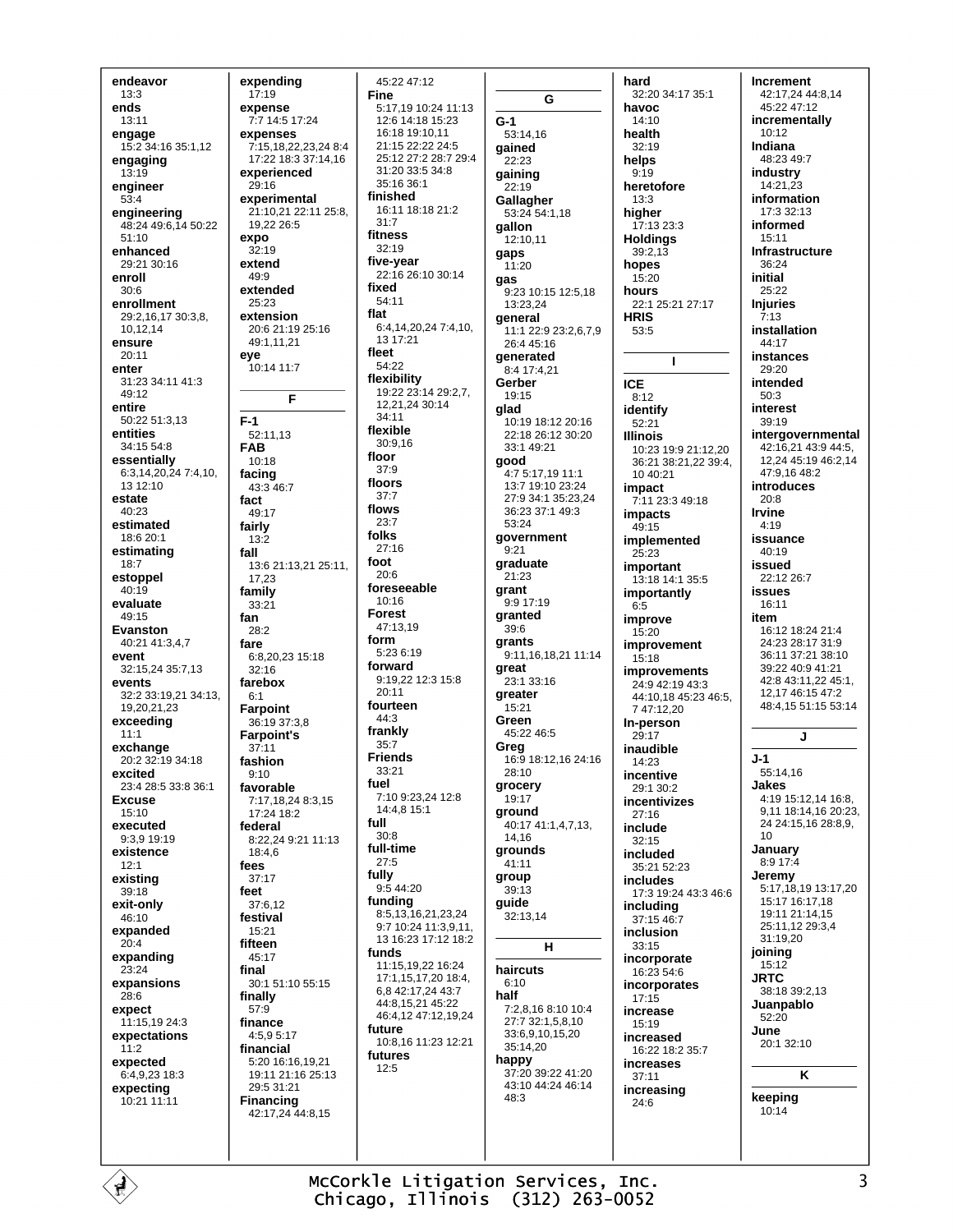key  $43:5$ kind 10:11 24:7 27:18  $34:10$ knowing  $14:8$ L labor 7:9 17:24 Lake 39:3,5,15 land  $41:5$ large 27:4,5 33:13 34:13 54:12,23,24 larger 11:6 27:4 33:14 47:23 54:14,19 largest  $54.16$ lasting  $29:8,13,16$ lead  $50:4$ leading  $32:23$ learning  $29.20$ lease 19:6,13,16,20 20:7 37:6.11.14.17 40:17 41:1,4,8,13,15,16,18 leave  $18:23$  21:3 24:22 28:16.31:8.36:10.11 38:9 40:8 42:7 43:21 45:11 47:1 48:14 51:15 56:7 legislature  $17:10$ lessee  $41.8$ levels  $30:4$ license 19:7,13,17.21 life  $54.21$ lighting -<br>46:8 lines  $49.19$ links  $32:16$ listed  $8:23$ **LLC** 36:20 37:5 8 38:19 39:2 40:18 41:9 11 local 54:4 located 19:8 36:20 37:4  $40.2041.25$ locations  $33.23$ lock 12:9 13:21 14:2 locked 9:24 10:5 15 13:9 locking  $12:7$ log  $28.12$ long 11:24 14:10 49:24

longer  $35:11$ **LONGHINI** 4:4,11,13,15.17.19  $5:4.7.9.11.1315:10.$ 15 16 1 4 7 10 18:14.17.21 19:3 20:17,19,21,23 21:1, 7 24:11,13,15,17,19 25:2.6 26:14.17.19 28:8,13,20 30:22,24 31:2,4,6,12 36:2,4,6, 8,15 37:22 38:1,3,5, 7,13 39:24 40:2,4,6, 12 41:23 42:1,3,5,11 43:13,15,17,19 44:1 45:3,5,7,9,15 46:17, 19,21,23 47:5 48:6, 8,10,12,18 50:9,11, 13 15 51 19 52 14 6.8.10.15 53:9.11 13.18 55:5.8.10.12. 18.21.23 56:1.3.11. 20.24 57:2.4.6.13. 17, 19, 21, 23 lot 11:5 14:22 33:18  $35:5$ lower 6:9 12:7 13:22 17:23  $26.24$ M made 23:12 43:9 44:23 46:13 48:2 maintain 23:15 maintaining  $23.23.39.8$ maintains 39:5 maintenance 38:20 39:3 make 9:15 10:2,7 13:6,13 15:4 22:12.13 26:7.8 30:13 44:19 manager 53:5 marathon  $31.1932.127910$ 11.18.23 33:4.6.9. 10, 12, 15, 17, 19, 20 34:1,5,9,19 35:4,14,  $20$ **March** 5:21,23 6:7,13,14, 15, 17 7: 7, 17, 18, 21 8:11 10:18 17:2.4  $29.17$ market 10:10 13:4,22 14:16 19:15,16,22 20:3,10 23:2 35:4 marks 16:23 17:11 18:2 master 37:6.14.17 material  $7:9$ matter 18:18 24:20 28:15 36:9 40:7 42:6 43:20 45:10 48:13 50:16  $53.14564$ maximize 29:23 30:18 maximum  $49.20$ 

**MCCORMACK**  $53:1$ meant  $35.17$ meantime mechanical 43:5 meet  $20:10$ meet all 54:20 meeting 4:5,8 17:11 54:14 members  $4:21$ mentioned 11:15 13:20 35:17 mezzanine  $43:5$  $18:7$ midst  $22:4$ **Mike**  $49.13$ 49:11 milestones  $20.9$ Miller 4:15,16 5:2,5,6 16:1. 2 19:1 20:19,20 21:5 24:13,14,24 26:17, 18 28:18,20 31:2,3, 10,12 36:4,5,13,15 38:3,4,11,14 40:2,3, 10,12 42:1,2,9,12 43:15.16.23 44:1 45:5.6.13.15 46:19 20 47:3.5 48:8.9.16. 18 50 11 12 51 17 19 52:6.7 53:9.10 55:8,9,23,24 56:9, 11 18 20 22 23  $57:11$  13 15 16 million 6:7,12,16,21 7:1,5,8, 16, 19, 20, 23 8:1, 8, 10 12 13 16 20 17:13,15,16,23 18:5 20:14 43:8 mind  $13.18$ minutes 4:24 5:14 **Mobility**  $54.2$ mode 29:20 model 26:9.27:14 modeled  $27.13$ modifications 23:12,13 moment 11:17.21 money  $15:4$ monitor  $30:11$ month 5.21 6.13 15 7.17 18,20 10:3,18 21:18  $23.1229.11$ monthly 8:6,159:11,16 months 5:24 8:14 9:5,15  $20.6$ 

 $Q \cdot Q$ 

mid

mile

**Mooney** 36:22,23 37:2 38:23 40:23 42:20 44:11 45:24 47:14 morning  $4:75:17.1919:10$ 36:23.37:1.49:3  $53.24$ motion 5:1,5,13 56:16 57:6, 10.23 move 4:4 9:22 12:3 16:12 28:21.31:13.36:16 42:12 53:14 56:13 moved 5:2,4 19:1,3 21:5,7 24:24 25:3 28:18,20 31:10.12 36:13.15 38:11,13 40:10,12 42:9,11 43:23 44:1 45:13,15 47:3,5 48:16.18 51:17.19 56:9.11.18.20 57:11. 13 moves  $51:8$ multi-year  $50:1$ multiple  $41.10$ mute  $18:13$ N natural 9:23 10:15 necessarily  $14.13$ needed  $18:4$ negotiated  $39:13$ **Net** 7:19,24 network  $53.455.2$ news 13:7 23:1 **NICTD** 48:24 49:8,12,13,16 nineteen  $57:8$ Non-farebox  $6:10.23$ **North** 19:9 36:21 37:5,7 **Northern** 48.23.49.7 noted  $Q \cdot 2$ **November**  $17.1$ number 5:15 16:12 13 19:4 21:8 25:3.5.6 28:21 31:13 36:16 37:9 38:15 40:14 42:13  $44.345.1747.7$ 48:20 51:23 52:13 53:16 55:16 numbers 5:22 6:19 7:7,22  $8.17$  $\mathbf{o}$ **O'HARE**  $44.19$ 

OAB 53:5 obligated  $41.16$ occasionallv  $10:9$ October 32:11 offer  $29.6$ Offering 29:20 30:16 office 38:18 **Officer** 5:20 16:19 19:11 21:16.25:13.29:5 31:21 36:24 49:4 offset  $20:7$ omnibus 18:22.24 21:4 24:23 28:17 31:9 36:11 38:10 40:9 42:8 43.22 45.12 47.2 48:15 51:15 56:8,16, 17 on-line  $33.9$ onset  $29.18$ open 15:21 34:23 openly  $14.15$ operate 19:23 operates  $39.5$ operating 7:23 16:20 17:22 18:10 37:16 39:8 operation 38:19 39:2,15,17 operations  $49.19$ opportunities 10:7,17 12:13,24 13:13 52:17,22 opportunity 34:16,23,24 35:5  $52.17$ opt 22:7 23:14 26:2 27:5 opt-in  $27:3$ option  $27.11$ order 4:8.23 5:16 16:14 18:19 19:5 21:9 25:7 28:23 31:15 36:18 38:16 40:15 42:14 44:4 45:18 47:8 48:21 51:22,24 52:12 53:15,16 54:11 55:15,16 ordinance 16:15.20 19:6.12 21:10 25:8,14 28:24 29:12 30:2 31:16,22 36:19 37:3 38:17 24 40:16,24 42:15,21  $44.545.19461$ 47:9,16 48:22 49:5 ordinances  $37:9$ original  $17:21,23$ originally 17:13 19:19

Ortiz 4:11,12 5:3,9,10 16:4.5 19:2 20:21.22 21:6 24:17,18 25:1 26:19,20 28:2,19,21 31:4,5,11,13 36:6,7, 14, 16 38:5, 6, 12, 14 40:45 11 13 42:34 10.12 43:17.18.24  $44.245.781416$ 46:21.22 47:4.6 48:10.11.17.19 50:13,14 51:18,20  $52.8953.1112$ 55:10,11 56:1,2,10, 13, 19, 21, 24 57: 1, 12, 14,19,20 outer  $13:1$ **Outers**  $13:7$ owner 38:19 39:14 P pages  $R - G$ painting 46:8 pair  $11:11$ pandemic 22:5 23:4 29:9,14,19 33:7 35:18 paper  $35.8$ Park  $47.1319$ parking  $19.19$ part 11:16 47:22 part-time 21:13.20.24 22:5.12. 15 25:10,16,19,22,  $24.26.69$ participant  $32:14$ participants 22:24 32:14 participated  $22.2$ participating 22:22 24:2 29:21  $30.17$ participation 23:5 29:22 30:18 partners  $30:4$ partnership 32:21 33:17 pass 6:20 21:11 22:9 27:7,8,11 29:1 passed  $22:9$ passes  $6.235.811$ past  $27.13.30.5$ pay 22:7 26:3 paying  $14:6.\bar{7}$ people 34:4 35:6,9 percent 10:1,6 17:7,8 30:6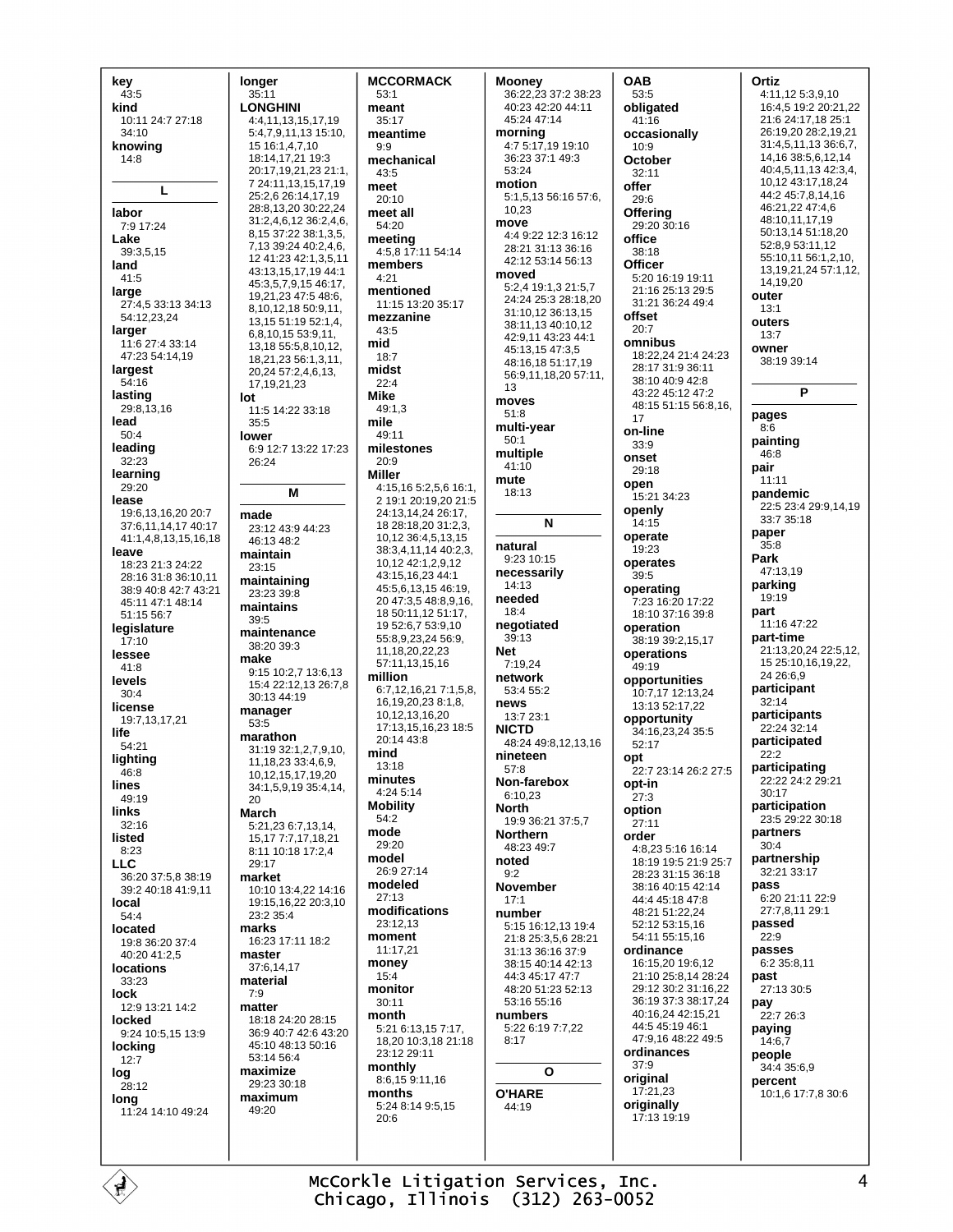performer  $7:15$ permanency  $22.1426.9$ permits  $31.22$ phase 44:22 47:23 50:22  $51.9$ picking  $23.11$ piece 26:21 pilot 21:23 22:5 25:17.24 pilots  $22.2$ place 18:23 21:3 24:22 28:16 31:8 36:11 38:9 40:8 42:7 43:21 45:11 47:1 48:14  $51.1111556.8$ plan 10:11 16:16,24 planning 42:23 44:7,14 45:21 46:3 47:11,18 49:4,9 plans  $16.21$ platform  $43:4$ play  $14.10$ playing  $14:16$ Plaza 40:18 41:9 point 13:17,24 14:11 27:9  $50.24$ portion 7:11 14:4 36:20 37:4  $39:9$ position  $12.5$ positions  $53.2$ positive 6:2,8,11,15,16,22 7:1.2.5.8.12.14.20. 22 8:2,7,11,14,15,20  $11.8$ potential 22:14 26:8 49:15 pots  $8.23$ power 7:12 9:23 10:14 practice  $14.21$ practices 14:22 predecessor  $32.833.12$ preliminary 48:24 49:6,14 premium  $12.20$ present 4:22 16:20 19:12 21:18 25:15 29:6  $31:21$ presentation 18:11 20:15 22:18 26:12 33:1 presented  $25:15$ president 13:16 14:17.19

É

50:18,20 51:6 53:6 pretty  $54.10$ previous  $22.226.2$ previously 11:14 18:5 25:15 33:16 41:3 price  $14.3$ prices 10:8,12 12:13 13:6, 13,21 14:8 pricing 12:8.23 27:9 29:1.7  $30:2.13$ **Printo** 52:19.20 primarily 17:24 prime  $39.12$ prior  $6:9.9:4$ pro  $9.10$ proceed 5:14 15:11 19:4 21:8 25:2.3.38:14 40:13  $44.245.16476$ 48:19 51:20 52:10 55:13 56:4 57:7 proceedings  $4.215.13$ process 15:2 51:13 program 21:11,21,23 22:5,7, 11, 15 23:1, 6, 15, 21, 24 24:7.9 25:9.17. 19,22,24 26:5,24 27:4 22 28:3.5 33:24  $44.10$ programs 27:3 52:20 progress 23:22 project 43.1 3 8 44.16 17 22 46.691347.2023 48:1 49:1.15 50:5.23  $51:8$ projected  $17:12$ projects 46:6 promote 34:18 properties  $41:10$ property 19:8 36:20 37:4 40:18.20 41:1.11 proportion  $37:15$ proposal  $21.1925.15296$ proposed 19:20 37:10 proposes  $30:2$ protects  $30.16$ provide 19:22 23:14 32:13, 20 44:17 49:14 54:11,17 55:2 provided  $32:18$ 

provider  $55:1$ providers 53:21 54:4,10,14,17, provisions 29:8,13 **PTF** 8:9.12 11:4 public 8:5.16.20 10:22.24 11:3,9 16:22 17:12  $18.2$ pump 12:15,19 purchase 14:24 32:16 purchases 10:2 13:6 15:7 **Purple** 40:22 41:6 purpose 14:12 39:7 purposes  $17:8$ pursuant  $39.6$ 18:22 51:11 54:6  $\Omega$ quarter 7:3,6 8:2 11:2,5,8 12:12 18:1 question 27.6.39.23.46.16  $50.21$   $52.3$   $55.6$  20  $56.2$ questions 10:19 16:3,5,9 18:12,15,16,18 20:16,18,20,22,24 21:1 22:18 24:12,14, 16, 18, 20 26: 12, 13, 16.18 28:9.10.14 30:21.23 31:1.3.5.7  $33.1363578$  $37.21$  24  $38.2$  4 6 7 39:22 40:1.3.5.7 41.20.22.24 42:2.4 6 43:10.12.14.16.18. 20 45:1,2,4,6,8,10 46:15,18,20,22,24 48:3,5,7,9,11,12 49:22 50:8,10,12,14, 15 52:1,5,7,9,14 53:8,10,12,13,18 55:7,9,11,13,18,22, 24 56:4.7 quorum  $4:20$  $\mathbf R$ race  $32.16$ Racine 36:21 37:5,7,12,18  $32.20$ range  $54:13$ rapid  $39.8$ rata  $9.10$ rate 13:21 22:8 26:3 30:7,10

 $19$ 

put

rail

ratio  $17:7$ reach  $32.22$ ready  $28:11$ Real  $40:23$ reason  $13.1851.7$ receive 22:1,6 25:21 26:1 received 6:1 8:24 54:8 recently 54:6 recommend 56:16 recommendation  $22.1426.8$ recommendations  $30:13$ recommends 37:2 38:24 40:23 42:20 44:11 45:24 47:15 49:5 reconstruction 39:21 recovery  $17.6$ recruit  $53:2$ recruiting 52:13,18 Red 19:9 49:1,9,20 reduce  $18:3$ reduced 6:8 17:6 29:18 30:7 **Reduction**  $6.22$ referring  $14:20$ reflect 16:22 regard 8:3,5 11:18 12:18  $22.22223.2$ region  $17:18$ regular  $34.12$ related 23:20 32:2 34:19 relax  $10.913$ relief ------<br>8:22.24 11:11.13  $18.46$ relocate  $46.10$ remain  $11.2420.12$ remains  $20:14$ remediation  $20.3$ remote 29:19 renovation 38:19 39:2,20 rent 19:24 20:1,5,7,12  $37:13$ repairs  $46:8$ replace  $47.20$ 

replacement  $47:23$ replicated  $27.23$ renort 5:17 10:4.18 require 54:12 reauired 16:22 17:6 39:21 requirements 54:13 requires 37:19 49:11,12,17 **TASCUA** 16:24 respective  $8:14$ responsibilities  $41:14$ responsible  $37.13$ result  $18:1$ results 5:21 8:3 15:22 17:4 retail  $19:7$ **RETT**  $8.11121114$ revenue 7:19 17:4 22:13 26:7 revenues 5:23 7:3 8:1,4 15:18  $17:21$ review 16:15 22:11 26:6 38:17 40:16 48:22 revised 17:10.14 **RFP**  $54.6$ ride  $27.16$ riders  $27:21$ ridership  $22.11$   $23.67910$ 20,22 24:6,9 26:6 riding 27:18 33:18 riahts 39:11, 16, 19 41:12 **RLE** 49:15 rocky  $13:4$ roll  $4.10$ route 33:23 **RTA** 16:22.24.17:5.10 run 32:9 33:6,7 35:17,20 runners 32:22 33:18,23 S safety 54:21 sales 8:8 11:3 savings 14:13 **SCG**  $40.1741.89$ schedule  $20:11$ 

scheduled  $33:7$ school 27:17 29:22 30:17 schools 22:23 23:16.17.23 24:1 29:21 30:4,6,9,  $17$ scope 54:5 season  $15:21$ seconded 5:4 19:3 21:7 25:3 28:21 31:13 36:16 38:14 40:13 42:12 44:2 45:16 47:6 48:19 51:20 56:12,  $21.57 \cdot 14$ secretary  $4:4,10,11,13,15,17.$ 19 5:4,7,9,11,13 15:10,15 16:1,4,7,10 18:14,17,21 19:3 20:17,19,21,23 21:1, 7 24:11,13,15,17,19 25:2,6 26:14,17,19 28:8,13,20 30:22,24 31:2,4,6,12 36:2,4,6, 8,15 37:22 38:1,3,5, 7,13 39:24 40:2,4,6,  $1241:2342:13511$ 43:13.15.17.19.44:1 45:3.5.7.9.15.46:17 19.21.23 47:5 48:6. 8 10 12 18 50 9 11 13, 15 51: 19 52: 1, 4, 68101553911 13,18 55:5,8,10,12, 18,21,23 56:1,3,11, 20,24 57:2,4,6,13, 17, 19, 21, 23 security  $7.1328.11$ select  $49.10$ selected  $25.19$ selective 10:7.17 12:13.24  $13:513$ selling 39:9 semester 21:18 29:11 senior 53:3,4 service 17:18 54:12 services 7:14 29:24 30:19  $34.18491614$ 52:13 23 53:17 22 54:4,5,7,10 set  $37:14$ settinas  $23.19$ seventeen  $48.20$ seventy 23:16 share  $37.15$ shelter 54:23 shortfalls 11:23,24 shows 17:20